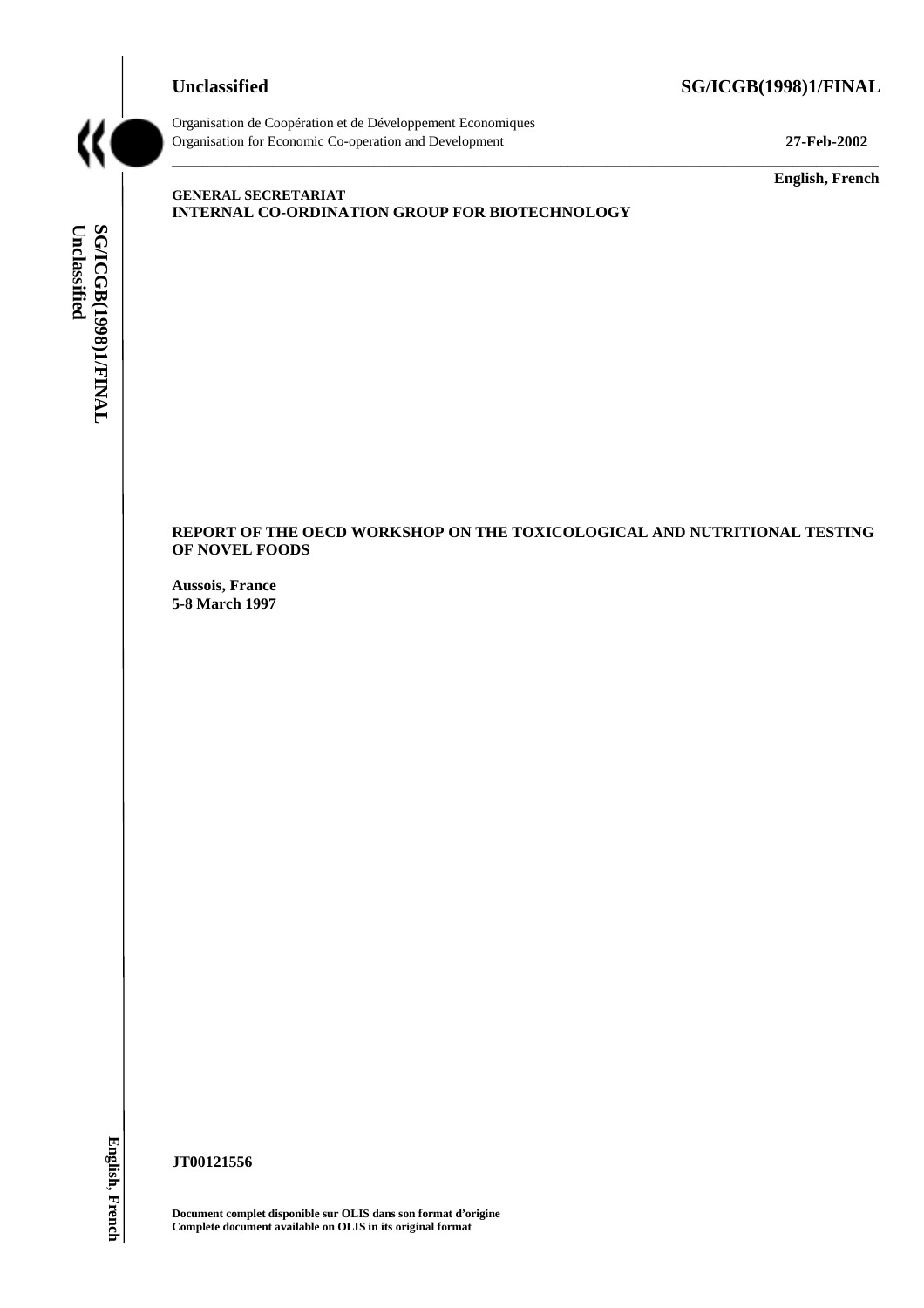## **REPORT OF THE OECD WORKSHOP ON THE TOXICOLOGICAL AND NUTRITIONAL TESTING OF NOVEL FOODS**

**Aussois, France 5-8 March, 1997**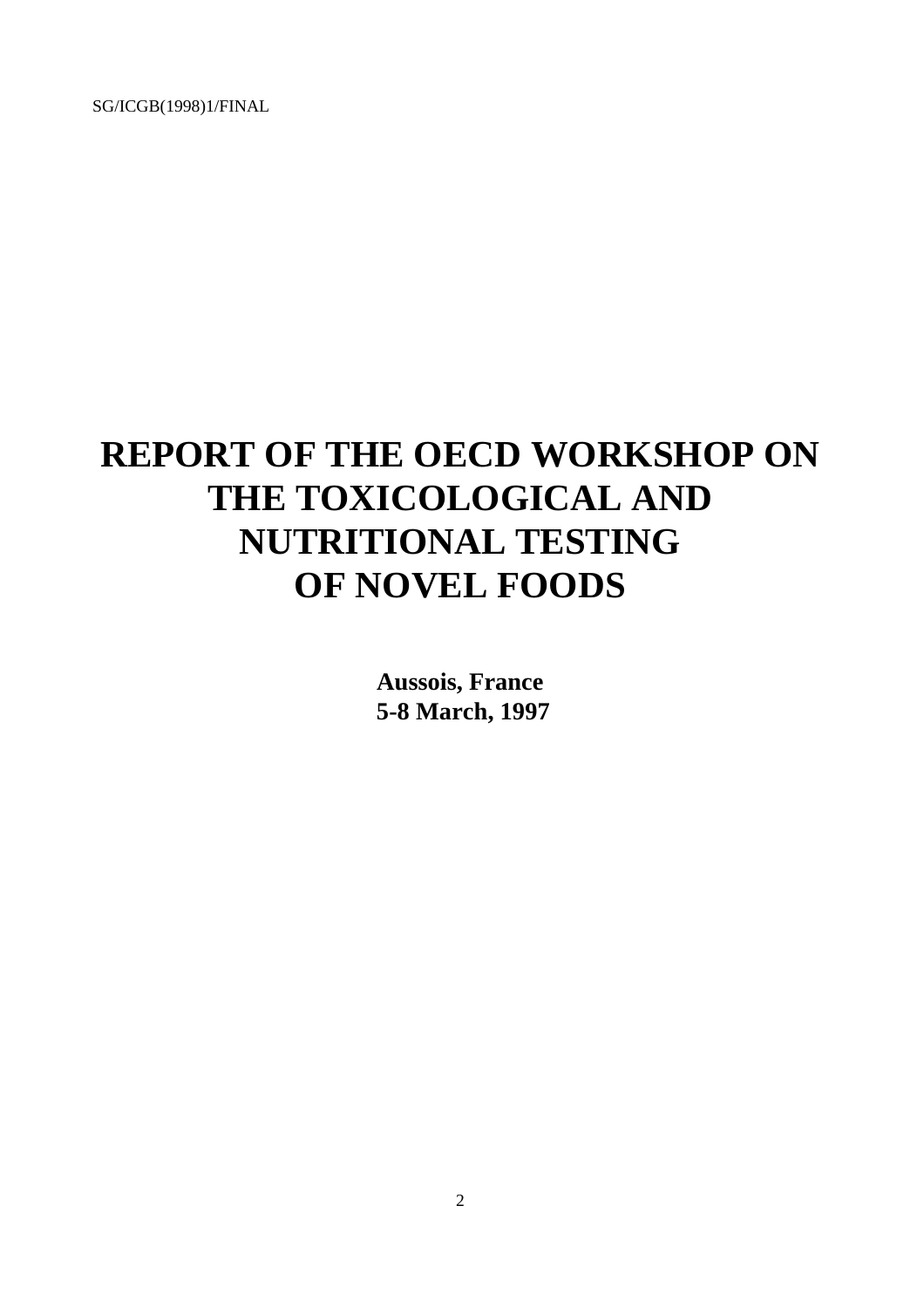#### **NOTE BY THE SECRETARIAT**

The work of OECD's former Group of National Experts on Safety in Biotechnology (GNE) led to the production of three reports<sup> $1-3$ </sup> that have been influential in the development of national and international strategies for the safety assessment, not only of foods and food ingredients produced using biotechnology, but also of other new foods.

As a follow-up to the work of the GNE, an *ad hoc* Expert Meeting on Safety Assessment of New Foods was held in Paris in December 1995 to which all OECD Member countries were invited to send delegates. The *ad hoc* Expert Meeting identified a number of work needs which included, as a high priority, a Workshop on Methods for the Toxicological and Nutritional Evaluation of New Foods.

A Steering Group on the Safety Assessment of New Foods met in April 1996 to discuss the proposed workshop and accepted a proposal that the workshop be held at Aussois in France in early 1997. During subsequent discussions it was agreed that, in view of the expertise available and the most immediate needs of Member countries, the workshop would focus its attention on new foods obtained from genetically modified plants. Three goals were identified for the workshop:

- To obtain a better understanding of the role of analytical/toxicological studies in assessing possible unexpected or unintended adverse effects;
- To examine possible approaches through research to develop improved methods for safety assessment that may yield better, more efficient, less costly tests or tests that use fewer animals; and
- To increase mutual understanding of safety testing among Member countries.

Although the Workshop focused on new foods from genetically modified plants it was recognized that many of the topics discussed would be relevant also to new foods derived from other genetically modified organisms and to novel foods from non-genetically modified sources. In addition, the Steering Group agreed that a further workshop would be convened at a later date to examine food safety issues arising from the use of genetically modified micro-organisms.

The Steering Group also discussed other work needs identified at the *ad hoc* Expert Meeting including: allergenicity and the role of serum banks; as well as the role of databases / information management in safety assessment. It was agreed that these needs would be addressed in the first instance through a survey of Member countries. The draft report of this survey formed part of the background papers for the Workshop but is being published separately. A full list of the background papers reviewed by the Workshop together with brief abstracts and the contact details for the authors is attached at Appendix 1. A list of Workshop participants is attached as Appendix 2.)

An earlier draft of this Report was circulated to the Workshop participants. As a result, a number of comments were received which have subsequently been incorporated into this text.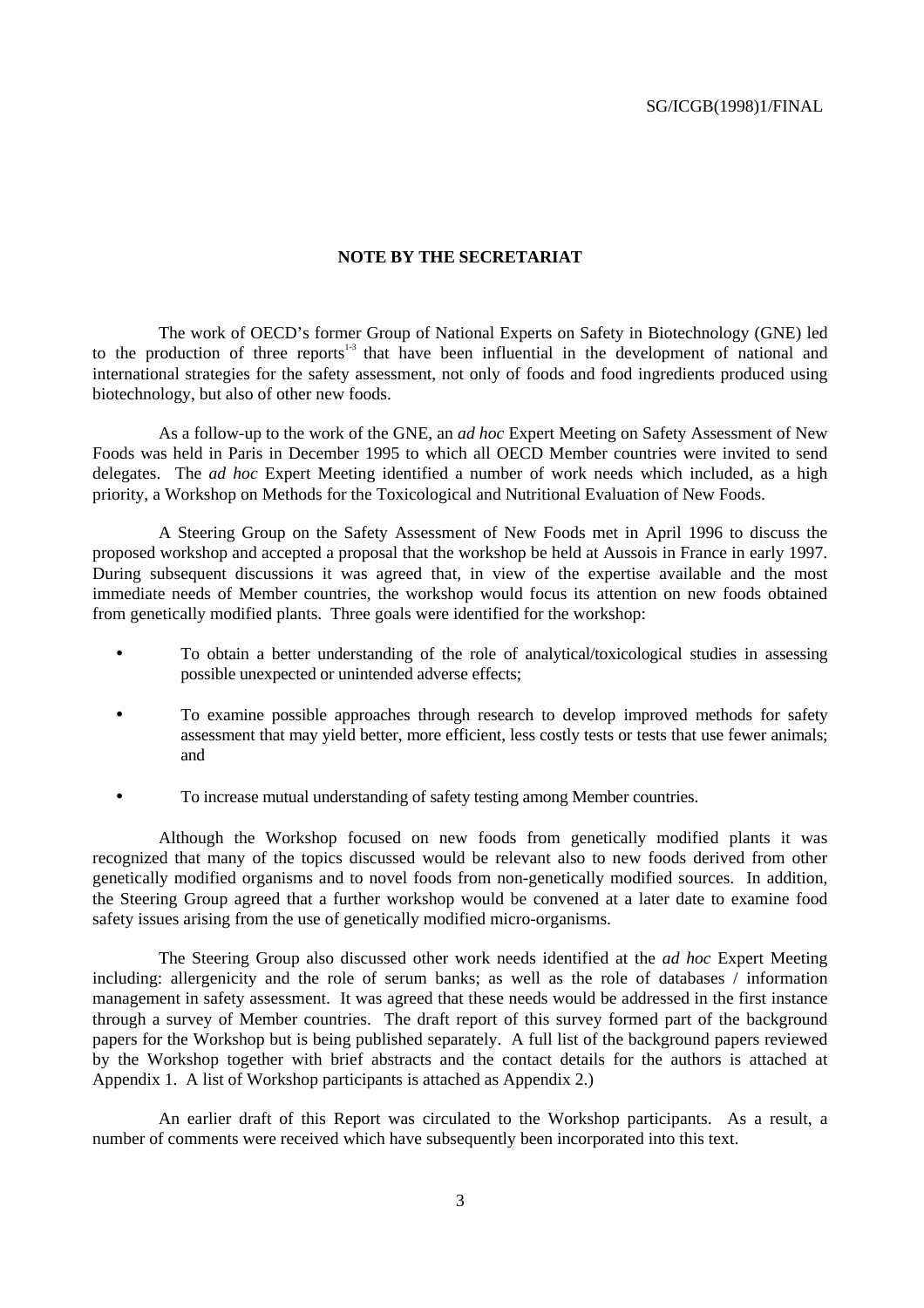#### **FOREWORD: OPENING REMARKS ON**

#### **THE BACKGROUND AND OBJECTIVES OF THE WORKSHOP**

**by**

#### **Gérard PASCAL (Workshop Co-chairman) Centre National d'Études et de Recommandations sur la Nutrition et l'Alimentation (CNERNA-CNRS) - France**

**------------**

#### **Introductory remarks:**

On behalf of the French Government, I should like to welcome you to Aussois and to this centre, which is part of France's largest research body, the CNRS. This being said, I must say how sorry I am that Dr. Jim Maryanski of the US FDA, who was initially to co-chair this workshop, cannot be here today for family reasons. You are all aware of the important role that Jim has played in the OECD's meetings on the evaluation of the safety of foods produced through biotechnology. I am certain that you will join with me in expressing our sympathy in the message we shall send him.

I now have the pleasure of introducing Dr. Eric Flamm, a colleague of Jim Maryanski at the FDA, who will be replacing him and co-chairing this workshop with me.

Although the workshop is being held in France, it would not have been possible without the co-operation of Canada and the Netherlands, which also deserve our thanks. More than 70 participants are here today from some 19 OECD Member countries.

#### **Background to the workshop:**

It is essential to bear in mind that this workshop represents a new stage in the development of a methodology for evaluating the safety of novel foods, a process that was launched in 1990 at the initiative of the OECD's Group of National Experts (GNE) on Safety in Biotechnology. This group's initiative led to the publication of *Safety Evaluation of Foods Derived by Modern Biotechnology - Concepts and Principles*.

During the same year of 1990, a FAO/WHO consultation took place in Geneva on the same subject, and resulted in the publication in 1991 of a report entitled *Strategies for Assessing the Safety of Foods Produced by Biotechnology*.

These two meetings were the starting point of work that led to the definition of the concept of "substantial equivalence". In 1993 they were followed by a workshop organized by WHO in Copenhagen on the theme of health aspects of the use of marker genes in plants and possibilities for their use in identification and control of genetically modified plants. The following year WHO organized a further workshop, again in Copenhagen, on application of the principles of substantial equivalence to the safety evaluation of foods or food components from plants derived by modern biotechnology. The workshop reports were published in 1993 and 1995 respectively.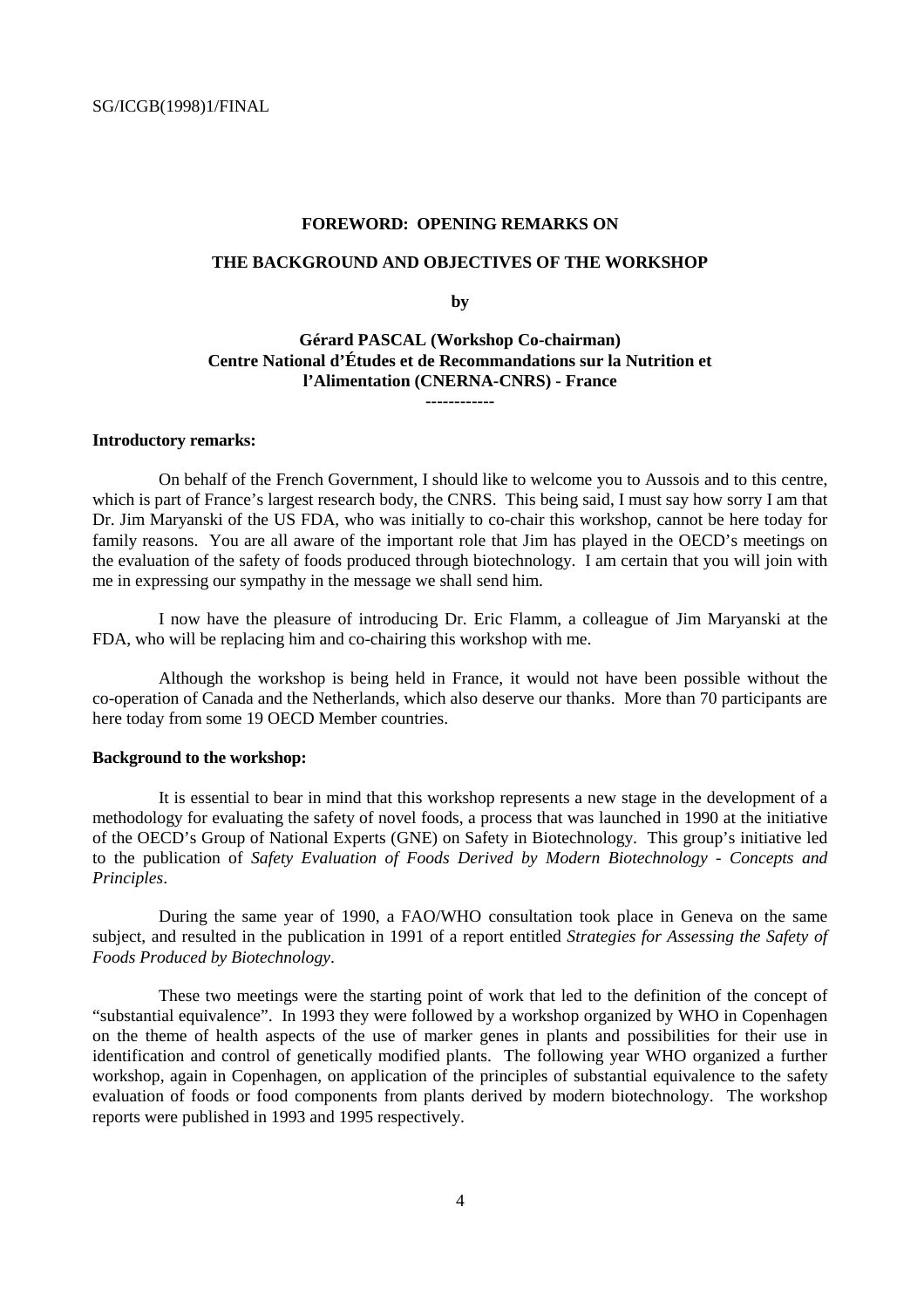In 1994, OECD held a further workshop, in Oxford, on food safety evaluation; the report was published last year.

Finally, a consultation on biotechnology and food safety was organized in Rome in late 1996, in which a number of us participated.

Further information on all these meetings is provided in the report that follows this introduction. I have given this background summary in order to stress the fact that our work during these four days must fit into previous work and take into account what has been achieved internationally. General principles have been defined, in particular the concept of substantial equivalence, which it would be entirely inappropriate to call into question. Our task is not to reinvent the wheel, but to build on those areas in which there is an international consensus in order to improve our approach to the safety evaluation of novel foods.

Thus, following the Oxford workshop, at an ad hoc meeting organized by the OECD, the experts recommended continuing work on food safety evaluation and stressed the need to prepare the ground for a workshop having a more applied objective, i.e. a review of methods and strategies that can be used in the toxicological and nutritional evaluation of novel foods. It is in fact an opportune time to undertake a thorough critical scientific review of the experience gained in a number of Member States that have examined dozens of cases involving the marketing of novel foods. As these primarily concerned transgenic plants or food products derived from these plants, this workshop will be devoted virtually entirely to this subject. However, our conclusions will on the whole be applicable to novel foods in general.

What have we learned from these cases? Were the tests carried out satisfactory, and were they necessary? What additional information would have made the evaluation more effective? What are the weak points of current approaches and what improvements can be made? What kinds of research and testing are required to ensure that consumer safety is adequately protected? These are some of the questions that we shall try to answer during our stay in Aussois.

#### **Organisation of the workshop:**

These were the questions that the steering group responsible for defining the workshop's programme took as the starting point for organizing our work.

The first part of the workshop, which will follow this introduction, will be devoted to a review of the previous work by OECD and FAO/WHO and to a presentation of information on the results of recent surveys on serum banks for allergenicity testing and the use of databases.

In the second part we shall compare the methods applied to the evaluation of new plant varieties obtained through traditional procedures with those used to assess plants obtained by means of modern biotechnology. The steering group thought it was essential to address this issue, since the principle of substantial equivalence consists of comparing a new food with a traditional food which is used as a reference and is considered to be safe based on long use without signs of toxicity to consumers.

In the third part we shall examine in detail how substantial equivalence can be established concretely, based on specific analytical or other procedures.

Lastly, in the fourth part the methods used to evaluate the toxic risks and the nutritional impact of novel foods will be presented and discussed, both *in vivo* tests and proposals to use new *in vitro* tests.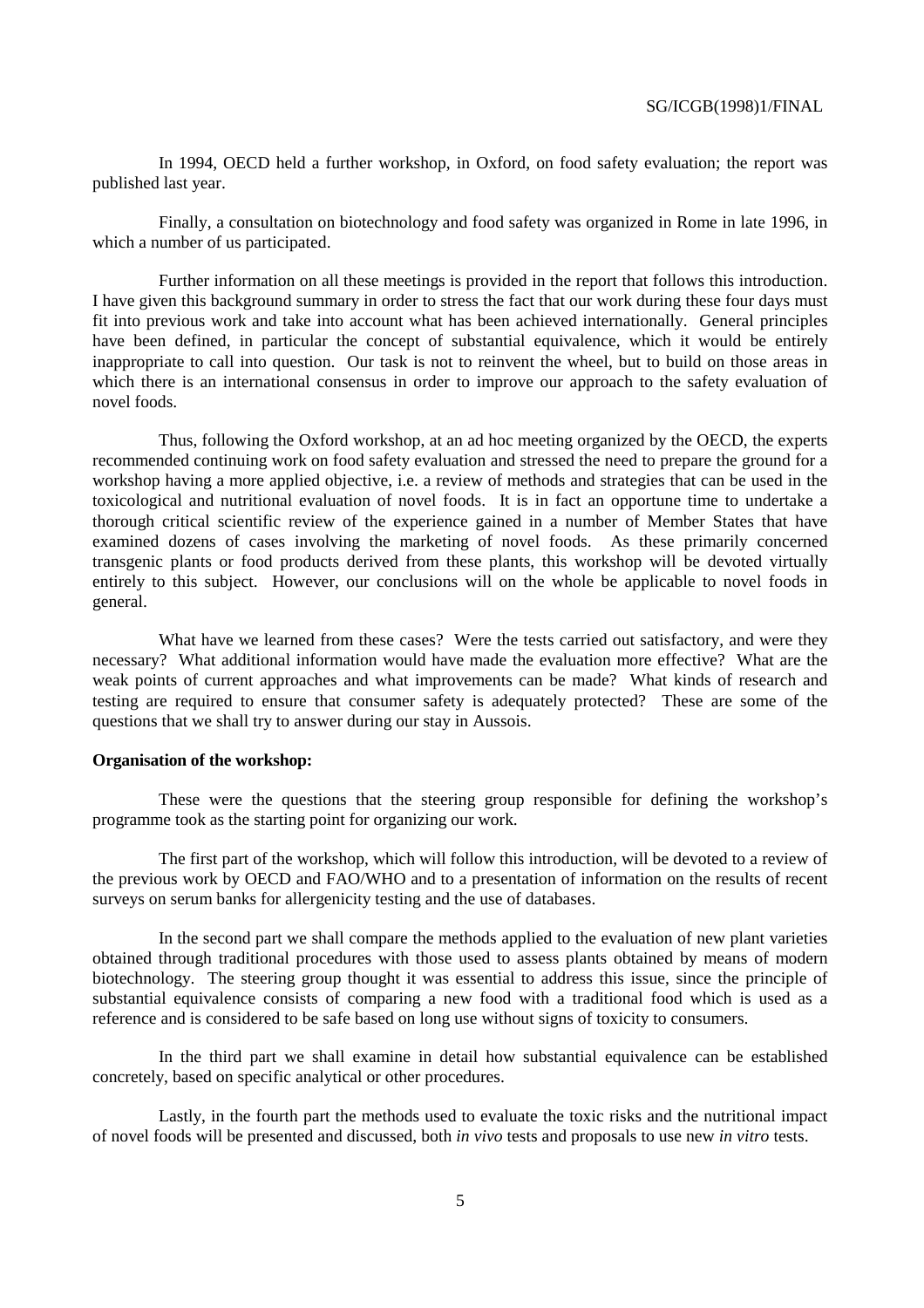This being a workshop, adequate time will be set aside for discussion, and I encourage you to participate actively so that our conclusions will be based on the broadest possible debate.

As our objective is to work on concrete examples, it was indispensable that representatives of the companies that have developed the new plants that we will be discussing participate in this workshop. Many of them are with us here today, and I should like to thank them for having come.

Of course, we shall only be able to work effectively in a friendly and relaxed atmosphere. I am confident that those responsible for the practical arrangements, in particular Peter Kearns of OECD and Eric Schoonejans of the French Agriculture Ministry, have prepared a programme of festivities that we shall all enjoy. I wish to thank them for their efforts.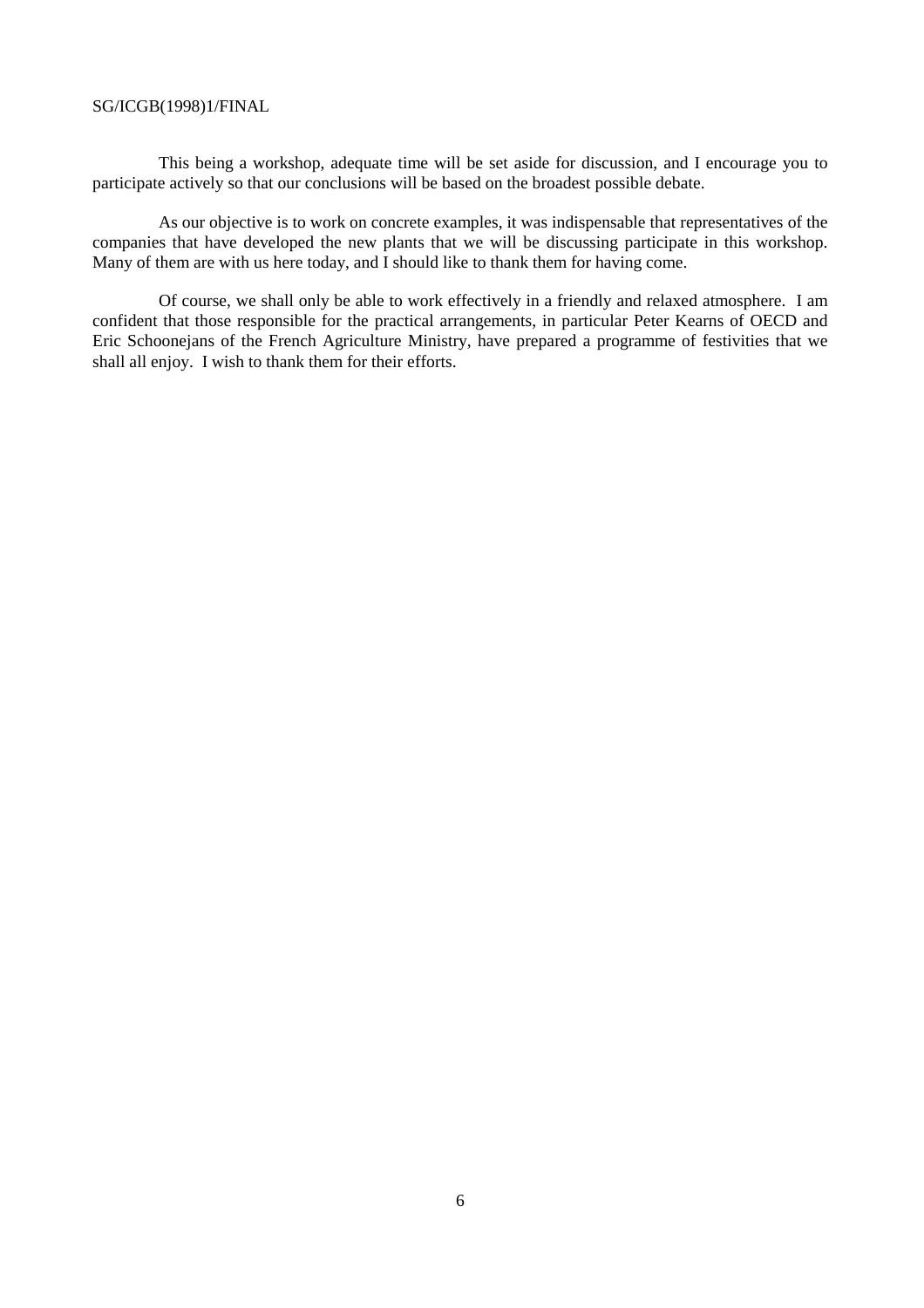#### **TABLE OF CONTENTS**

| Section Four: Methods for the Safety Evaluation of New Foods and New Food Components 15 |  |
|-----------------------------------------------------------------------------------------|--|
|                                                                                         |  |
|                                                                                         |  |
| Appendix 1: Abstracts of Presnentations Given at the OECD Workshop on the Toxicological |  |
|                                                                                         |  |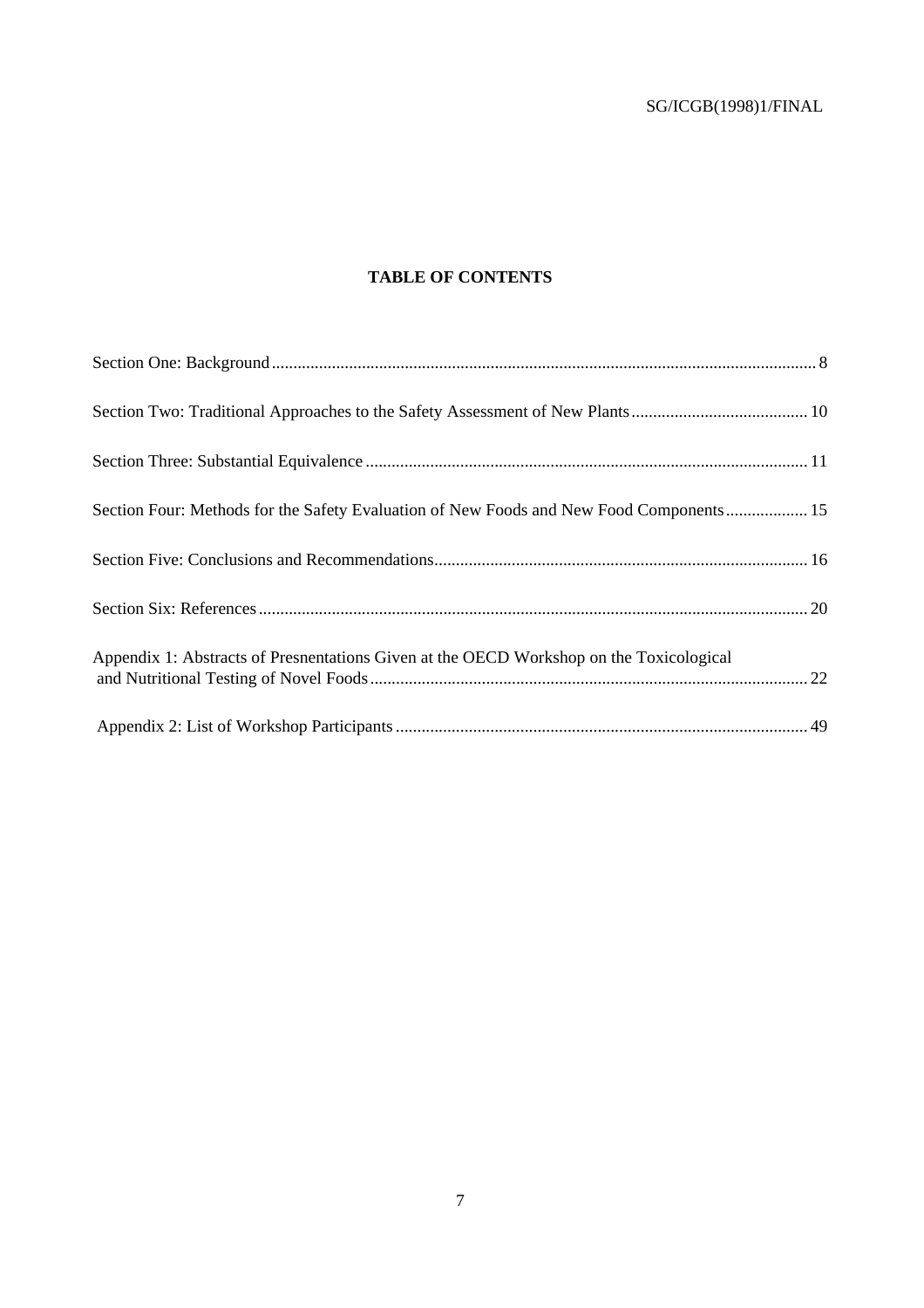#### **SECTION ONE: BACKGROUND**

The past activities of OECD's Group of National Experts on Safety in Biotechnology (GNE) have been co-ordinated with those of WHO and FAO in the area of biotechnology and food safety which have included a joint consultation<sup>4</sup> and two more specialized meetings<sup>5,6</sup>.

#### 1.1 Previous OECD workshops

In 1992, an OECD symposium on Aquatic Biotechnology was held in Bergen, Norway. Since the earlier report of the GNE had only addressed foods of terrestrial origin, the Bergen symposium considered the potential for the application of the principle of substantial equivalence to foods of aquatic origin. It concluded that, with certain caveats, the principles established for the products of terrestrial biotechnology also applied to aquatic biotechnology.

In 1994 an OECD Workshop was held in Oxford to review the knowledge and experience with respect to methods for the safety evaluation of new foods. The Oxford Workshop reviewed a variety of case studies in considering testing strategies and principles for the safety assessment of foods. The report of the Oxford Workshop elaborated principles for the safety assessment of foods according to three categories: those that are substantially equivalent; those which are substantially equivalent except for the inserted trait; and, those which are not substantially equivalent.

#### 1.2 FAO/WHO Consultation (1996)

In preparation for the development, by Codex (the joint FAO/WHO food standards programme), of guidelines for the safety assessment of foods produced using biotechnology, FAO and WHO convened a consultation on Biotechnology and Food Safety in September 1996. This consultation reviewed national and international (including OECD) activities in the area. It concluded<sup>7</sup> that comprehensive and well enforced food regulations are important in protecting consumer health and that all national governments should ensure that such regulations keep pace with developing technology. It also concluded that since globalization interconnects raw material production to processing and consumers in all parts of the world, it is imperative that proper safety assessments be made of food produced by recombinant DNA (r-DNA) technology, world wide.

The FAO/WHO consultation concluded, in line with earlier FAO, WHO and OECD recommendations, that the food safety considerations regarding organisms produced by rDNA technology are basically of the same nature as those that might arise from other ways of altering the genome of an organism, such as conventional breeding. Since techniques of modern biotechnology introduce no unique safety concerns, it follows that existing approaches to the safety assessment of new plant varieties might form the foundation for the approach adopted for the evaluation of foods from genetically modified plants.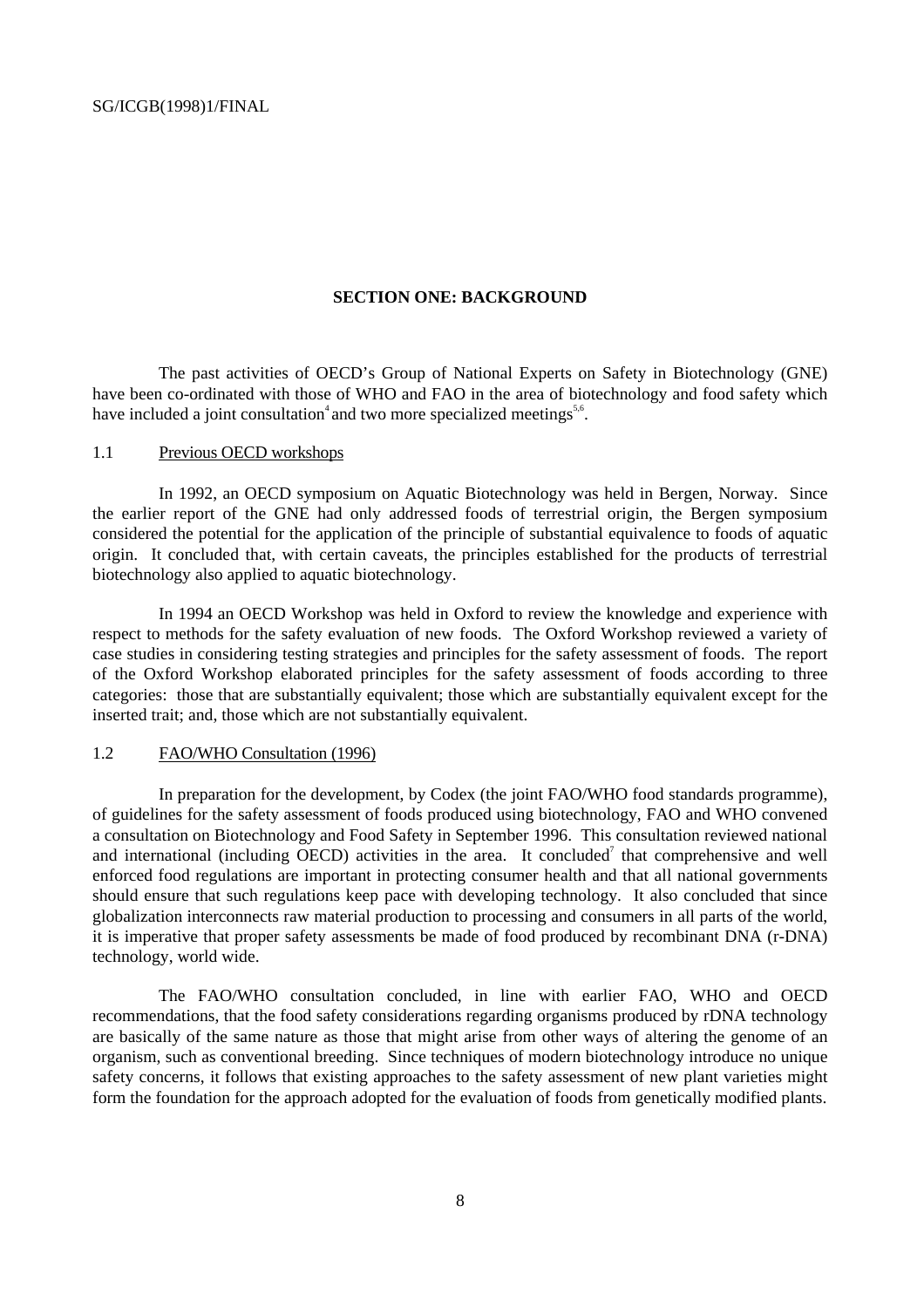The FAO/WHO consultation agreed with the conclusion of other bodies that the comparative approach embodied in the OECD concept of substantial equivalence is a basic tool in the assessment used to establish the safety of foods derived from genetically modified plants. The consultation recognized that, whilst there may be limitations to the application of substantial equivalence, it does provide equal or increased assurance of the safety of foods derived from genetically modified plants compared to food derived from plants derived by conventional methods. The consultation concluded that there was a need for a flexible approach in determining the reference characteristics for determining substantial equivalence. The determination of substantial equivalence entailed consideration of the molecular characterization of the genetically modified plant, its phenotypic characteristics and key nutrients and toxicants for the plant in question. Although in general, a broader analysis was considered unnecessary, it might need to be considered if there is an indication from other traits that there may be unintended effects of the genetic modification.

In those cases where substantial equivalence apart from certain defined differences is established, the FAO/WHO consultation concluded that the safety evaluation should focus on those differences. Where substantial equivalence can not be demonstrated, the FAO/WHO consultation concluded that it does not necessarily mean that the food product is unsafe, nor that all such products will require extensive safety testing. The consultation advised designing a testing programme on a case by case basis taking into account the reference characteristics of the food in question.

#### 1.3 This workshop

This current Workshop builds on the previous OECD workshops and the FAO/WHO consultation with a focus on applying current experience in order to provide practical help and advice to all those concerned with the safety assessment of foods from genetically modified plants in both developed and developing countries.

The first session of the Workshop reviewed the historical background for the nutritional and toxicological evaluation of food plants and the food safety information typically developed during the process of plant breeding, registration or certification. It also reviewed the data requirements that have been developed for new foods at a national and international level.

The Workshop has reviewed a number of case studies and examined whether there were appropriate data available from traditional food products for substantial equivalence comparison or whether new data had to be developed. The identification of key nutrients, anti-nutrients and toxicants is an important aspect of the determination of substantial equivalence and is considered in detail. Attention has been given to the assessment of unintended effects during a genetic modification and the data required to demonstrate the lack of unintended effects.

The Workshop reviewed the methods that have been used for the nutritional and toxicological evaluation of new foods and in particular those used to address protein toxicity. It also considered new methods and alternative approaches that have been developed and the information needs that are appropriately addressed by *in vivo* studies. Although methods to address protein allergenicity were not within the initial scope of the Workshop, they were discussed, but not extensively.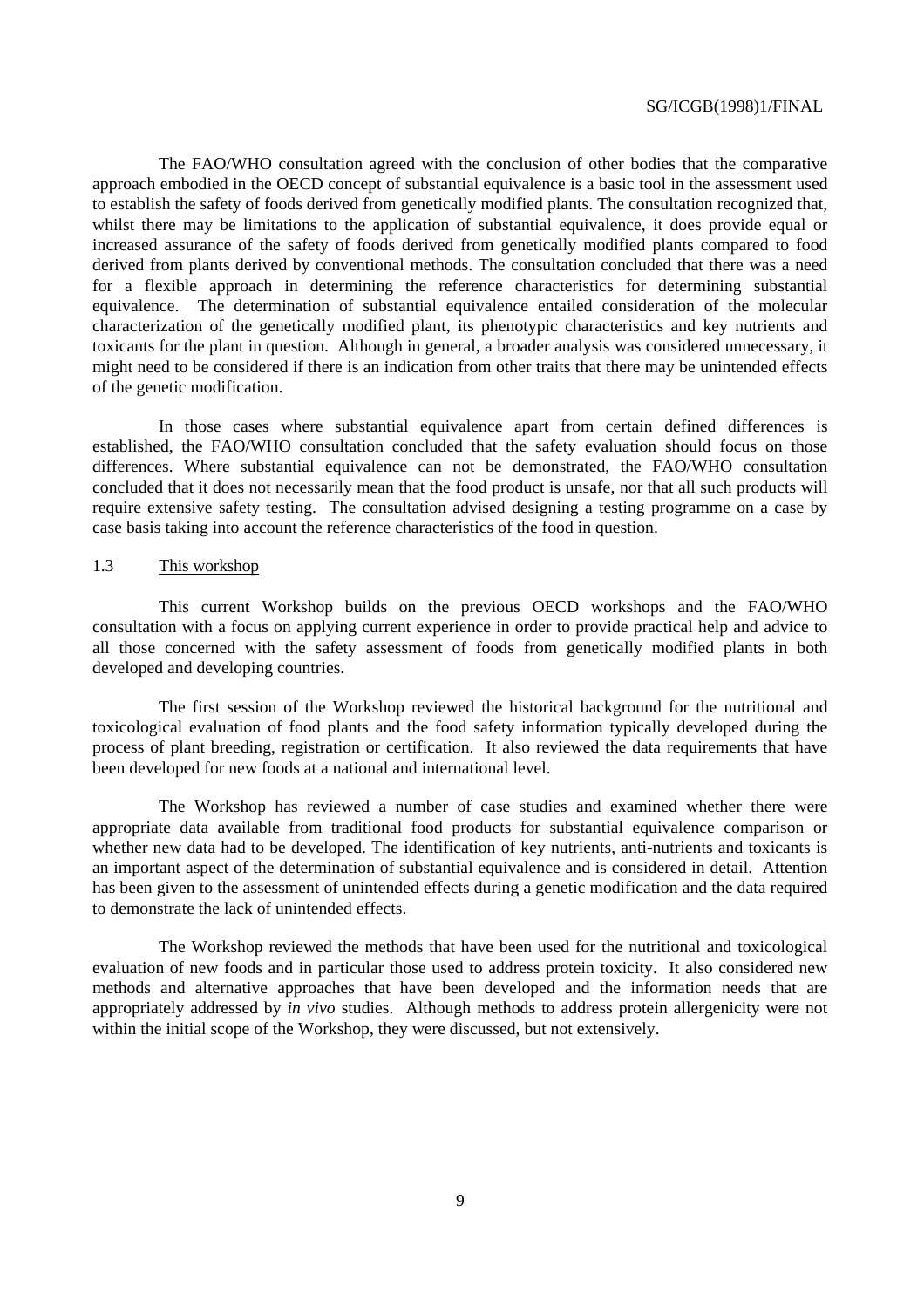#### **SECTION TWO: TRADITIONAL APPROACHES TO THE SAFETY ASSESSMENT OF NEW PLANTS**

The Workshop considered the historical background for the assessment of food plants through a discussion of the testing applied in traditional plant breeding and variety registration/certification procedures in various Member countries. It is recognized that the major food crops have an extended history of safe use and that the introduction of new varieties of existing crop plants has only rarely resulted in adverse effects in humans.

The objectives of plant breeders include increasing yield, improving quality and improving resistance to stress. As such, testing by plant breeders addresses agronomic characteristics, but not safety *per se*. For certain crops, specific components with safety relevance are part of the testing conducted by breeders due to existing concerns regarding a particular component in that crop (e.g., alkaloids in potatoes, cucurbiticin in squash and zucchini). However, our knowledge of anti-nutritional factors in different plant species is limited.

Variety registration of crop plants is practiced in almost all countries and the European Union. The process of variety registration includes requirements for generation of information on new plant varieties. However, the process is intended to protect the farmer from inferior products, and therefore focuses largely on agronomic qualities with few tests related to safety being included (e.g., glucosinolates and erucic acid in rape seed).

In practice, assessments conducted by the plant breeder for their own purposes and for variety registration procedures have been successful historically in providing new plant varieties which have not resulted in adverse effects in consumers. However, these assessments only rarely address issues directly related to the safety of crop plants and cannot therefore be considered sufficient to establish substantial equivalence or to ensure the safety of a new crop variety. However, the agronomic characterization of a new variety in comparison to an appropriate comparator is a useful tool in addressing the potential for any unintended effects which might be manifested in the agronomic phenotype of the plant.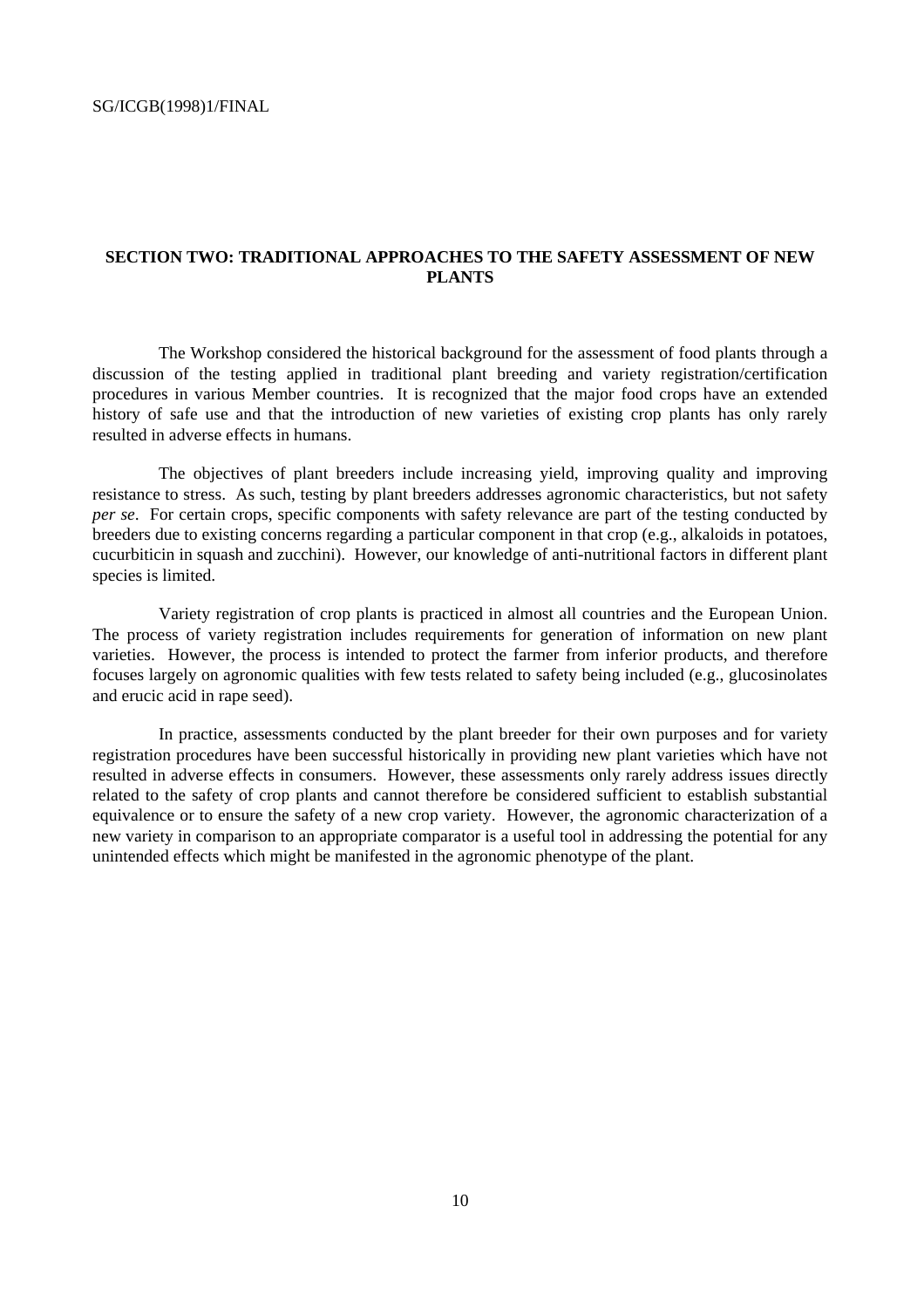#### **SECTION THREE: SUBSTANTIAL EQUIVALENCE**

Demonstration of equivalence of a new food to an existing food product with an established history of safe use provides assurance that the new food is as safe as the established food to which it was compared. The Workshop concurred with the FAO/WHO consultation recommendation that safety assessment based on the concept of substantial equivalence be applied to establishing the safety of foods and food components derived from genetically modified organisms. Substantial equivalence is established by demonstrating that the characteristics assessed for the genetically modified organism, or a specified food product derived therefrom, are equivalent to the same characteristics of the conventional comparator. The substantial equivalence concept is not a safety evaluation *per se* but it provides equal or increased assurance of the safety of foods derived from genetically modified plants as compared to foods derived by conventional methods. If substantial equivalence is established between a new food and the conventional comparator, no further safety consideration is needed. The concept of substantial equivalence also allows predictions to be made regarding the absence of unanticipated effects of the genetic modification.

Phenotypic and compositional comparisons are useful in determining whether substantial equivalence exists between the novel food and its conventional counterpart or whether there is substantial equivalence apart from certain well defined differences. In the latter case the subsequent safety evaluation will focus on the defined differences. If substantial equivalence cannot be demonstrated, a more extensive safety evaluation may be required which takes into account the properties of the food or food component in question. Several structured approaches have been developed to help determine the information necessary to establish the safety of such foods $8-15$ .

#### 3.1 Choice of comparator for the determination of substantial equivalence

Comparison between a genetically modified organism, or a product therefrom, and its conventional counterpart for the purposes of establishing substantial equivalence helps to determine whether there has been any untoward effect of the genetic modification and the safety of the genetically modified organism or product relative to that of the comparator. The substantial equivalence comparison is most appropriately carried out on the raw unprocessed crop. However, if the food is limited to a derived processed product (e.g. refined oil) the comparison may be carried out on that refined product processed under conditions equivalent to those used commercially. In all cases it is important that only literature information or data from verified methods are used for the comparison.

When the comparison is intended to examine the possibility of unintended effects of a genetic modification, it is most useful to compare the genetically modified organism with its parent grown under condition that are as near identical as possible. If the genetically modified organism and its parent can be shown to be isogenic apart from the new gene(s), statistically significant differences may be indicative of secondary effects. Subsequently, it can be investigated whether the differences are observed under a range of environmental factors (e.g. climate and soil type).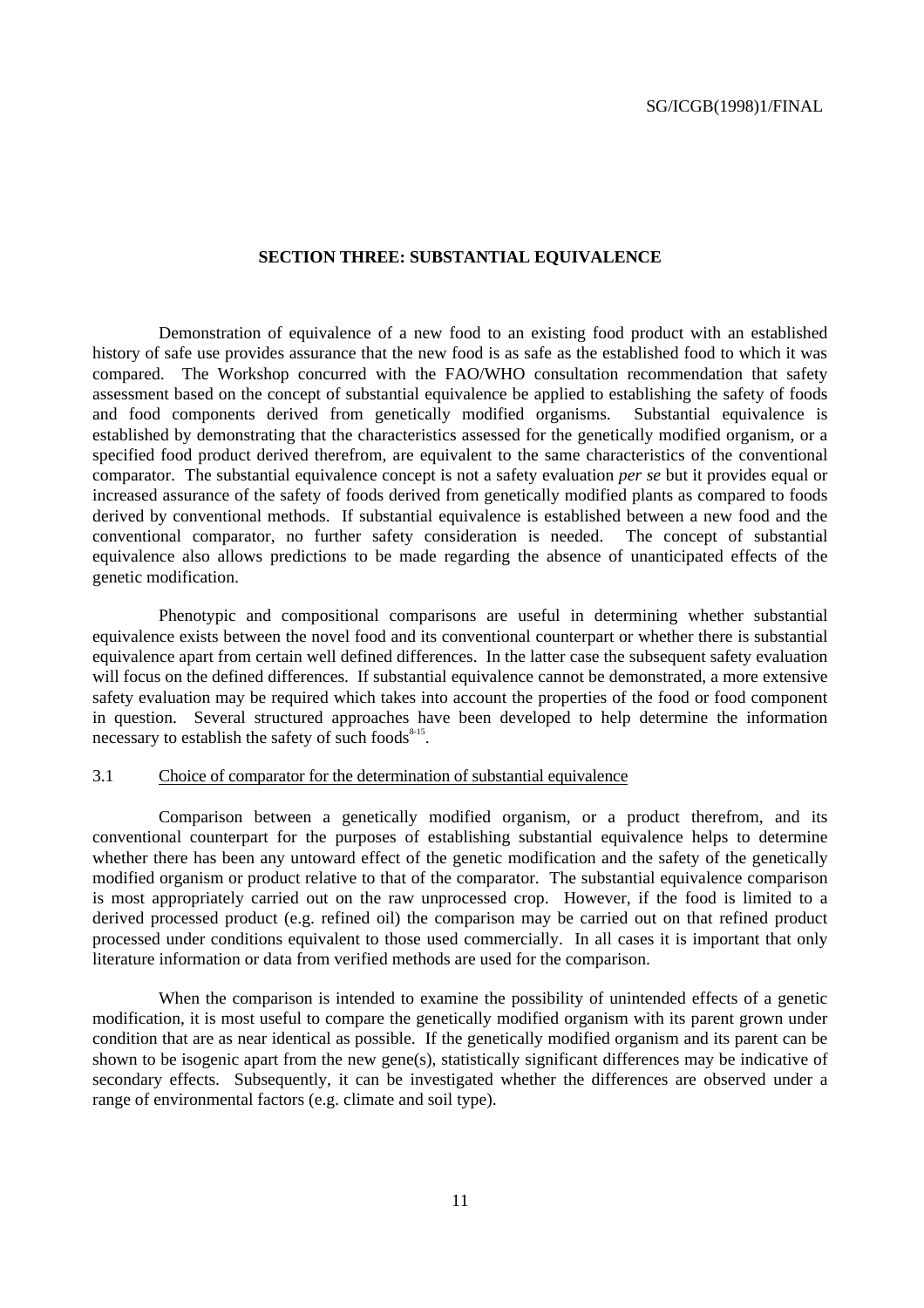In the case of many commercial food crops, lines isogenic with the parent line may not be available for comparative purposes and a line that is as close as possible to being isogenic will usually be used. This may complicate interpretation of the results of a comparison since observed differences may arise as a result of a secondary effect of the genetic modification or they may be due to natural genetic variations in the line used as a comparator. The use of several non-modified or control lines may help resolve whether the differences arise from secondary effects or natural genetic variations. Knowledge of the extent of genetic differences between the parent line used for genetic modification and the line used as comparator may also be useful in attributing observed differences.

Statistically significant differences between the genetically modified line and the chosen comparator are not necessarily indicative of a safety concern but they may require further investigation. The differences between the genetically modified line and the comparator should be reviewed against the background of the range of values found in other edible varieties of the crop. If the comparison can be made between lines grown under a range of environmental factors this may help clarify whether observed differences are genetic or environmental in origin. In order to investigate whether an observed difference is genetic or environmental in origin it may be sufficient to repeat the experiment under conditions that are as near identical as possible. If a genetic difference is detected it may be interesting to see what the influence of different environmental conditions is on the observed phenotype. This comparison is particularly valuable when applied to currently available commercial varieties of the crop from the same gene pool and grown under comparable conditions. If the observed value of the chosen parameter(s) for the genetically modified line fall(s) within the range found in commercial varieties of the crop there are unlikely to be safety concerns associated with that parameter.

Where there are significant differences between the modified line and the comparator(s) and these fall outside the ranges for commercial varieties of the crop, unless this is the intended effect, there may be a safety concern. In cases where the difference resulted from the intended effect, this difference would be addressed as an integral component of the safety assessment. The unintended difference(s) may arise from insertional mutagenesis during the modification process or as a result of metabolic effects of the new gene product(s). In order to address possible safety concerns, the nature of the difference and the underlying mechanism will need examination. The direct significance of the change needs to be considered from a toxicological/nutritional perspective. Knowledge of the mechanism provides insight into the potential for other secondary effects that may also require investigation.

#### 3.2 Environmental Factors

There may be interactions between environmental factors (e.g. climate and soil type) and the crop genotype that influence the phenotype and composition. Thus, any variations in environmental factors will need to be taken into account in the assessment of substantial equivalence. Data collected from multiple locations, and during difficult seasons, are useful in addressing the variation associated with environmental interactions. It is particularly useful if the data are representative of the range of conditions under which the plant is expected to be grown. Further work is needed to determine appropriate strategies for assessing the impact of environmental factors on the agronomic and analytical characteristics used for determining substantial equivalence.

#### 3.3 Choice of Component for Comparison

As mentioned earlier, establishing substantial equivalence can be used to demonstrate the absence of untoward secondary effects of a genetic modification and the relative safety of a new food compared to its conventional counterpart. If the comparison shows the absence of untoward secondary effects of a genetic modification, this conclusion will be equally valid in all countries and for applications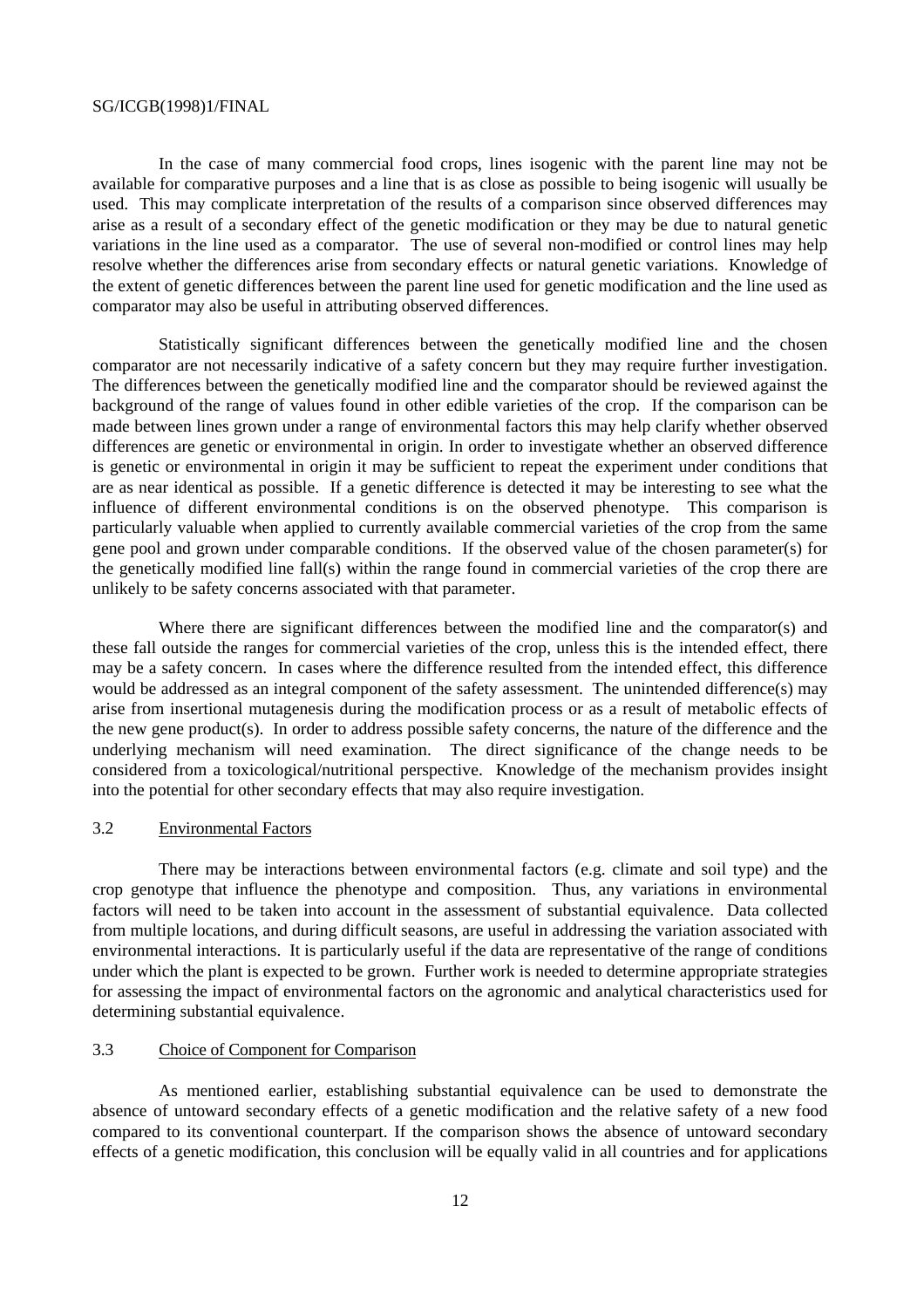of the modified crop. However comparisons showing the relative safety of a modified crop, or a product derived therefrom, compared to a conventional counterpart must also take into account the specific nutritional contribution that the food or food product makes to the overall diet for the population in the country under consideration.

The components compared during the substantial equivalence evaluation are selected on a case by case basis and include key nutrients and toxicants. The more key nutrients and toxicants that there are in a crop, the more components will need to be analyzed and assessed. The selection of the components for comparison will need to take into account the structure and function of the inserted gene(s) and the crop species under consideration. The components to be assessed should include any non-nutritional components with a physiological effect as well as any components that might be predicted to be affected by the new gene product(s) based upon the function of the gene product.

In determining key nutrients, and in determining the consequences of any changes in those nutrients, it is important to consider the effects of any processing that the food might undergo before consumption as well as the potential intake of the food in question by the population at large and by sensitive sub groups. It follows that for a food that is likely to traded internationally, the nutrients considered to be key for the purposes of establishing the safety of a new food relative to its traditional counterpart may vary from country to country.

The number of parameters examined should be limited to those necessary to provide adequate reassurance regarding substantial equivalence. For most major food crops there is a considerable body of experience in determining the parameters that may be useful in establishing substantial equivalence. However, there remains some level of inconsistency in the components being assessed by different developers or being required by regulatory agencies. A consistent approach to the establishment of substantial equivalence would be improved through international agreement on the appropriate components on a crop by crop basis.

#### 3.4 Utility of chemical-analytical fingerprinting

Compositional analysis based on single compounds as a screening method for unintended effects of genetic modification, has its limitations with regard to (unknown) anti-nutrients and natural toxins, especially in less well-documented species. Alternative methods, based on chemical-analytical fingerprinting techniques, or on the detection of altered gene expression by amplification of specific subsets of mRNA, are still under development, and promising results have been obtained. These methods are likely to be more informative than conventional analytical methods, but further validation is required. It should be emphasized that alterations in chemical composition or gene expression do not *per se* imply that the product is less safe, but the toxicological significance of such alterations should be further explored.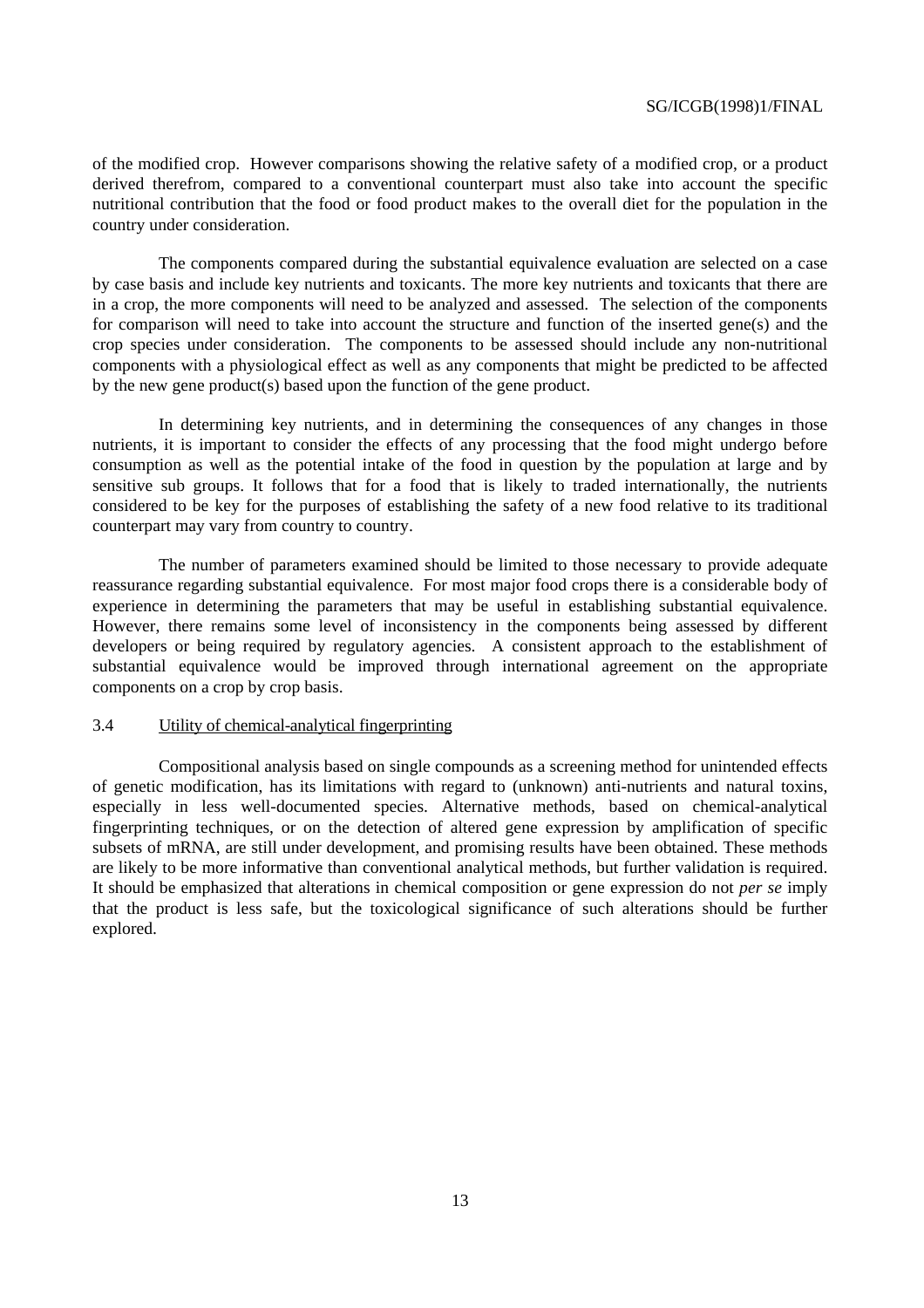#### 3.5 Databases

Databases provide a potentially valuable resource to facilitate the determination of substantial equivalence between a new food and a traditional counterpart. They may also be useful in addressing specific safety issues such as allergenicity. Examples of these data bases include many national data bases of nutrients and toxicants in food crops and gene/protein sequence data bases including data bases on known food allergens. The Workshop noted the preliminary results of a survey carried out by OECD in Member Countries of allergenicity and the role of serum banks and the role of data bases / information management in safety assessment<sup>16</sup>. The Workshop, whilst recognizing the value of these resources in determining substantial equivalence emphasized, however, that they should be used with caution and, in particular, that there is a need to ensure that only validated data are used. It is important to note that since establishment of substantial equivalence is a dynamic concept, the incremental building of information regarding modified crops and their traditional comparators is fundamental to the process. The information developed for both modified and traditional crops should be captured in data bases in order to enhance the information available for future comparisons.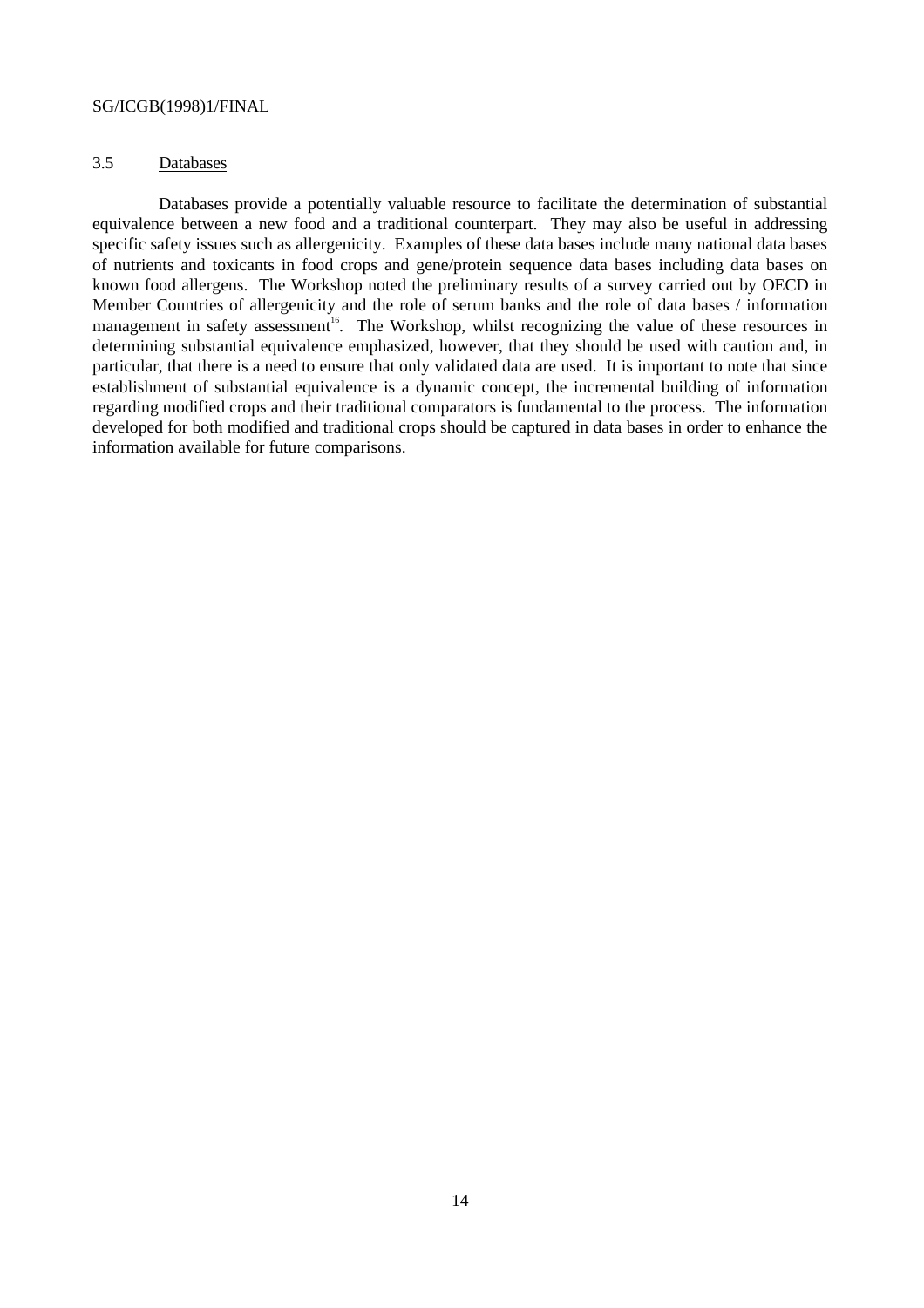#### **SECTION FOUR: METHODS FOR THE SAFETY EVALUATION OF NEW FOODS AND NEW FOOD COMPONENTS**

#### 4.1 Allergenicity

Genetic modification allows the transfer of genes from essentially any organism into any food source organism, including genes that encode food allergens. Therefore, assessment of the allergenic potential of the protein(s) encoded by the transferred gene is essential. The assessment of the allergenicity of genetically modified crop plants has been the subject of recent reviews<sup>17-20</sup>. Allergenicity assessment should be focused on the source of the introduced gene and the nature of the expressed protein. Generally genes from plants known to produce major food allergens should be avoided. However, when the introduced gene, because of its especially interesting properties, is obtained from an organism known to be associated with food allergy (e.g. peanuts), the gene must be shown not to encode an allergen. Sera from individuals documented to be sensitive to that specific food source should be used in validated *in vitro* assays to establish that the transferred gene does not encode an allergen. Negative or equivocal results in *in vitro* studies may be confirmed using *in vivo* skin prick tests with sensitive individuals. For the most commonly allergenic foods, approved challenge procedures under medical supervision may also be warranted. Foods that fail to elicit positive results in adequate and well controlled skin prick or challenge tests should generally be treated like any other food in regards to allergenicity.

When a food contains a gene derived from sources with no history of allergencity, there are a number of factors that can serve as indicators of potential allergenicity including amino acid sequence homology to known allergens, stability to processing and sensitivity to digestibility by gastrointestinal proteases<sup>7</sup>. If there is significant homology to known allergens, sera from individuals sensitive to that food should be used to assess the allergenic potential. For all other proteins, the physicochemical properties of the protein should be compared to the properties shared by known allergens, including resistance to simulated gastrointestinal digestion and food processing conditions that may remove the protein from the final food product. The level of the protein in the final food product should also be considered, since allergens are typically abundant proteins in that specific food. Food containing proteins that do not share physicochemical properties of allergens should be introduced as with foods derived from other new plant varieties.

#### 4.2 Toxicity Testing of Whole Foods

The Workshop considered several examples of new methods and strategies for the safety evaluation of complex foods. Toxicological and nutritional studies may be warranted for new foods which are identified not to be substantially equivalent to existing foods as assessed on a case by case basis depending on the nature of the introduced modification and its potential dietary intake. Application of conventional animal studies as performed for safety testing of single chemicals, food additives, pesticides or veterinary drugs, is beset with many difficulties in the case of whole, complex foods. Compositional dietary problems, the presence of confounding factors, insufficient sensitivity of specific toxicological endpoints and inadequate experimental designs have led in the past to inconclusive answers with respect to the safety of complex foods. Nutritional imbalances may have led in certain cases to adverse effects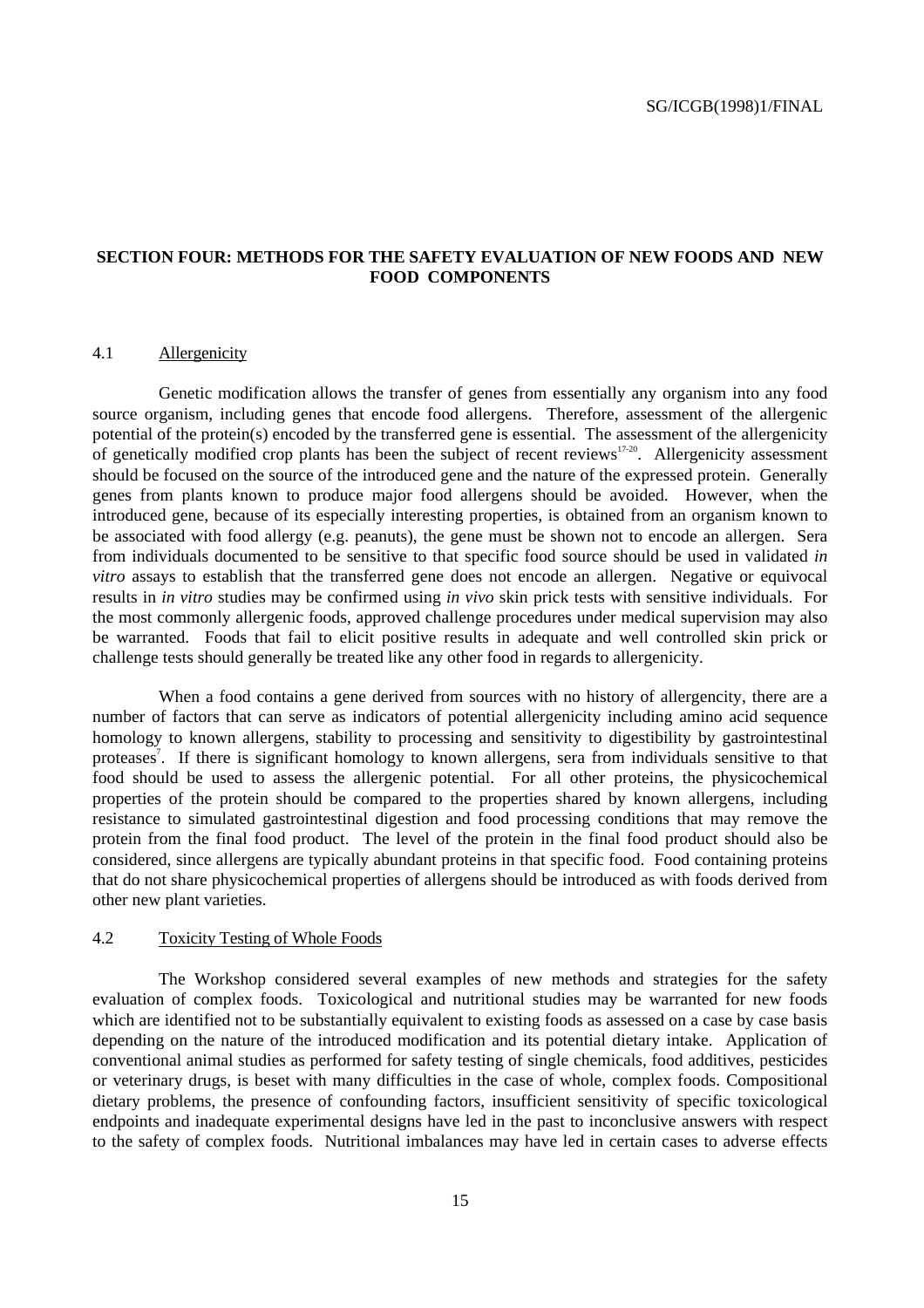not related to the specific properties of the whole food. A major limitation of such studies is the difficulty, or sometimes the impossibility, of applying traditionally large uncertainty factors for extrapolation to safety for humans. However, at the present time, *in vivo* studies may be performed on a case by case basis for non-substantially equivalent products to assess for unknown toxicities, due to a lack of appropriate *in vitro* alternatives. It is essential to custom design studies on the basis of already available information on the safety of the food components, and according to the objectives of the investigation.

The use of *in vitro* methods for safety evaluation of compounds, successfully applied in pharmacological and toxicological research, may offer advantages when the safety of whole foods is assessed. In particular, information may be obtained on general cytotoxic effects, site-specific bioconversion of food constituents and on mechanisms underlying induced toxicity.

The development of an *in vitro* gastrointestinal model simulating the physiology of the stomach and the intestine of monogastric animals and man, is promising. This model may be useful to study the digestibility and bioavailabilty of novel food components, while also allowing the study of gene transfer in this system.

The potential use of *in vitro* models has in many cases still to be demonstrated and validated, since these systems have distinct limitations with respect to cellular organization, realistic physiological conditions, metabolic capacity and long term performance.

Certain *in vitro* methods may be applied in the framework of establishing substantial equivalence in addition to analytical methods, in order to screen for unintended effects in new foods as a result of genetic modification or of the application of novel food processing techniques. Results from such experiments may trigger further toxicological investigations.

An approach which may be of value in some instances is the combination of a variety of *in vivo* and *in vitro* techniques, in order to obtain better assurance of the relative sensitivity of humans compared to the test species. Among other aspects, identification of early biomarkers for (chronic) adverse effects, determination of bioavailability, and physiologically-based pharmacokinetic modeling should be further pursued and their utility for safety evaluation of foods remains to be demonstrated.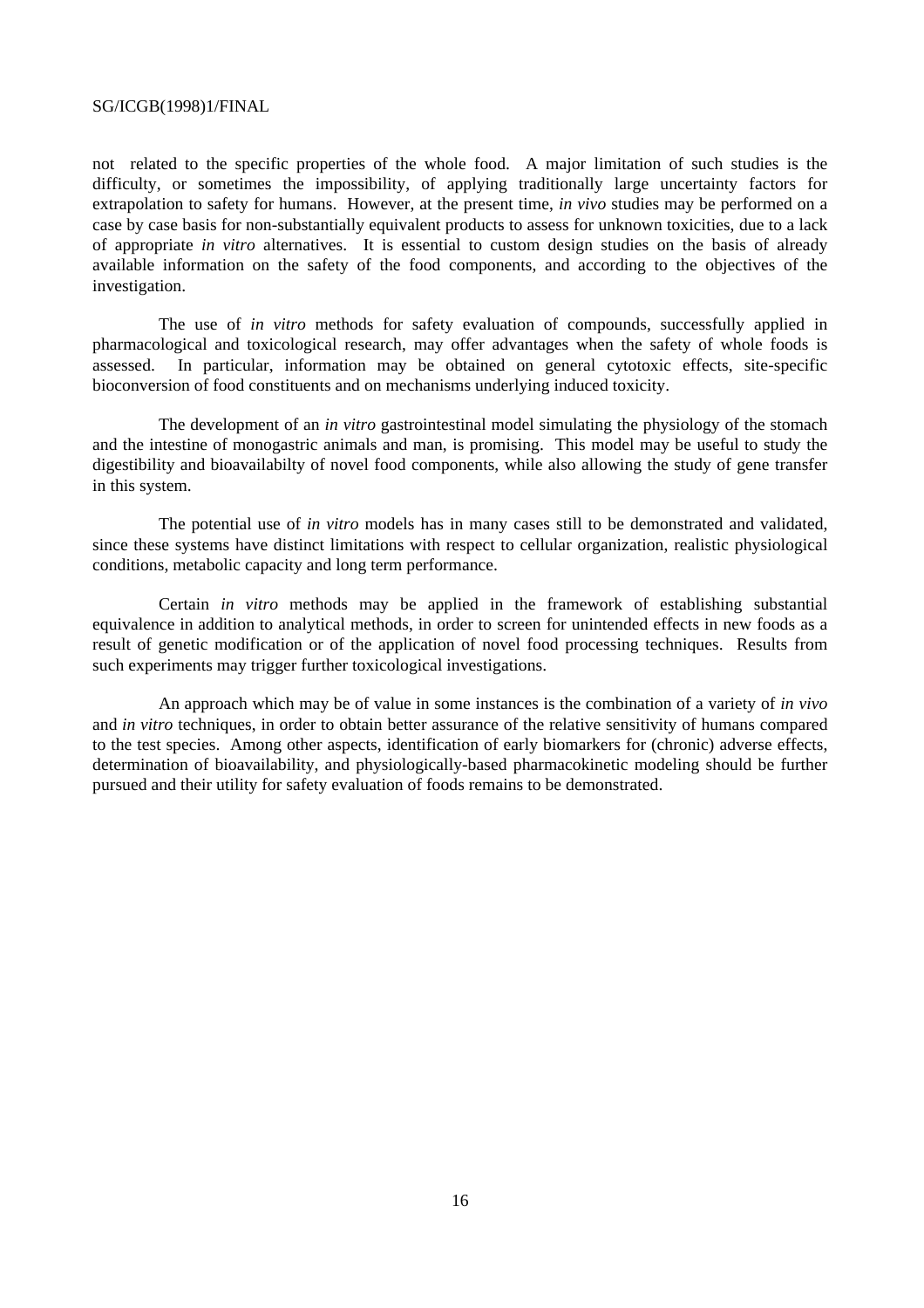#### **SECTION FIVE: CONCLUSIONS AND RECOMMENDATIONS**

The Workshop affirmed the conclusions and recommendations of previous consultations of OECD and FAO/WHO regarding the utility of substantial equivalence in establishing the safety of foods and food components derived from genetically modified organisms, and noted that the concept had broader application to establishing the safety of novel foods. The following conclusions and recommendations of the Workshop address considerations in the establishment of substantial equivalence and the application of additional testing where substantial equivalence cannot be established.

#### *i. Substantial Equivalence:*

The Workshop concluded that the demonstration of substantial equivalence concept provides equal or increased assurance of the safety of foods derived from genetically modified plants as compared to foods derived by conventional methods. While establishment of substantial equivalence is not a safety evaluation *per se*, when substantial equivalence is established between a new food and the conventional comparator, it establishes the safety of the new food relative to an existing food and no further safety consideration is needed. If there is substantial equivalence apart from well defined differences, the subsequent safety evaluation will focus on the defined differences. If substantial equivalence cannot be demonstrated, a more extensive safety evaluation may be required, which takes into account the properties of the food or the food component in question. When substantial equivalence is demonstrated predictions can be made regarding the absence of unanticipated effects of the genetic modification. The Workshop emphasized the potential value of databases in determining substantial equivalence.

#### *ii. Traditional Plant Breeder Assessments*

The Workshop noted that assessments which have traditionally been conducted by plant breeders in evaluating new crop varieties only rarely address issues directly related to the safety of crop plants and cannot therefore be considered sufficient to establish substantial equivalence or to ensure the safety of a new crop variety. However, the agronomic characterization of a new variety in comparison to an appropriate comparator is a useful tool in addressing the potential for any unintended effects which might be manifested in the agronomic phenotype of the plant.

#### *iii. Selection of Appropriate Comparators for the Purpose of Establishing Substantial Equivalence:*

The Workshop noted that in addressing the potential for unintended effects of the genetic modification, it is most useful to compare the genetically modified organism with a closely related line and ideally with its parent, grown under the same conditions. The lack of isogenic lines for many commercial crops may complicate interpretation of the results of a comparison since observed differences may be due to natural genetic variations between the modified line and the line used as a comparator. The use of several non-modified or control lines may help resolve whether the differences arise from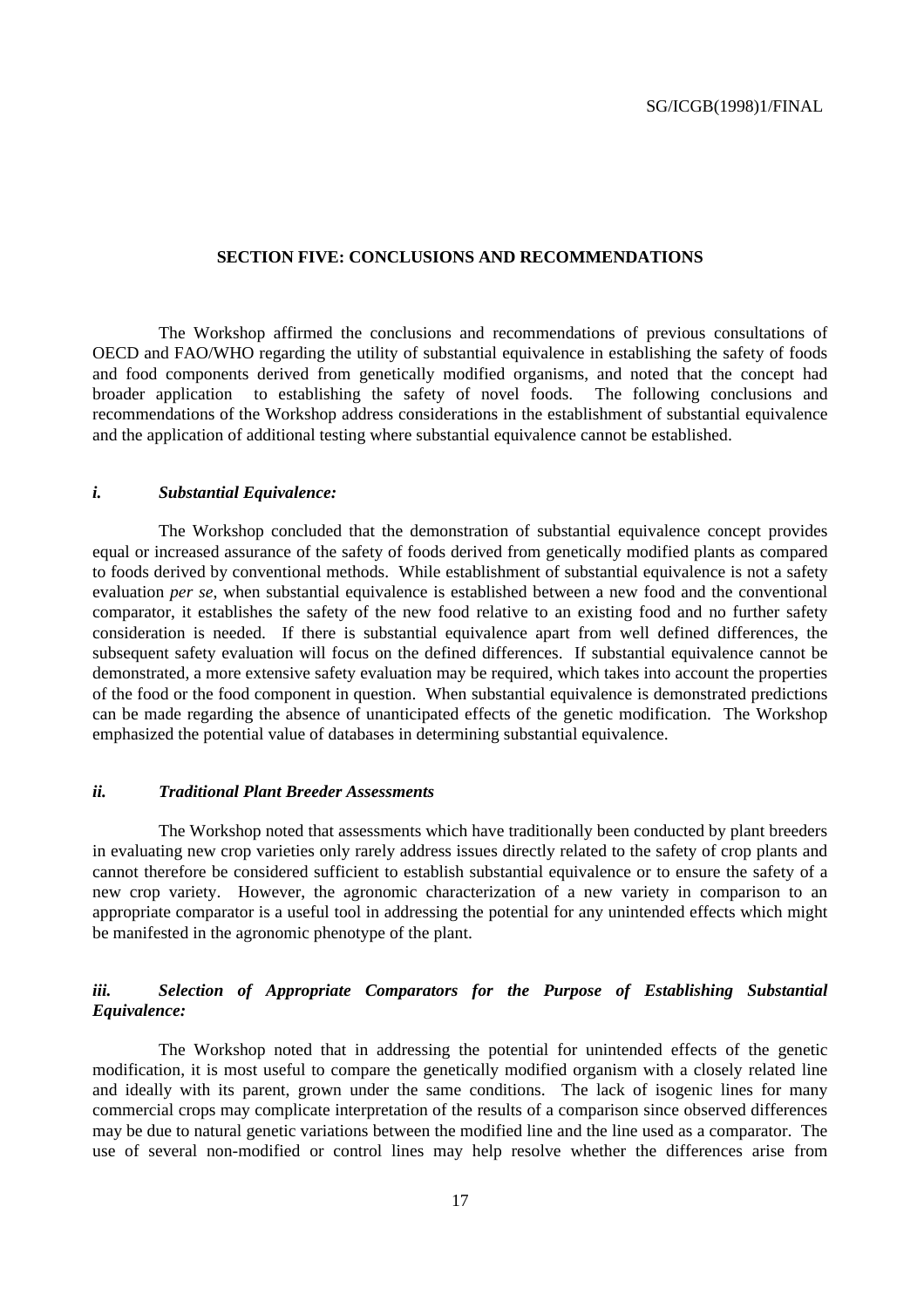secondary effects or natural genetic variations. The significance of any differences between the modified line and the comparator should be addressed against the range of values found in other edible varieties of the crop.

#### *iv. Impact of Environmental Factors:*

The Workshop recognized that variations in environmental factors in interactions with genotype will result in variations in crop plant phenotype and composition. In an assessment of substantial equivalence, the impact of environmental factors are therefore an appropriate consideration. Data collected from multiple locations and during different seasons, can therefore be useful in addressing variation associated with environmental interactions.

#### *v. Selection of Components to be Compared:*

The Workshop noted that the components compared during an evaluation of substantial equivalence should be selected on a case-by-case basis and would include key nutrients and toxicants, including anti-nutritional factors, associated with the crop under consideration. The more key nutrients and toxicants typically associated with a crop, the more components will need to be analyzed and assessed. The selection of the components for comparison will need to take into account the structure and function of the inserted gene(s) and gene products and the crop species under consideration. The components to be assessed should therefore include any components that might be predicted to be affected by the new gene product(s) based upon the function of the gene product(s). The nutrients and toxicants considered to be key for the purposes of establishing the safety of a new food relative to its traditional counterpart depends on the potential intake of the food and therefore may vary from country to country.

#### *vi. Development of Consensus on Appropriate Components for Comparison:*

The workshop recognized that a consistent approach to the establishment of substantial equivalence might be improved through consensus on the appropriate components (e.g., critical nutrients, toxicants and anti-nutritional compounds) on a crop-by-crop basis which should be considered in a comparison. It is recognized that the components may differ from crop to crop. The Workshop recommended that consideration be given by OECD to the development of crop specific documents which could detail the relevant components of a particular crop which should be considered in establishing substantial equivalence. Of additional note, such crop-specific documents would also benefit from linkage to data bases incorporating information on the composition of crop plants in terms of furthering the consistency of comparisons for the purpose of establishing substantial equivalence.

#### *vii. Considerations Regarding Differences Identified in Comparisons:*

The Workshop recognized that where differences between the modified line and the comparator fall outside the range of values for a component found in that crop, further investigation is required. The focus of further investigation should be the defined differences and should address the nature of the difference and its underlying mechanism. In addition, the significance of the change must also be considered from a toxicological/nutritional perspective.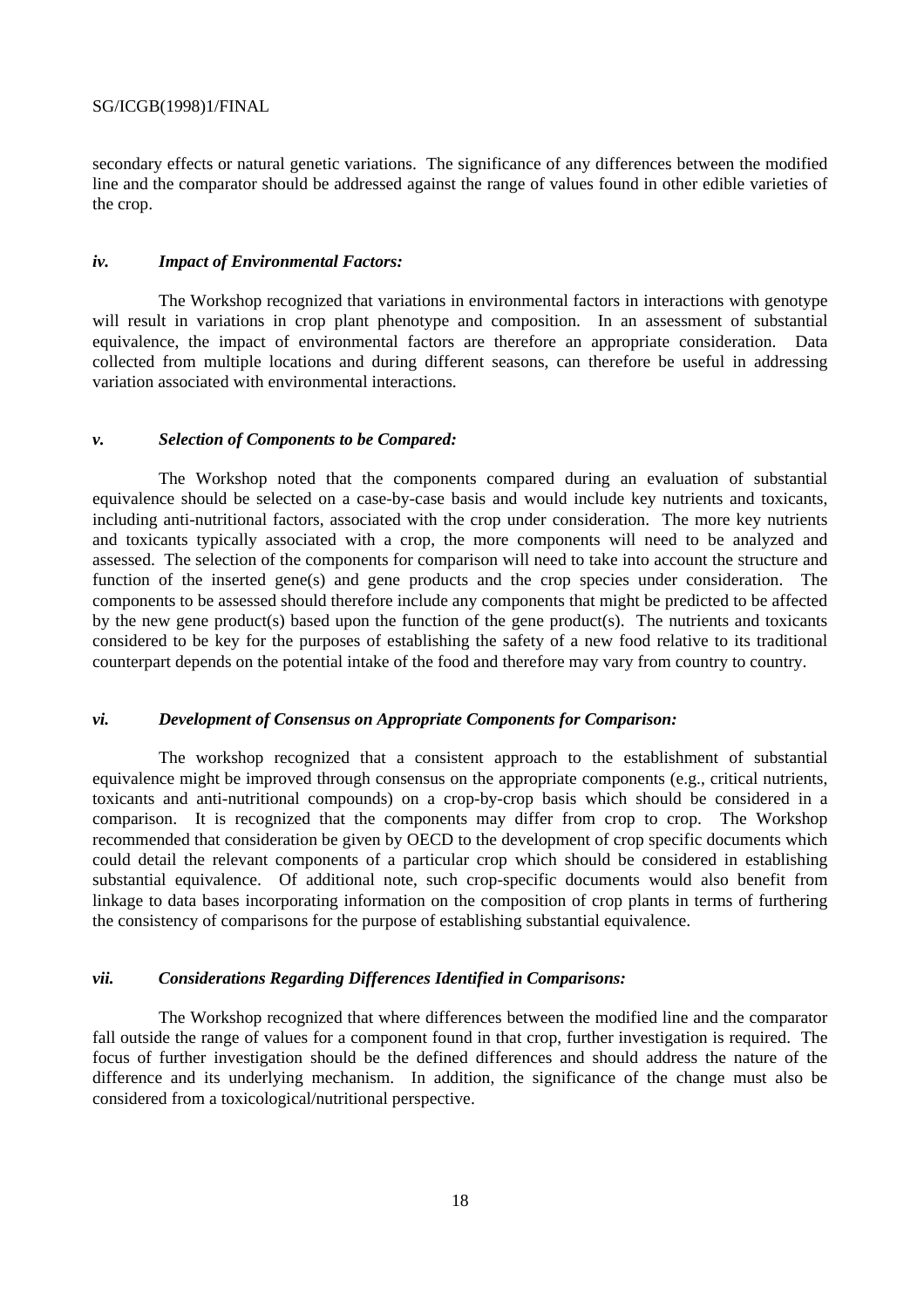#### *viii.* **In vivo** *testing:*

The Workshop noted that where substantial equivalence cannot be demonstrated, classical animal studies may be considered for further assessment of new substances responsible for the identified differences in the food product. These animal studies should only be applied to address the specific questions for which such studies are the most appropriate means of generating the necessary information. The Workshop further noted that there is a need to gather further information regarding the design of effective animal studies for the safety evaluation of whole foods and their validation. Future work is required to address the need for validated testing strategies for whole foods. A variety of strategies for testing whole foods might be appropriate for consideration.

#### *ix.* **In vitro** *models:*

The Workshop recognized that where substantial equivalence cannot be demonstrated and further investigation of the food or food component is warranted, in vitro models may be useful on a case by case basis for screening of the food or food components for potential adverse effects and for mechanistic studies. However, since these models are not yet validated, their importance should not be over-emphasized and there is a need for prudence in the interpretation of data from such in vitro studies. Models showing potential need to be identified for validation as part of the future work.

#### *x. Allergenicity:*

The Workshop noted that existing methods will help to identify the presence of known major allergens and minimize the risk that they will be introduced accidentally into food as a result of genetic modification. While no specific methods can be used for proteins derived from sources with no history of allergy, a combination of genetic and physicochemical comparisons exist which can be used as a screen. The application of such a strategy can provide appropriate assurance that foods derived from genetically modified products can be introduced with confidence comparable to other new plant varieties.

#### *xi. Testing Strategy Development:*

The Workshop recognized OECD's strength and previous experience in elaborating guidance on testing. The Workshop therefore recommended that OECD consider the elaboration of practical guidance on the testing of novel foods based upon the growing experience in Member countries. It is hoped that this could address the types of analytical tests which are used; experimental strategies for assessing the impact of environmental factors (including the number of test sites and the need for locating tests in different countries); testing strategies for non-substantially equivalent products, including the use of validated in vitro screening and animal studies as appropriate.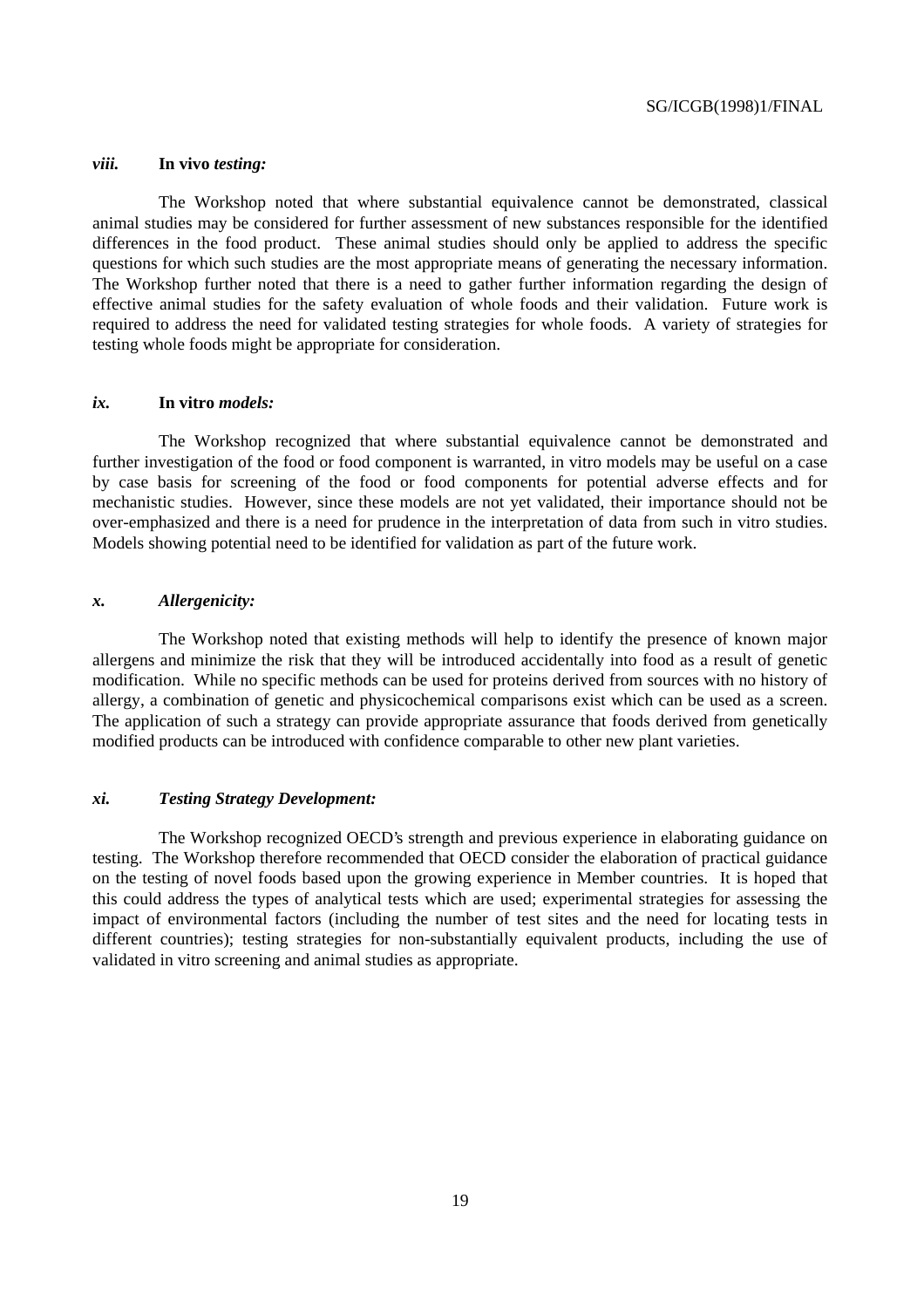#### **SECTION SIX: REFERENCES**

- 1 Organisation for Economic Cooperation and Development (1993), Safety Evaluation of Foods Derived by Modern Biotechnology, Organisation for Economic Cooperation and Development, Paris.
- 2 Organisation for Economic Co-operation and Development (1994), Aquatic Biotechnology and Food Safety, Organisation for Economic Cooperation and Development, Paris.
- 3 Organisation for Economic Co-operation and Development (1996), Food Safety Evaluation, Organisation for Economic Cooperation and Development, Paris.
- 4 World Health Organization (1991), Strategies for assessing the safety of foods produced by biotechnology, World Health Organization, Geneva.
- 5 World Health Organization (1993), Health aspects of marker genes in genetically modified plants, WHO/FNU/FOS/93.6, Food Safety Unit, World Health Organization, Geneva.
- 6 World Health Organization (1995), Application of the principles of substantial equivalence to the safety evaluation of foods or food components from plants derived by modern biotechnology, WHO/FNU/FOS/95.1, Food Safety Unit, World Health Organization, Geneva.
- 7 Food and Agriculture Organisation (1997), Biotechnology and Food safety, Food and Nutrition Paper 61, Food and Agriculture Organisation of the United Nations, Rome
- 8 Nordic Council (1991), Food and new biotechnology Novelty, safety and control aspects of foods made by new biotechnology, Nord 1991:18, Copenhagen.
- 9 US Food and Drug Administration (1992), Statement of policy: Foods derived from new plant varieties, Federal Register, 57 (104) pp 22984-23005.
- 10 Health Canada (1994), Guidelines for the safety assessment of novel foods, Health Canada, Ottawa.
- 11 Advisory Committee on Novel Foods and Processes (1995), Annual report for 1994, MAFF Publications, London, pp 67-89.
- 12 International Life Sciences Institute, Europe (1995), The safety assessment of novel foods, ILSI Europe, Brussels.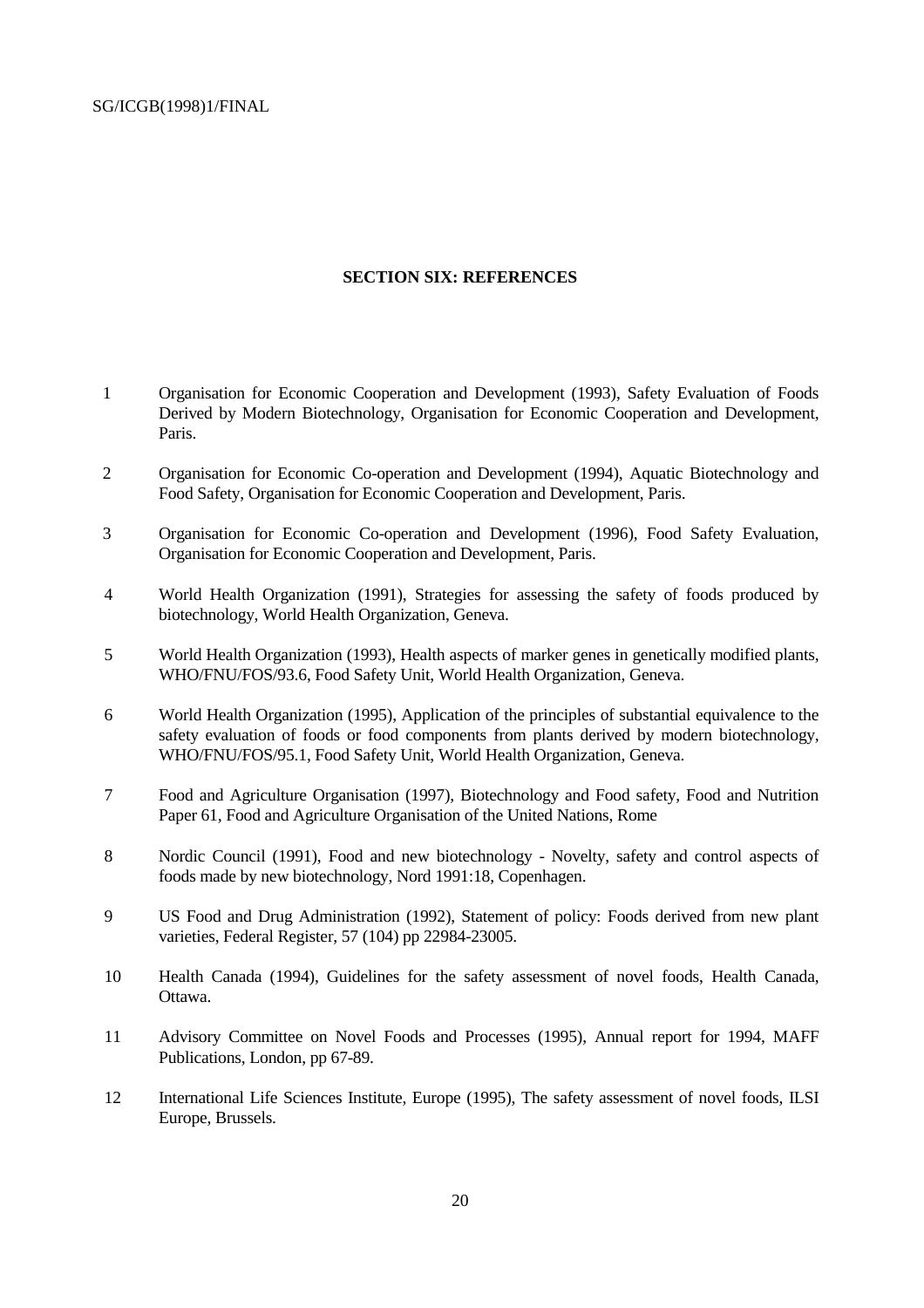- 13 Ministry of Health and Welfare, Japan (1996), Guidelines for the safety assessment of foods and food additives produced by rDNA techniques, Ministry of Health and Welfare, Japan.
- 14 EU Scientific Committee for Food (1996), SCF Opinions on the assessment of novel foods, I Recommendations concerning the scientific aspects of information necessary to support applications for placing on the market of novel foods and novel food ingredients, European Commission, Brussels.
- 15 Australia New Zealand Food Authority (1997), Assessment guidelines for foods and food ingredients to be included in Standard A18 - Food derived from gene technology, Canberra.
- 16 OECD 1997 (draft)
- 17 International Food Biotechnology Council and International Life Sciences Institute Allergy and Immunology Institute (1996), Allergenicity of foods produced by genetic modification, Critical Reviews in Food Science and Nutrition, Supplement to Volume 36, CRC Press, Florida, USA.
- 18 J.M. Wal, Strategies for Assessment and Identification of Allergenicity in (Novel) Foods. International Dairy Journal, in press.
- 19 J.M. Wal, 1997, Evaluation de l'innocuité des aliments issus d'organismes génétiquement modifiés, Revue Française d'Allergologie, 37(3)326-333
- 20 J.M. Wal, 1997, Allergénicité des oléagineux génétiquement modifiés, Oléagineux Corps Gras Lipides, 4(2)120-124.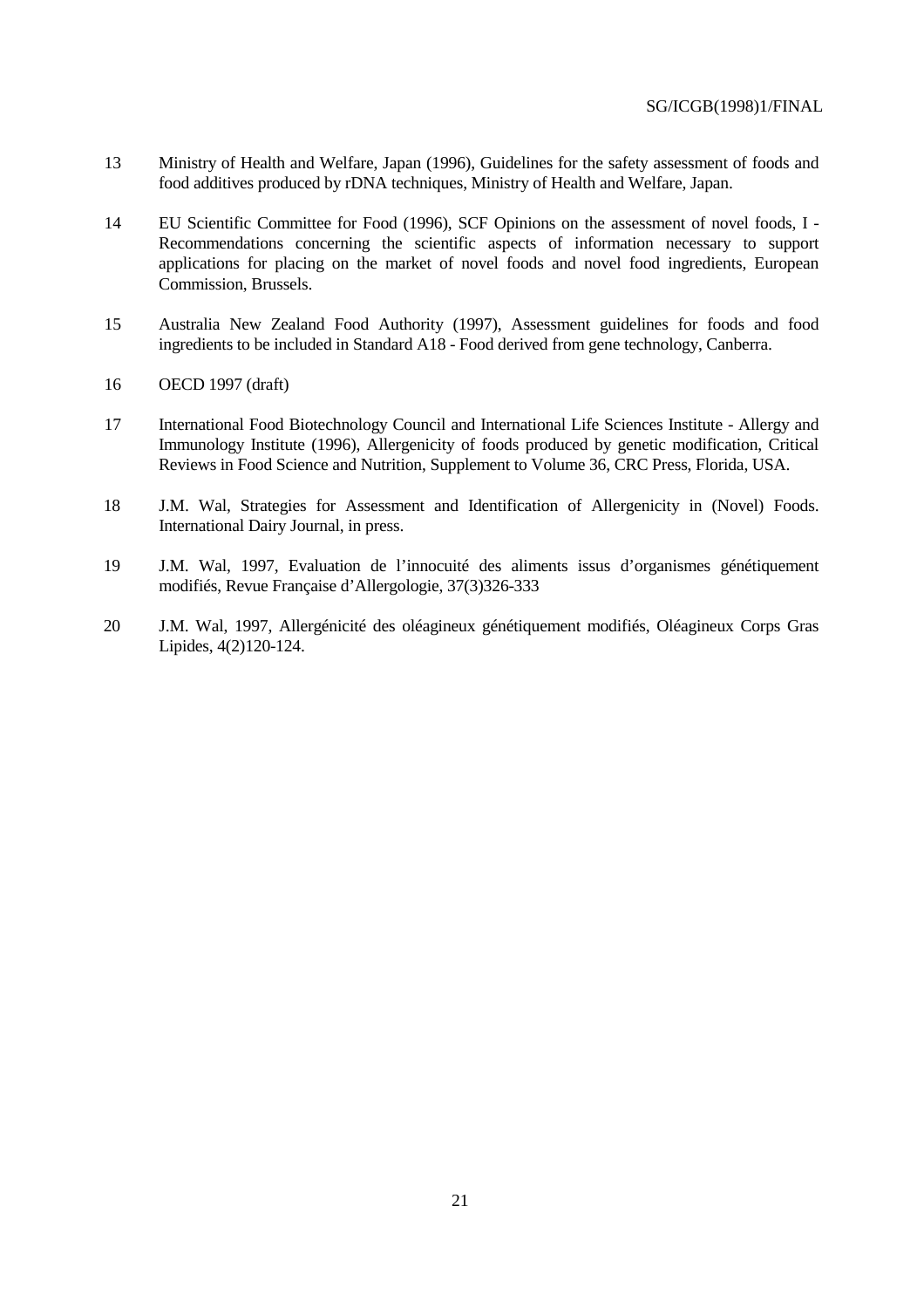#### **APPENDIX 1: ABSTRACTS OF PRESENTATIONS GIVEN AT THE OECD WORKSHOP ON THE TOXICOLOGICAL AND NUTRITIONAL TESTING OF NOVEL FOODS**

#### **TOXICOLOGICAL ASPECTS CONCERNING FOOD SAFETY ISSUES**

#### **Dr. Kageaki AIBARA Professor, Department of Food and Nutrition Otsuma Women's University, Japan**

Japan has two guidelines which relate to toxicological aspects. One is "Guidelines for Safety Assessment of Foods and Food Additives Produced by Recombinant DNA Techniques" and the other is "Guidelines for Safety Assessment of Feed Produced by the Recombinant DNA Techniques" . According to those guidelines, key questions for the assessment for protein toxicity are as follows:

- 1 Whether or not the protein exists in the final food products (exclusion of the protein during the process)
- 2 Consumption history of the protein
- 3 Digestibility of the protein
- 4 Biological function of the protein
- 5 Substrate specificity of the protein, if the protein is an enzyme
- 6 Some animal studies may be required only when the introduced protein is found to be to of toxicological concern.
- 7 Following animal studies may be required only when the introduced protein is found to be of toxicological concern.

Acute toxicity study Mutagenicity study Teratogenicity study Carcinogenicity study Chronic study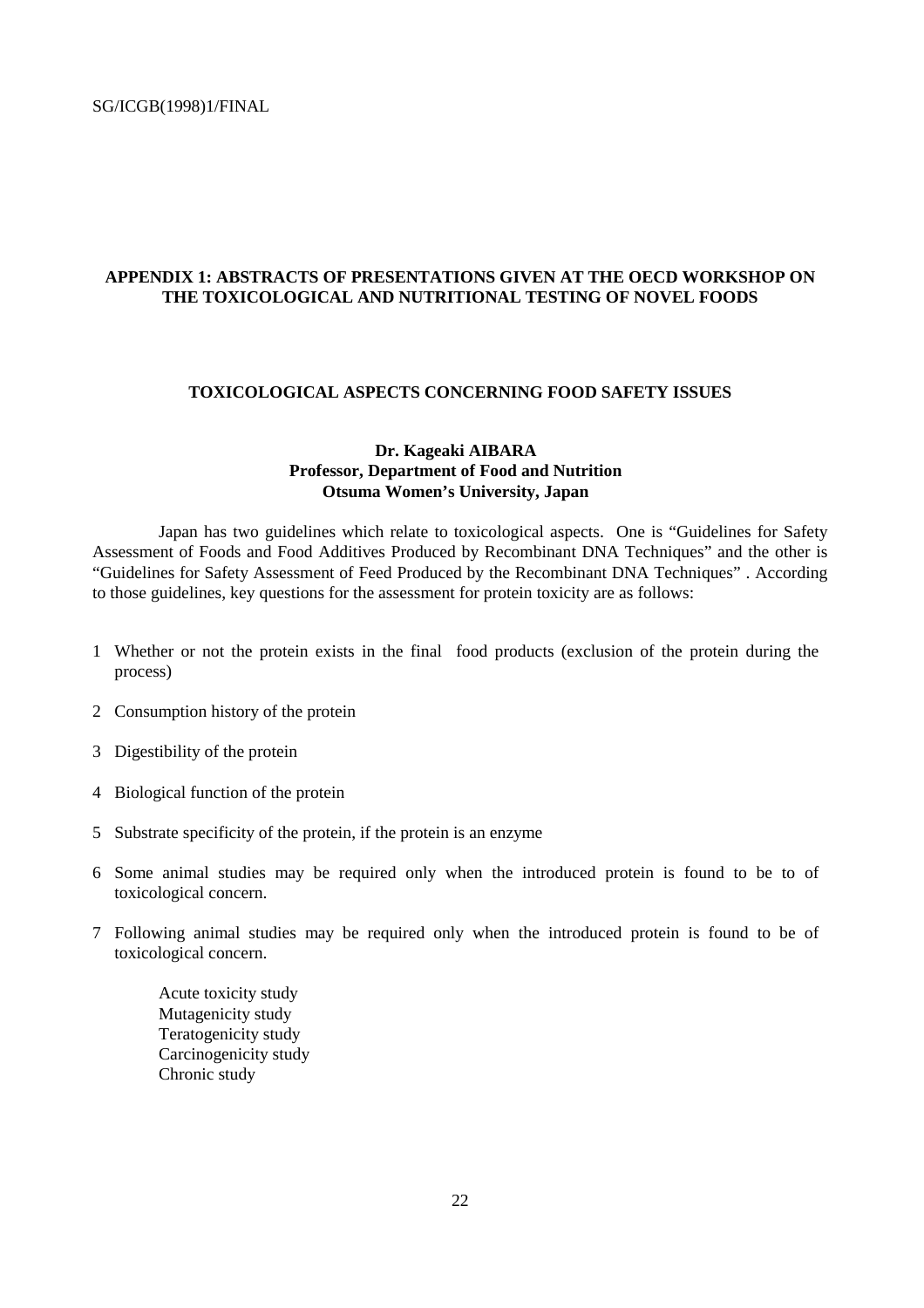#### **GLUFOSINATE TOLERANT CROPS: TEST METHODS TO EVALUATE POSSIBLE HEALTH HAZARDS.**

#### **Dr. Jan N. BREMMER Hoechst-Schering AgrEvo GmbH, Toxikologie, Germany**

Glufosinate tolerant crops contain a transgene encoding the enzyme protein phosphinothricin Nacetyl transferase (PAT), which detoxifies glufosinate ammonium, the active component in the nonselective herbicide Liberty®.

Diets containing up to 5% PAT did not cause adverse effects in a 14-day toxicity study on rats conducted according to the OECD Test Guideline 407. PAT has no structural similarity to known food allergens, is not stable at temperatures above 50°C or outside the pH-range 5.5-10.

PAT is present at minute concentrations of maximally  $10<sup>3</sup>%$  of the total protein content in genetically modified crops. It is rapidly inactivated and degraded in gastric fluid. PAT is a very specific enzyme; it neither metabolizes acetylate glutamate, the closest structural analogue to glufosinate, nor any of the other normal amino acids present in the mammalian body.

Consequently, it is deemed very unlikely that PAT will confer any toxic hazards or allergenicity to glufosinate tolerant crops.

For adequate hazard assessment of glufosinate tolerant crops, first the herbicide and its plant metabolites need to be examined carefully as defined by various regulatory directives (91/414 in EU).

For assessment of health hazards, possibly conferred by the gene product (i.e. PAT), a short term toxicity test (OECD 407) on the gene product is generally best suited for detection of any systemic types of toxicity. It allows a wide range of endpoints to be tested, using an amount of test sample that can (just) be accommodated. Furthermore, various biochemical assays on the gene product are recommended as appropriate to predict how the mammalian organism handles the gene product. Depending on the outcome further testing may be indicated.

Conventional subchronic feeding studies with the gene modified crop are deemed insensitive and of low value for hazard assessment. They should not be part of the standard registration requirement.

Development of an adequate test method for food allergenicity should be considered. In the absence of such a test method, allergenicity should be estimated based on results of the above-mentioned biochemical assays.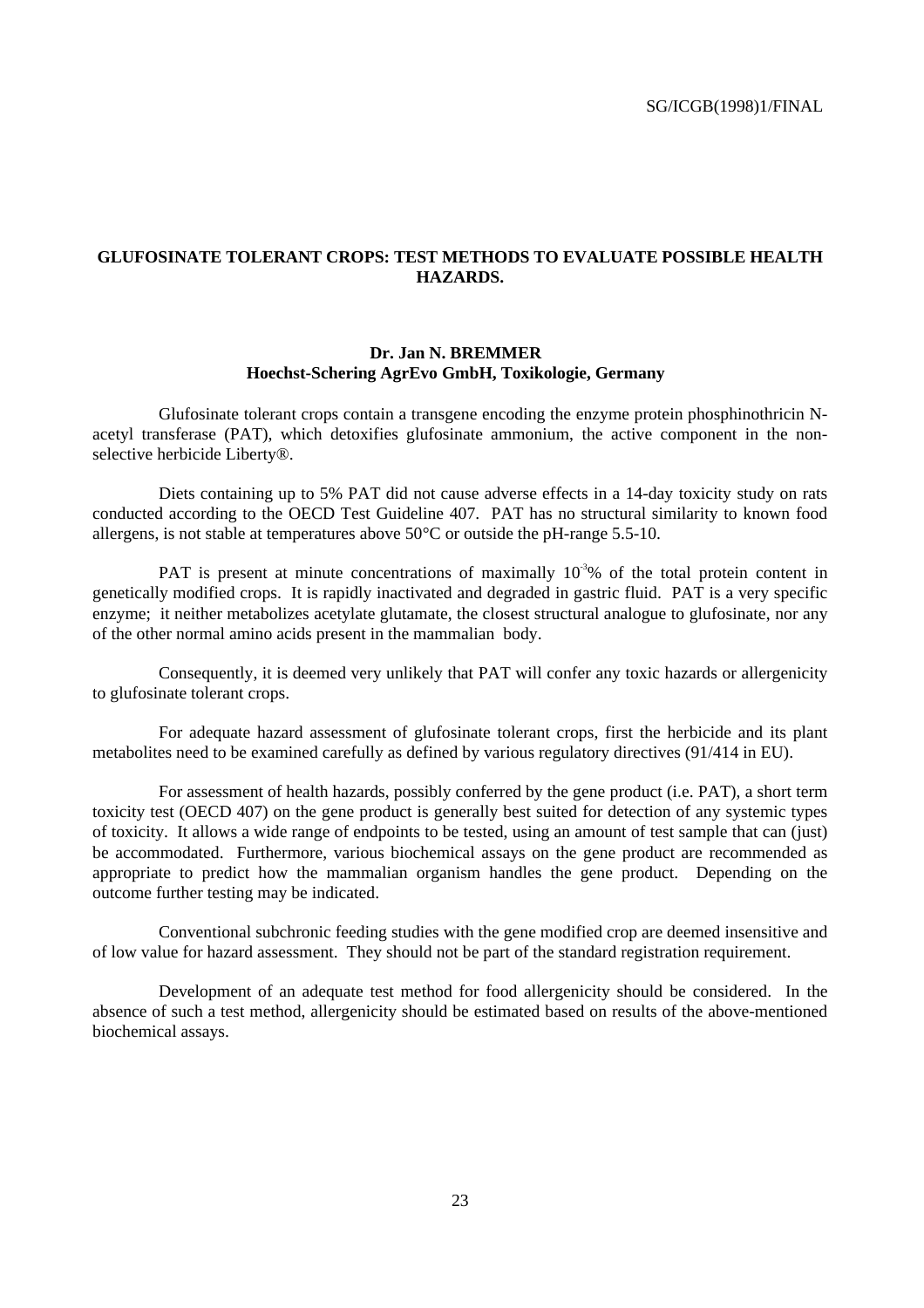#### **BIOSAFETY OF THE AMYLOPECTIN POTATO**

#### **Peter BRUINENBERG AVEBE- Department of Biotechnology The Netherlands**

All starches contain 20% of amylose and 80% of amylopectin. For many applications amylose is undesirable and the starch industry has dealt with this problem by chemical derivatization. To reduce the amount of chemicals AVEBE decided to develop an amylose-free starch potato through genetic modification. The amylose-forming gene GBSS(granule-bound-starch-synthase) was silenced by antisense technique.

For environmental approval frost-resistance and glyco-alkaloid contents were determined. For food approval chemical analysis of the starch with additional information on the vector and the genetic modification was sufficient for approval according to Dutch Novel Food legislation. For feed approval of the co-products of starch manufacturing also chemical and information on the genetic modification was sufficient to get approval. In addition to this AVEBE decided to perform a 90-day feeding trial with rats (30% of transgenic in the diet). There was no effect on the wholesomeness of the genetically modified potato as compared to the parent cultivar.

AVEBE concludes that:

- the potato has a long history of safe use;
- chemical analysis gives only data on known compounds;
- sequence analysis of the vector system gives the most meaningful data on safety;
- 90-day feeding trial demonstrated that the amylopectin potato is safe, and hence that the amylopectin potato is as safe as amylose-containing potatoes.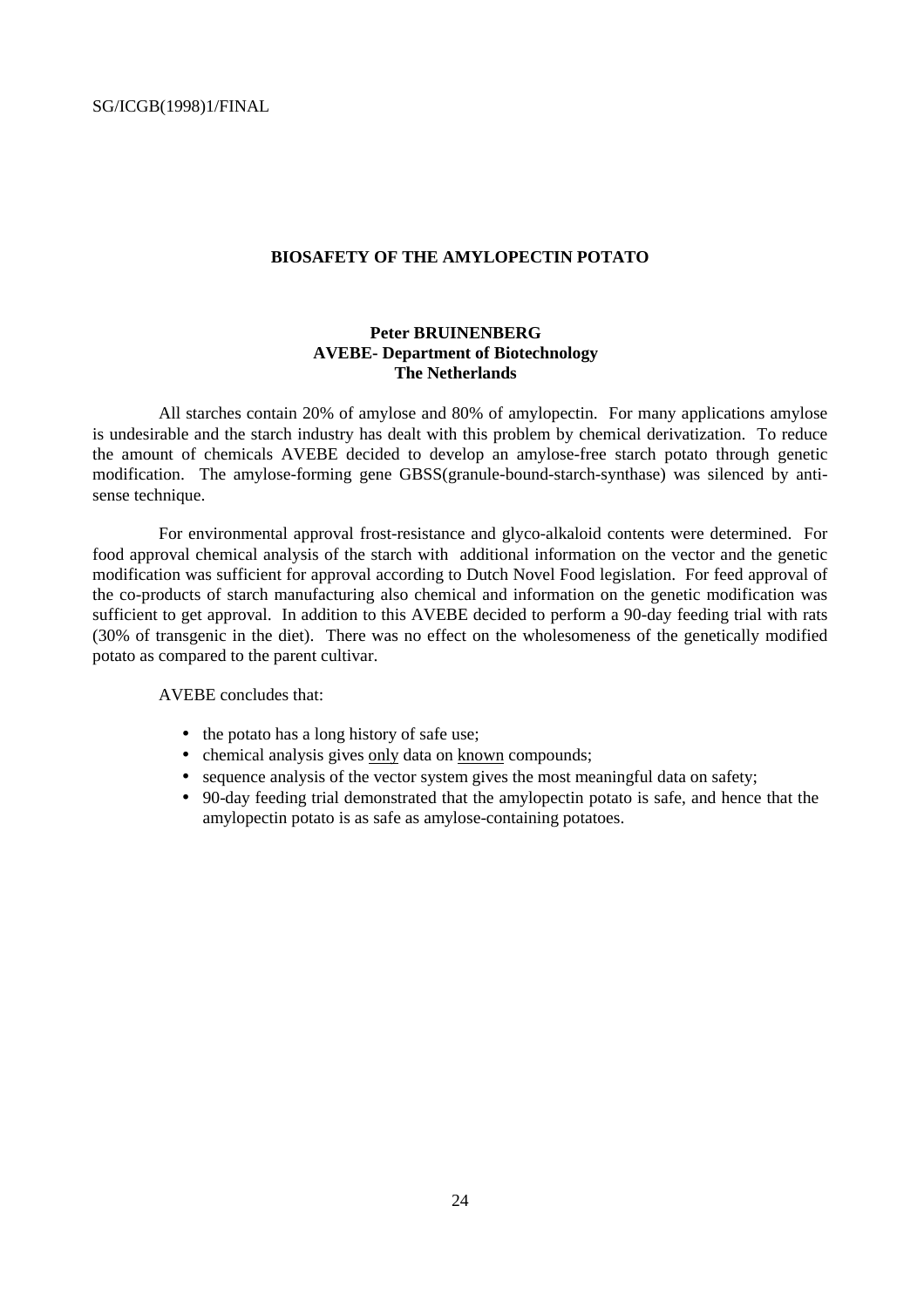#### **FOOD PLANTS: A BACKGROUND TO BREEDING AND EVALUATION**

#### **Peter R. DAY AgBiotech Center, Cook College/Rutgers University, USA**

Conventional plant breeding of most food crops in the USA has conformed to the standard "Generally Recognized as Safe" (GRAS). The common food plant species are assumed to be safe to most people. Safety is assumed to be assured during quality testing by breeders and their colleagues. Products with unusual taste, or effects following ingestion or consumption, are normally rejected. Some crops are tested routinely for levels of toxic compounds before they are released. For example the tubers of new potato cultivars are tested for alkaloid content in Europe. Some examples of the failure of breeders' tests will be presented. Most conventional breeders pay little attention to the relatively uncommon food sensitivities and allergenic responses among consumers since they assume that prudent consumers will avoid those species once they have established that they cannot eat them without ill effects. Some methods used by modern plant breeders, such as genetic transformation, greatly increase the gene pool that plant breeders may draw upon. These methods raise the question of whether the simple GRAS regulations are sufficient.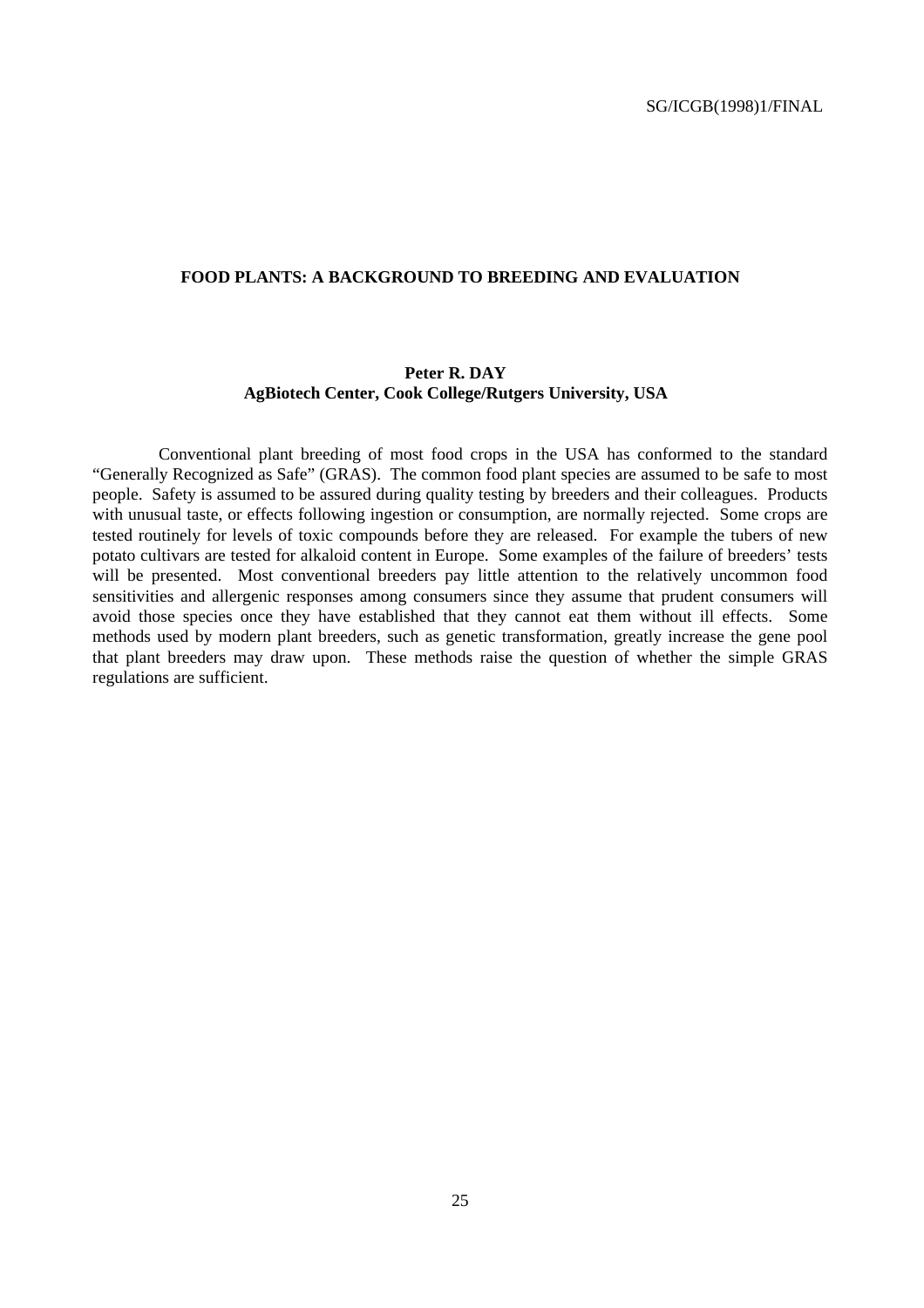#### **INVESTIGATION OF GLYCOALKALOIDS IN TRANSGENIC AND CONVENTIONALLY BRED POTATOES.**

#### **Karl-Heinz ENGEL Technische Universität München Lehrstuhl für Allgemeine Lebensmitteltechnologie Germany**

The concept of "substantial equivalence" plays a key role in the safety assessment of genetically modified foods. Compositional analysis is an essential part of this comparison of the novel food to its traditional counterpart. The major focus is on key compounds, such as critical nutrients and naturally occurring toxicants. One of the most prominent examples of naturally occurring food toxicants is steroidal alkaloids in potatoes. In the present study, the content of  $\alpha$ -chaconine and  $\alpha$ -solanine, the major glycoalkaloids, has been investigated in traditionally bred as well as in transgenic potatoes in order to demonstrate potential impacts of the application of recombinant DNA techniques on these critical compounds.

The alkaloid content of potatoes in inversely related to the size of the tubers. Based on the investigation of a broad spectrum of conventionally bred potato varieties, a mathematical correlation between tuber size and alkaloid content has been established. By means of power regression experimentally determined concentrations can be calculated for a normalized weight (e.g., 100 g), thus allowing the assessment of different potato varieties in terms of alkaloid content independent from the tuber size analyzed.

This combined analytical/mathematical approach has been used to assess the alkaloid content of genetically modified potatoes. Inhibition of amylose biosynthesis (anti-GBSS) by anti-sense RNA expression had no effect on the glycoalkaloid content. However, insertion of an invertase gene from *Saccharomyces cerevisiae* caused a reduction of the concentrations of these critical food constituents.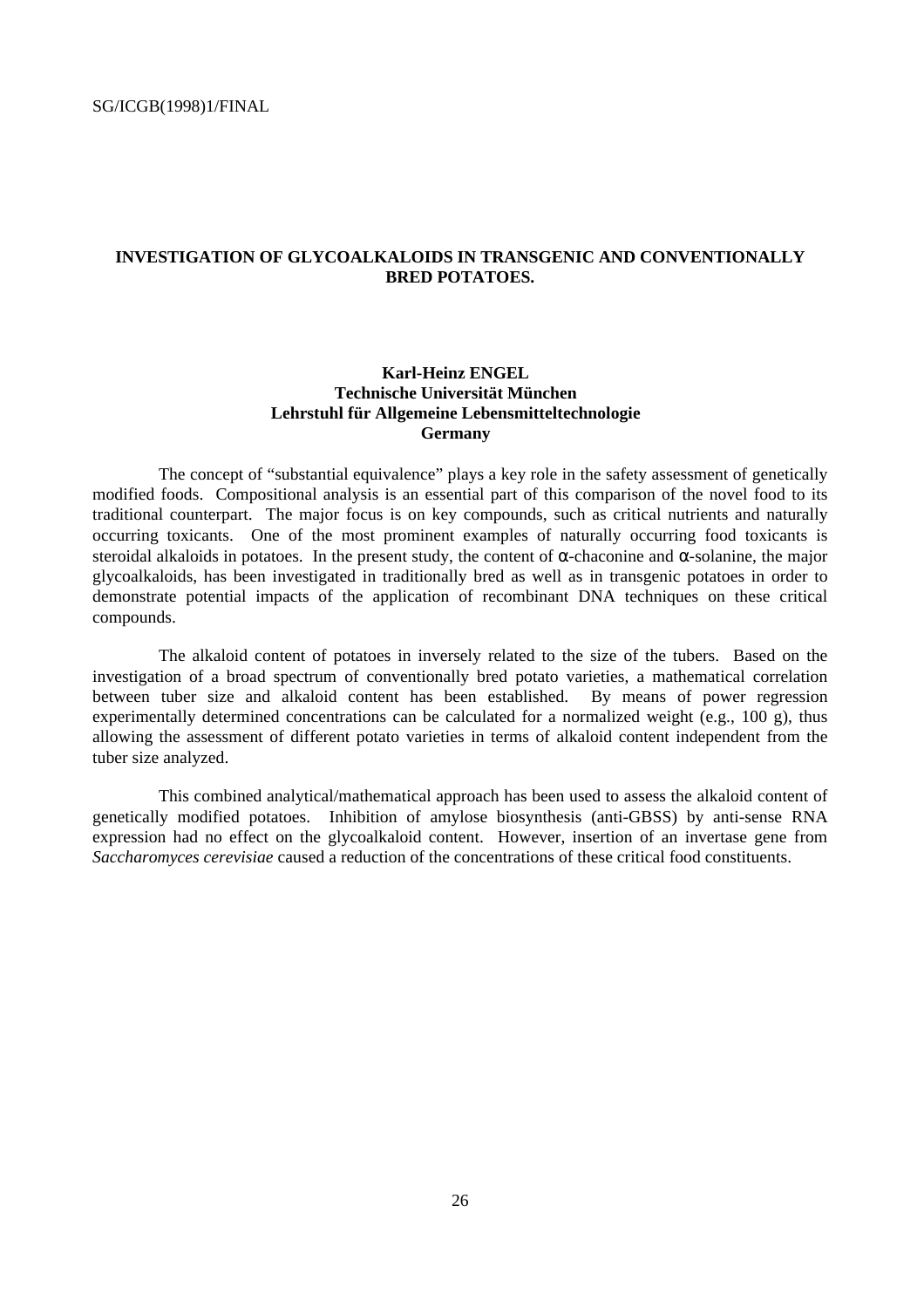#### **ASSESSING THE SUBSTANTIAL EQUIVALENCE OF MONSANTO'S BIOTECHNOLOGY PRODUCTS**

#### **Roy FUCHS CENEGEN/MONSANTO United States**

Monsanto has obtained appropriate regulatory approvals and commercialized six different genetically modified food crops to date. Detailed safety assessments, including extensive compositional analysis, has been completed for a total of seventeen different genetically modified food crops. Based on these experiences, the following has been concluded: (1) these seventeen crops were shown to be substantially equivalent to their traditional counterpart; (2) pleiotropic (unintended) effects have not been observed; (3) processed fractions from substantially equivalent foods were shown to be substantially equivalent; (4) progeny and varieties derived from substantially equivalent crops were also substantially equivalent; (5) compositional analysis should focus on the key nutrients and anti-nutrients; and (6) published values are important to interpret any statistically significant differences that are observed between the genetically modified product and the parental variety. A number of important lessons have been learned during these evaluations: (1) validated methods are critical; (2) data for critical nutrients and anti-nutrients are typically available for the traditional bred crops but limited data is typically available for the less important food components; (3) experimental design for field tests are critical for interpretation of compositional data; (4) levels of components varied much greater between field sites than between replicated plots within sites; (5) need to gain agreement on appropriate data with regulators early in the process; (6) there is no clear consensus on the list of critical nutrients and anti-nutrients in different countries; (7) often more data is requested for animal feed approval than food approval; (8) as the number of components evaluated increases so do the number of statistically significant differences due to chance alone; (9) published ranges for components are important to interpret the biological relevance of statistically significant differences; (10) compositional data should typically be focused on the raw agricultural commodity; and (11) animal feeding studies with foods has added little value to assess the substantial equivalence of foods derived from genetically modified plants. We recommend that: (1) OECD develop a global consensus on critical nutrients and anti-nutrients on a crop-be-crop basis; (2) that food that is shown to be substantially equivalent in one country be so recognized in other countries, taking into account any differences in use/consumption; (3) consensus be reached on what compositional results would warrant additional evaluation; and (4) that the questions most appropriately addressed by animal feeding and the critical endpoints for such studies be clearly defined. Finally, it is recommended that OECD continue to take the leadership role in addressing the scientific issues surrounding food/feed safety assessment of foods/feeds derived from novel foods.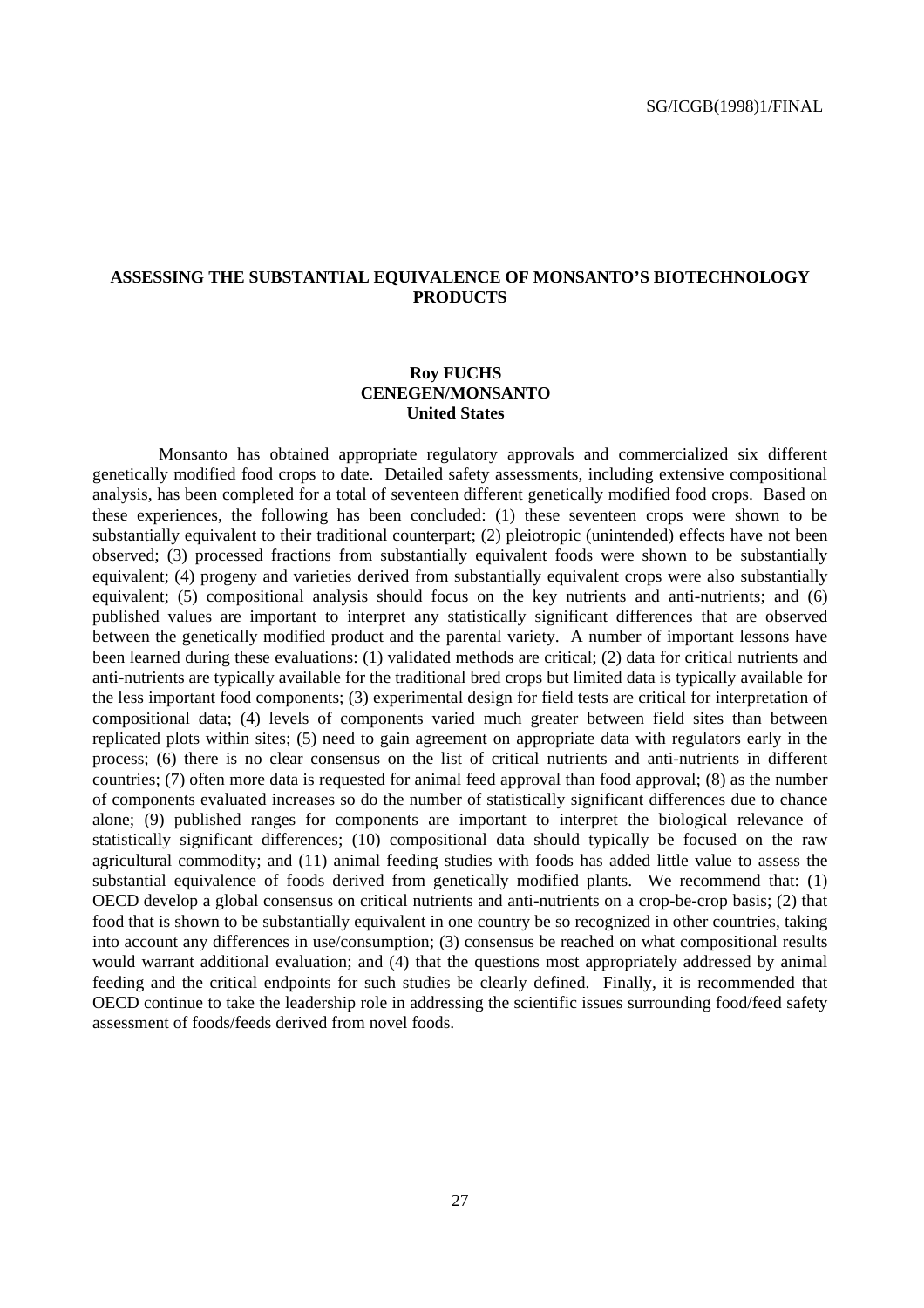#### **ASSESSMENT OF THE ALLERGENIC POTENTIAL OF FOODS DERIVED FROM GENETICALLY MODIFIED PLANTS**

#### **Dean METCALFE, James ASTWOOD, Rod TOWNSEND, Hugh SAMPSON, Steve TAYLOR, Roy FUCHS United States**

Numerous genetically modified food crops that add value to me grower, the food chain and the consumer are being introduced into the marketplace. These products undergo an extensive safety assessment prior to their introduction. One key component addressed during this safety evaluation is an assessment of the allergenic potential of the resulting food products. An international consensus, sciencebased, decision-tree approach to assess the allergenic potential of these products was developed by a collaboration between representatives of the Allergy and Immunology Institute of the International Life Sciences Institute and the International Food Biotechnology Council. The detailed assessment was recently published in Critical Reviews in Food Science and Nutrition; Special Supplement, 1996. The recommended approach relies on a multi-faceted evaluation that considers the source from which a new gene was derived, amino acid sequence comparison of the newly expressed protein(s) to those of known allergens, use of IgE-containing sera from allergenic patients (where appropriate) and/or assessment of key physicochemical characteristics that are typically shared by known allergenic proteins. For genes derived from commonly allergenic sources, in vitro results should be confirmed with appropriate in vivo evaluations. Using this decision-tree approach, food derived from these new plant varieties should be introduced into the marketplace with the same confidence that food derived from new plant varieties developed through traditional breeding has been introduced for centuries.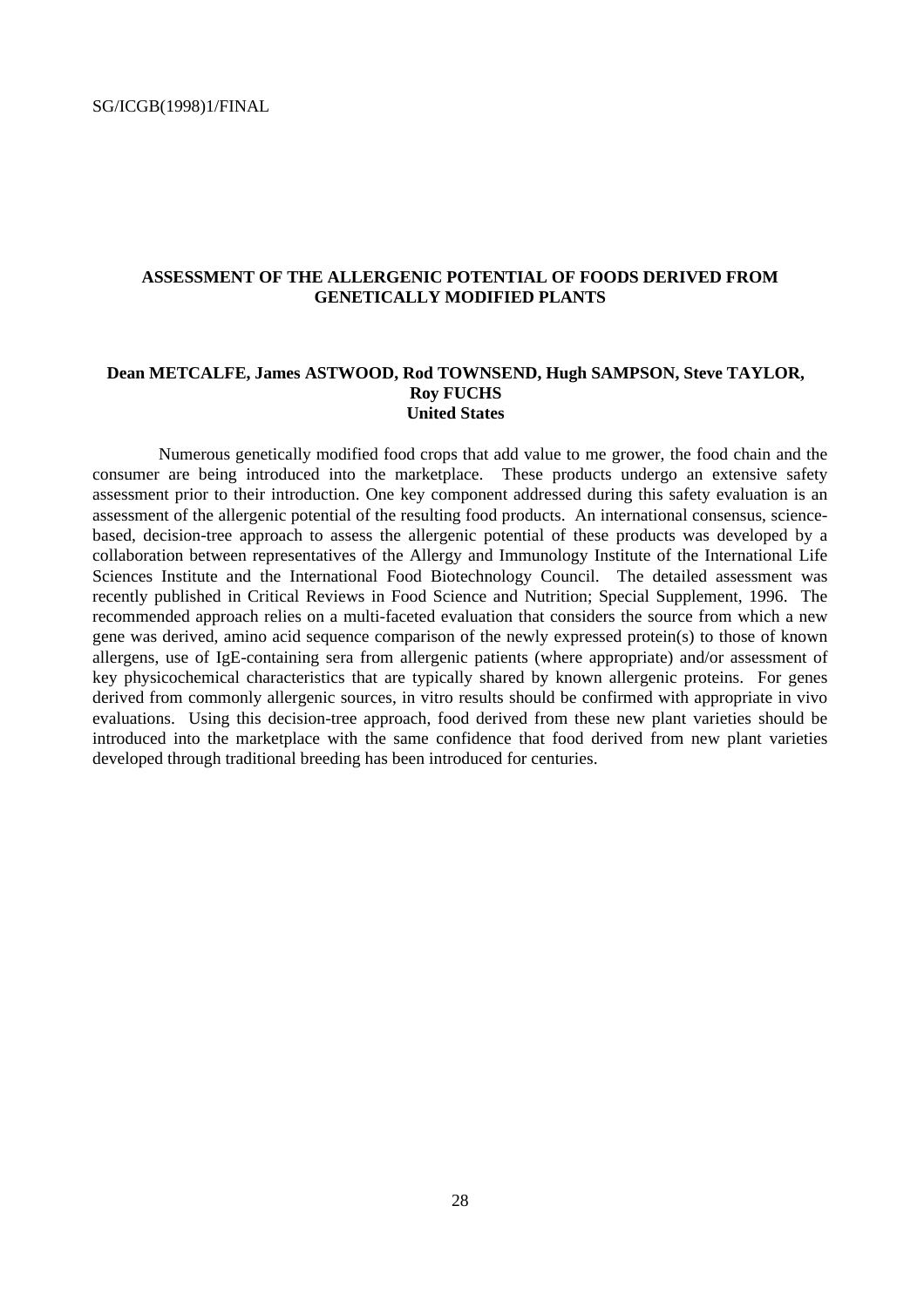#### **ABSTRACT TITLE: ASSESSMENT OF POTENTIAL PROTEIN TOXICITY**

#### **Bruce HAMMOND, PhD., D.A.B.T. Monsanto Company**

This presentation focuses on the safety evaluation of protein expression products of genes introduced into plants by any method. Proteins are macromolecules composed of amino acids combined in a specific sequence and are natural constituents of plant and animal cells. Thousands of different animal and plant proteins are consumed every day in the human diet. Once consumed, proteins are generally degraded by digestive enzymes into small peptides and individual amino acids. Proteins are not structurally related to chemical food additives, contaminants or pesticides. Therefore, proteins such as enzymes have never been shown to be direct acting carcinogens, mutagens or teratogens when fed to animals or man. As a consequence, it is generally not necessary to test proteins for these toxicology endpoints when exposure to the protein is via the diet. The safety evaluation for proteins should focus on the following questions: (1) is there a history of safe consumption of the protein in food (2) is the protein structurally/functionally related to proteins with a history of safe consumption (3) does the biologic function of the protein raise any safety concerns (4) is the protein closely related to known protein allergens, toxins, anti-nutrients based on homology searches comparing amino acid sequences (5) does the protein share the physiochemical properties of protein allergens (6) is the protein capable of being digested by proteases present in the GI tract (in vitro digestibility tested with gastric and intestinal proteases). The sensitivity and specificity of this test has been validated with known protein allergens that are resistant to digestion whereas non allergenic proteins commonly found in plants are readily digested. Using this assessment scheme, the proteins that Monsanto has introduced into food crops do not raise any safety concerns. Acute toxicity tests are relevant to assessing the potential toxicity of proteins that may be structurally/functionally related to bacterial or plant toxins. Protein toxins such generally act through acute mechanisms and manifest their potential toxicity after administration of a single oral dose in animals at doses ranging from nanogram to microgram/kg body weight. None of the proteins introduced by Monsanto into plants were structurally/functionally related to proteins toxic to mammals. However, acute toxicity tests were required for registration of those proteins with pesticidal properties (e.g. *Bacillus thuringiensis* insect control proteins). Insect control proteins and other proteins such as enzymes introduced by Monsanto into plants were administered as single oral doses to mice at dosages 103 to 106 fold higher than potential exposures from consumption of food containing these proteins. No adverse effects were observed in mice administered these proteins. Similar results have been reported by others who have dosed mice with proteins derived from genes cloned into food crops. If the introduced protein is structurally/functionally related to anti-nutrients, then a more comprehensive safety and nutritional assessment may be needed. In summary, the safety evaluation of proteins introduced into food crops should be based on a case-by-case assessment using relevant tests to assess protein safety.

.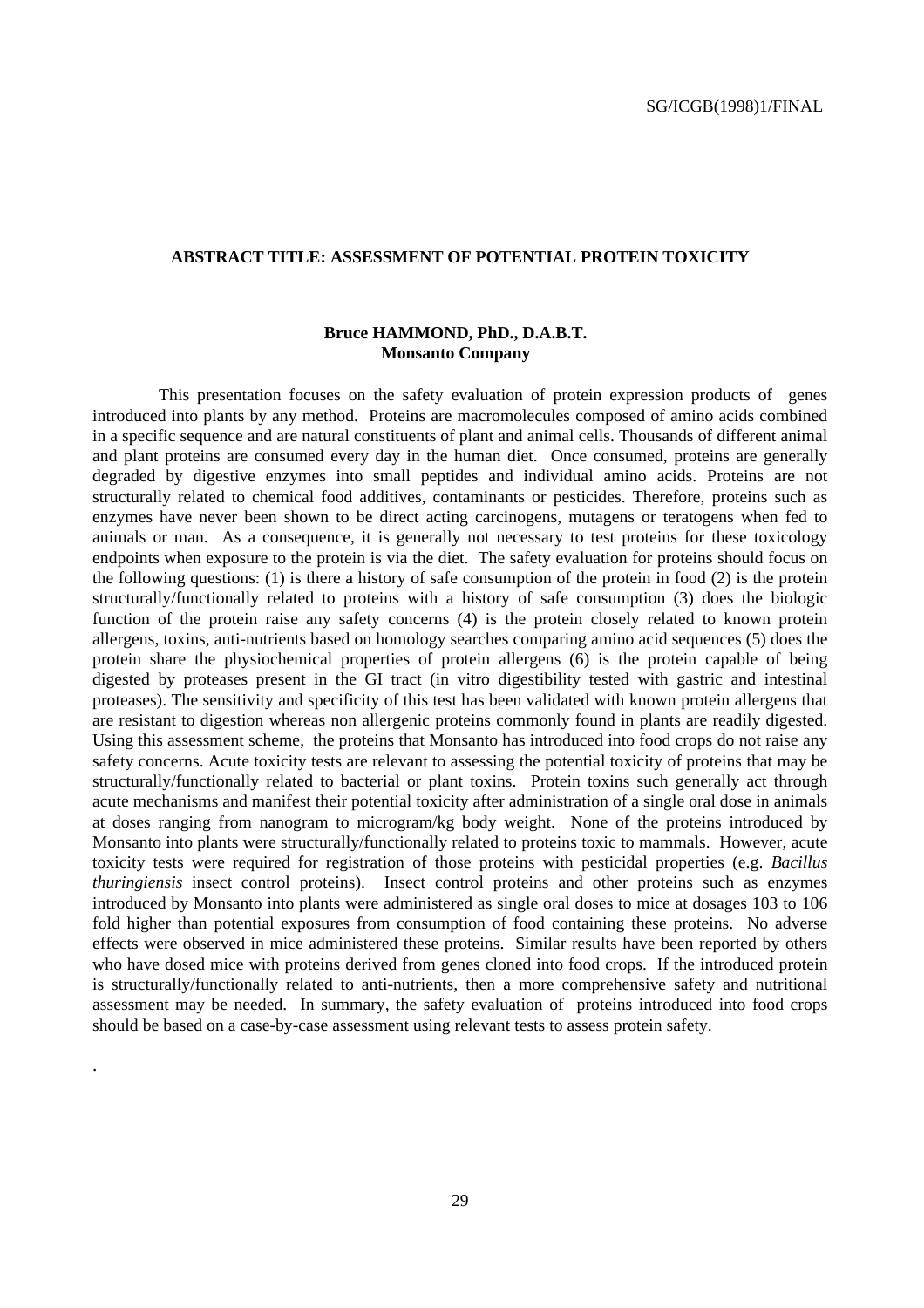#### **SAFETY EVALUATION OF FOOD SUBJECTED TO HIGH HYDROSTATIC PRESSURE TREATMENT**

#### **Anthony C. HUGGETT Nestle Research Centre, and M. Marchesini.**

The application of high hydrostatic pressure treatment as an alternative to heat treatment is of interest with regards to maintaining quality during shelf-life. However, the safety evaluation of food macrocomponents which are subjected to a novel food process present s a challenge. We have developed a strategy for the assessment of the safety of food treated by high pressure at 400 bar for min at ambient temperature. The evaluation comprised several steps including the consideration of the unique effects on the test food component of this novel process compared to traditional pasteurization process, an evaluation of effects on major nutrients and toxicants, and a subchronic feeding study in experimental animals in order to confirm the equivalent safety of the novel process with the traditional one. In order to overcome the problem of nutrient imbalance whilst ensuring a maximal consumption of test product, the animal diets were composed of a human-type diet around the test material. The results of the evaluation will be presented together with other new approaches that can be employed to enhance the diagnostic potential of safety assessments of food macrocomponents.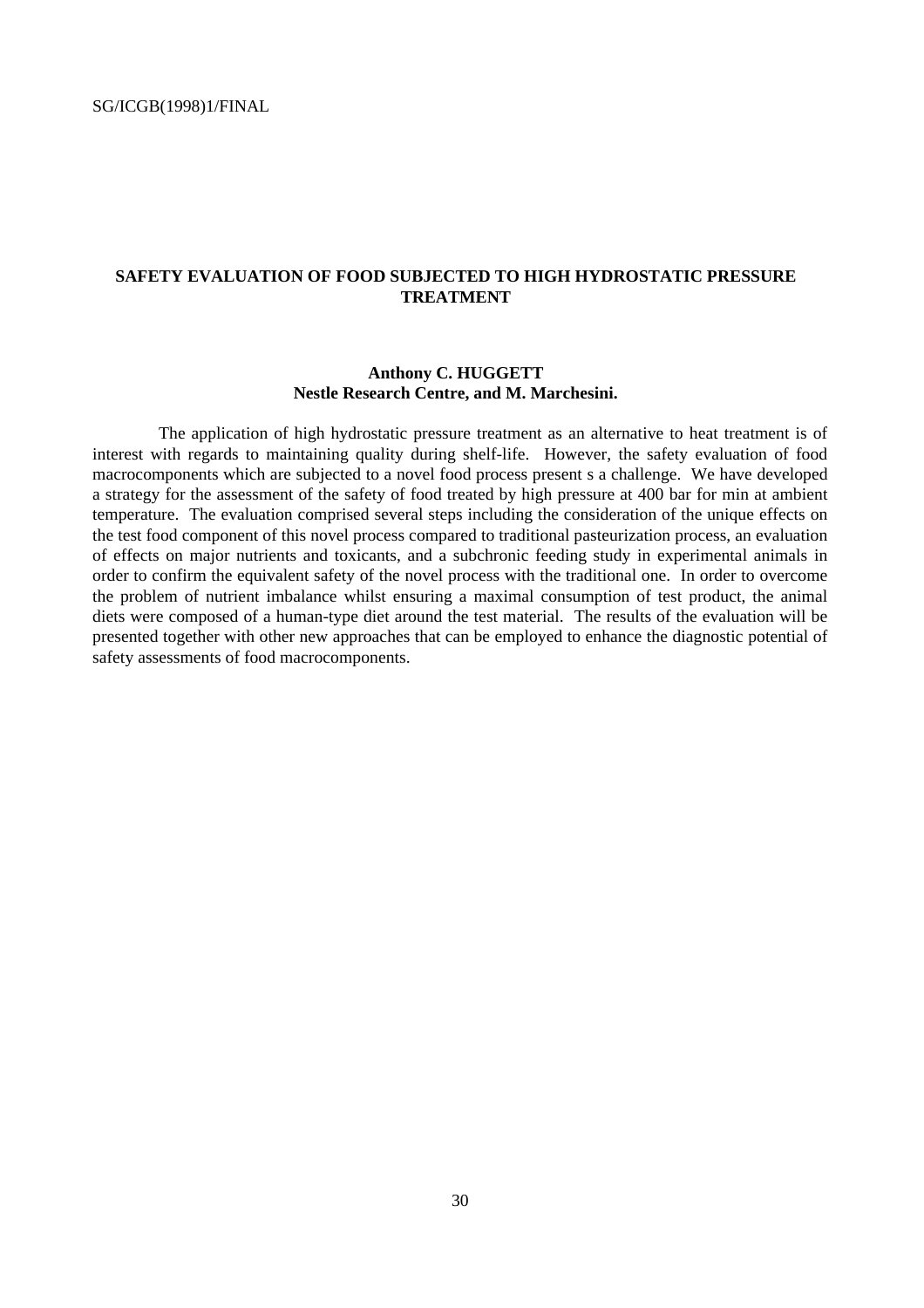#### **IN VITRO ASSAY TO EVALUATE THE QUALITY OF FOOD**

#### **Dr. Kenji ISSHIKI National Food Research Institute, Japan**

We have been applied in vitro bioassay to evaluate the quality of food. We tried some kinds of assay procedure. We have developed a chemiluminescent cytotoxicity assay and applied it to various kinds of foods and some toxins. This assay was sensible and rapid, so that it would be useful as a tool provides information of food safety.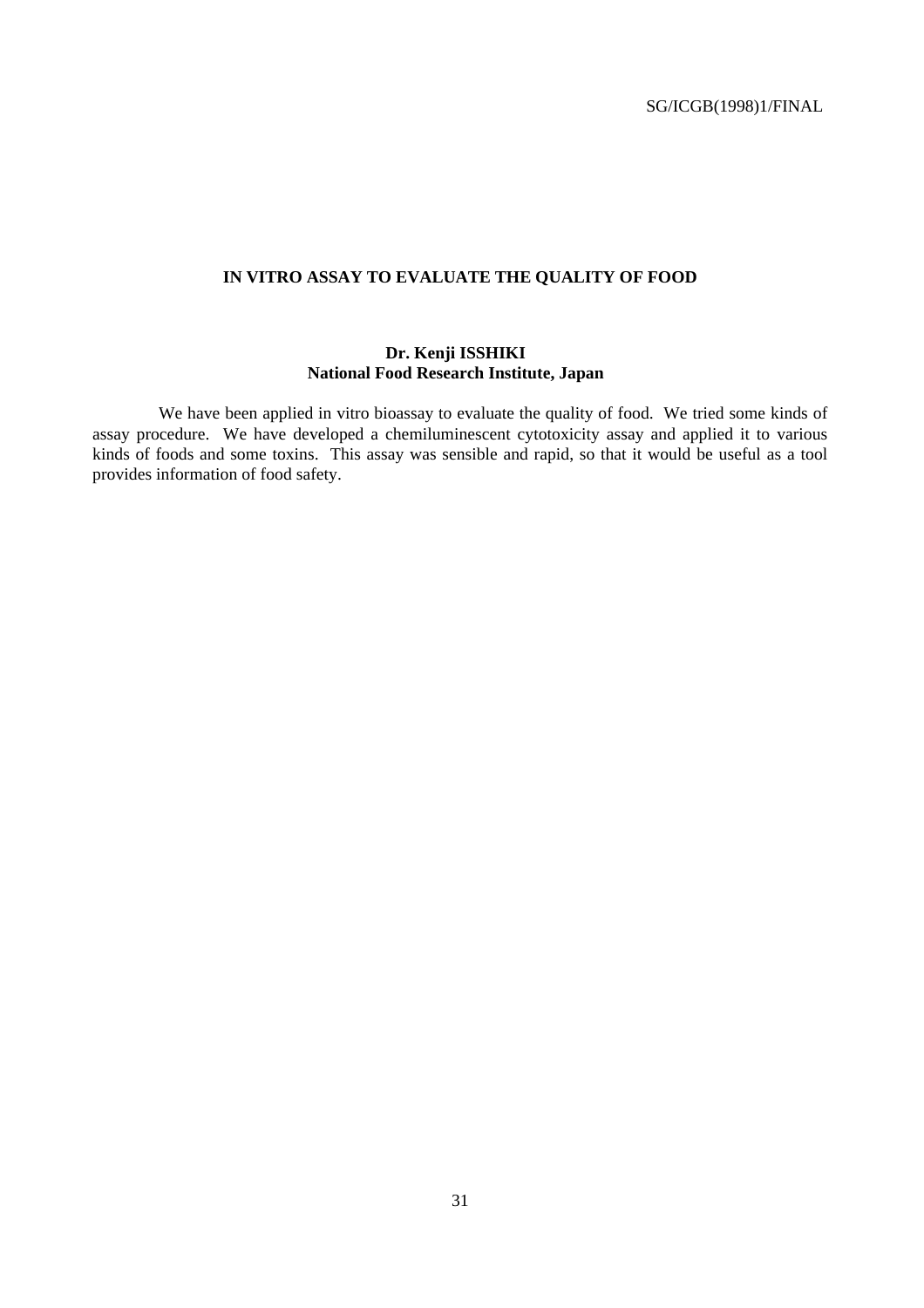#### **DETECTION OF ALTERED GENE EXPRESSION BY MRNA FINGERPRINTING**

#### **E.J. KOK, A.M.A. Van HOEF, J. KEIJER and H.A. KUIPER State Institute for Quality Control of Agricultural Products (RIKILT-DLO), The Netherlands**

In the last few years reports have been published by national and international advisory committees on the subject of food safety strategies for plant products derived from transgenic sources. In many cases the reports advocated that in order to improve food safety strategies for complex plant products, it would be necessary to develop new toxicological concepts based on analytical systems in combination with in-vitro systems. Additional toxicological methods should be applied in those cases where data generated in that way would not supply sufficient information on the safety of the product.

It is generally acknowledged that composition analysis has important limitations. In many plant species the information on their composition is limited, especially with regard to the anti-nutrients and natural toxins. Because of this, composition analysis as a screening method for unintended effects of the genetic modification is often severely hampered. It is therefore necessary to develop alternative analytical methods that are more informative in those cases. In this presentation a method is described that aims to detect altered gene expression by means of mRNA fingerprinting or RT-PCR. The method is based on the amplification of specific subsets of the mRNA population. The amplified fragments are then made visible by means of gel electrophoresis. The method is still under development and requires further validation, but has shown to be reproducible and able to detect important differences in gene expression. Future work will focus on the sensitivity of the method. In those cases where altered gene expression is detected it will be important to establish the toxicological significance of the alteration. Alterations in gene expression do not imply that the product is less safe, but significant alterations may point at undesirable changes in the physiology of the plant as a result of the genetic modification. At a later stage the method may become useful to plant breeders as a part of their breeding and selection scheme, especially to select for changes in qualitative traits.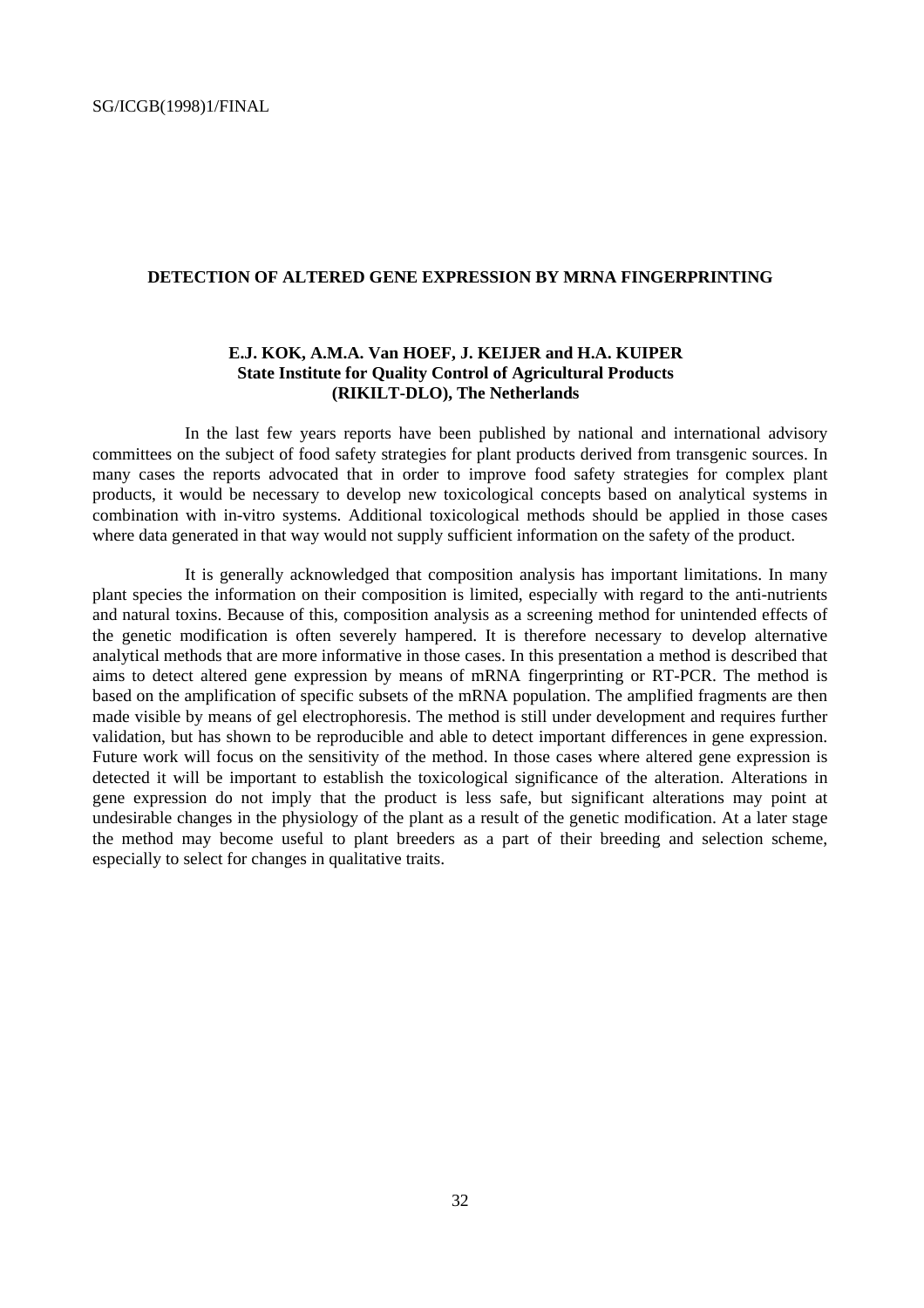#### **METHODOLOGY EMPLOYED TO ADDRESS PRODUCT CHARACTERIZATION AND TOXICOLOGY FOR PLANTS EXPRESSING PLANT-PESTICIDAL TRAITS.**

#### **John L. KOUGH U.S. Environmental Protection Agency Office of Pesticide Programs United States**

The methods used by companies to characterize their newly introduced pesticidal traits are presented. To date all plant-pesticides registered for use are proteins so the methodology utilized to describe these traits depends on classical protein chemistry such as amino acid sequence, molecular weight by gel electrophoresis and immunorecognition. The toxicity of the individual proteins has been assessed by both *in vitro* digestion tests and acute oral toxicity. Acute oral toxicity done at 2-5gm/kg insures results of *in vitro* digestion tests. This method assures that the expression level of the individual proteins should not present a problem for human health. Proteins expressed at low amounts are not *a priori* expected to significantly alter nutritional considerations of the resulting food.

The safety assessment deals only with pesticidal trait. The plant is assumed to be substantially equivalent otherwise. Expression level data is not required except to verify claims of lack of food exposure. Otherwise bioactivity is the measure of expression for the pesticidal trait. Assessment of toxicity of the pesticidal protein is done with a purified or enriched preparation at high doses to eliminate the need to consider safety factors.

A suggestion was made to begin to approach pesticidal proteins on a broader scale like has been done for allergens. Toxins and venoms are well known if not always sequenced. Few of these toxins are active by the oral route. Homology similarity could facilitate the assessment if the appropriate algorithm is used to determine hazard.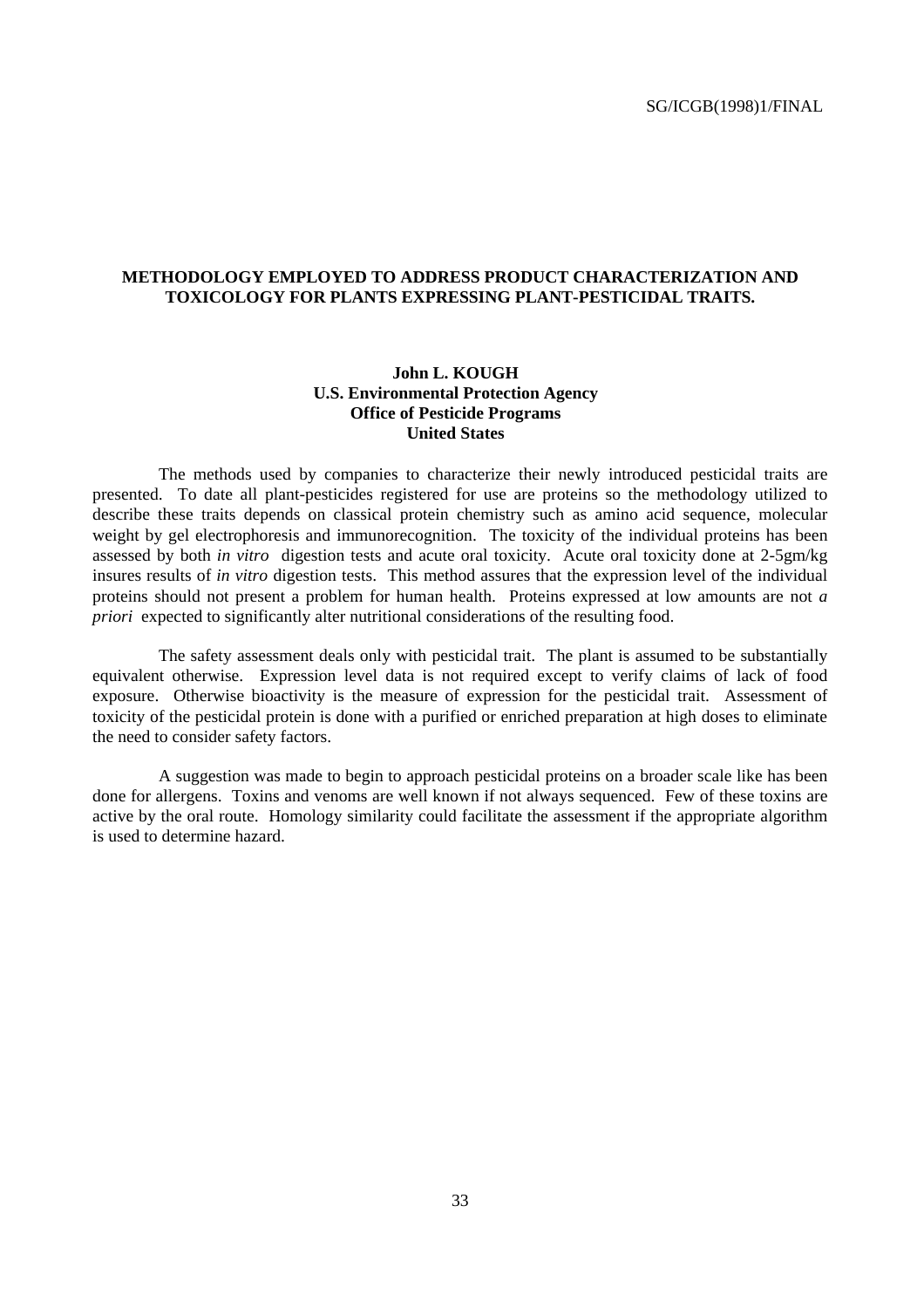#### **THE PROS AND CONS OF CLASSICAL AND ANALYTICAL TOXICITY TESTING OF NOVEL FOODS**

#### **H.A. KUIPER**

#### **State Institute for Quality Control of Agricultural Products (RIKILT-DLO), The Netherlands**

The development of safety testing protocols for man-made chemicals like pesticides, drugs, cosmetics and food additives has made it possible to introduce and regulate these compounds in the environment. These protocols comprise physico-chemical analysis, animal experimentation, in-vitro testing, and occasionally human studies. When data from animal experiments to humans are extrapolated, a number of uncertainties have to be taken into account and therefore relatively large safety or uncertainty factors are normally applied, which provide sufficient margins of safety for the consumer. International organizations like FAO, WHO, IPCS and OECD have contributed significantly to the development, standardization and harmonization of test protocols. Traditional safety testing protocols are far from ideal to test the safety of whole foods or complex food components. Dietary problems, confounding factors, insufficient sensitivity for specific toxicological endpoints, and small safety margins have been recognized as serious disadvantages when animal feeding studies with food products are performed. Alternative approaches should be explored using a combination of specific animal experimentation, invitro testing and, if possible, human studies. These studies should be focused on the identification of early biomarkers of adverse effects due to chronic exposure, on the description of the metabolic fate of relevant food components and on the determination of the bioavailability of these components. In particular the use of in-vitro systems derived from animals and humans may contribute to a better and more reliable extrapolation of animal data to humans. Aspects of tolerability, digestibility and bioavailability may be studied in human volunteers. Moreover, application of kinetic modeling based on physiological parameters provides promising tools to evaluate the safety and nutritional status of novel foods.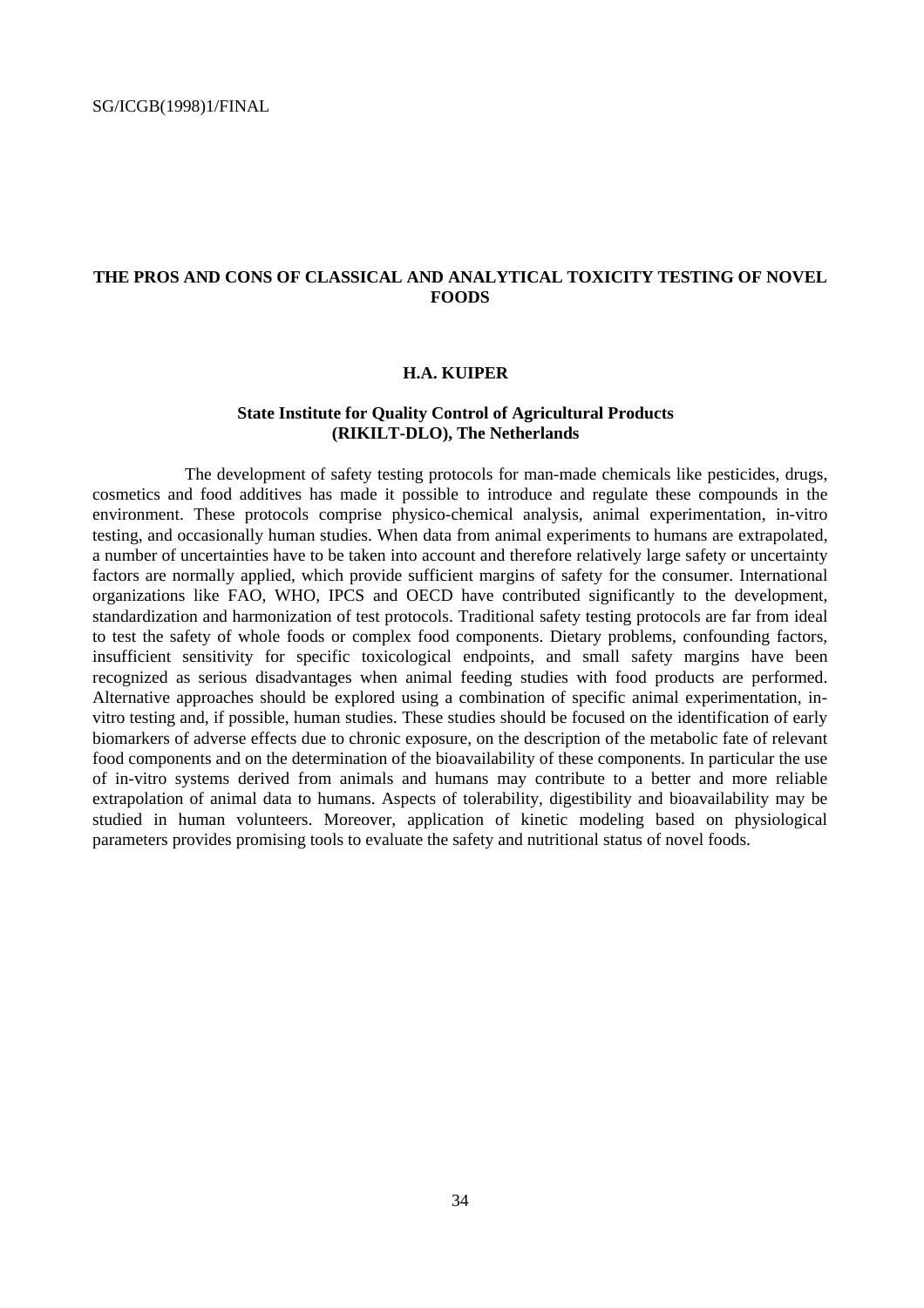#### **SAFETY ASSESSMENT OF HIGH OLEIC ACID TRANSGENIC SOYBEANS**

#### **Mary E.H. LOCKE DuPont Agricultural Products DuPont Experimental Station, United States**

DuPont Agricultural Products has developed, and field tested since 1995, a new transgenic soybean line which consistently produces an oil with a relative abundance of oleic acid exceeding 80%, *versus* 24% found in typical conventional soybean oil. This soybean line, called high oleic acid transgenic soybeans, is homozygous for a GmFad2-1 cDNA in the sense orientation under the control of a seedspecific promoter. The inserted GmFad2-1 cDNA is causing a coordinate silencing of itself and the endogenous GmFad2-1 gene. In developing soybeans, the second double bond is added to oleic acid in the  $\delta$ -12 (n-6) position by a  $\delta$ -12 desaturase, encoded by the GmFad2-1 gene. A second Fad2 gene (GmFad2-2) is expressed in all tissues of the soybean plant. Suppression of the GmFad2-1 gene in developing soybeans prevents the addition of a second double bond to oleic acid, resulting in greatly increased oleic acid content only in the seed. With the exception of the beneficial changes in the high oleic acid transgenic soybeans, the nutrient content of the new beans is well within the range of commercial soybeans.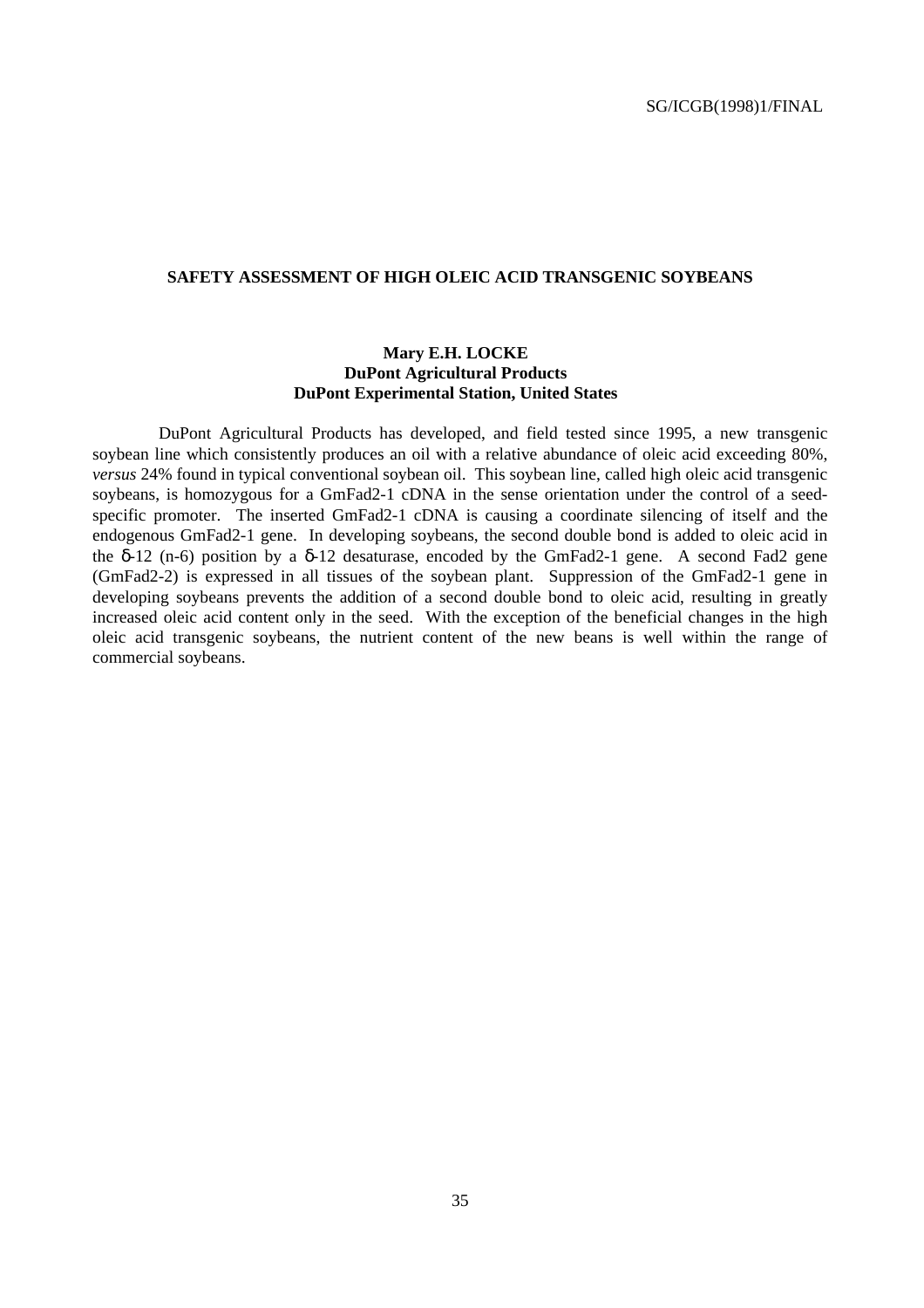#### **INDIVIDUAL NUTRIENTS - WHEN TO CARE ABOUT CHANGES**

#### **Heddie MEJBORN National Food Agency of Denmark Division of Nutrition**

The principles for evaluation of new foods are all derived from the concept of substantial equivalence. Already at this point it is important to decide which nutrients to concentrate on, as a complete analysis (all known macro- and micronutrients) will be both unnecessary and very costly.

The information needed will to a large extend depend on the nature and complexity of the new food and the expected consumption level. Initially, the importance of the food for the average consumers nutritional status must be stated, but also vulnerable subgroups must be considered. This brings us to focus on two points:

1) is the content of one or more individual nutrients in the food high?

and/or

2) is the consumption of the food considerable?

Generally, very few foods contribute substantially to the total intake of any individual nutrient. Exceptions are seen, though. In Denmark for example, potatoes provide an important part of the total vitamin C intake for the average consumer (35 %), not because of a high vitamin C content (20 mg/100 g) but because of a high consumption (140 g/day).

The natural content of nutrients in many foods can vary to a great extent and depends on many factors, as for example for fruits and vegetables: cultivars and growth conditions (climate, fertilizer, water).

What must be discussed then, is what criteria are to be set for acceptance/rejection:

- is it a specified change (for example 20%) in content of individual nutrients no matter what the intake of the food is ? - or -
- is it a specified level of contribution to total daily intake ? or -
- will just a statistical significant difference in nutrient content between the new food and the traditional food be of importance ?

The presentation will discuss these questions based on case studies.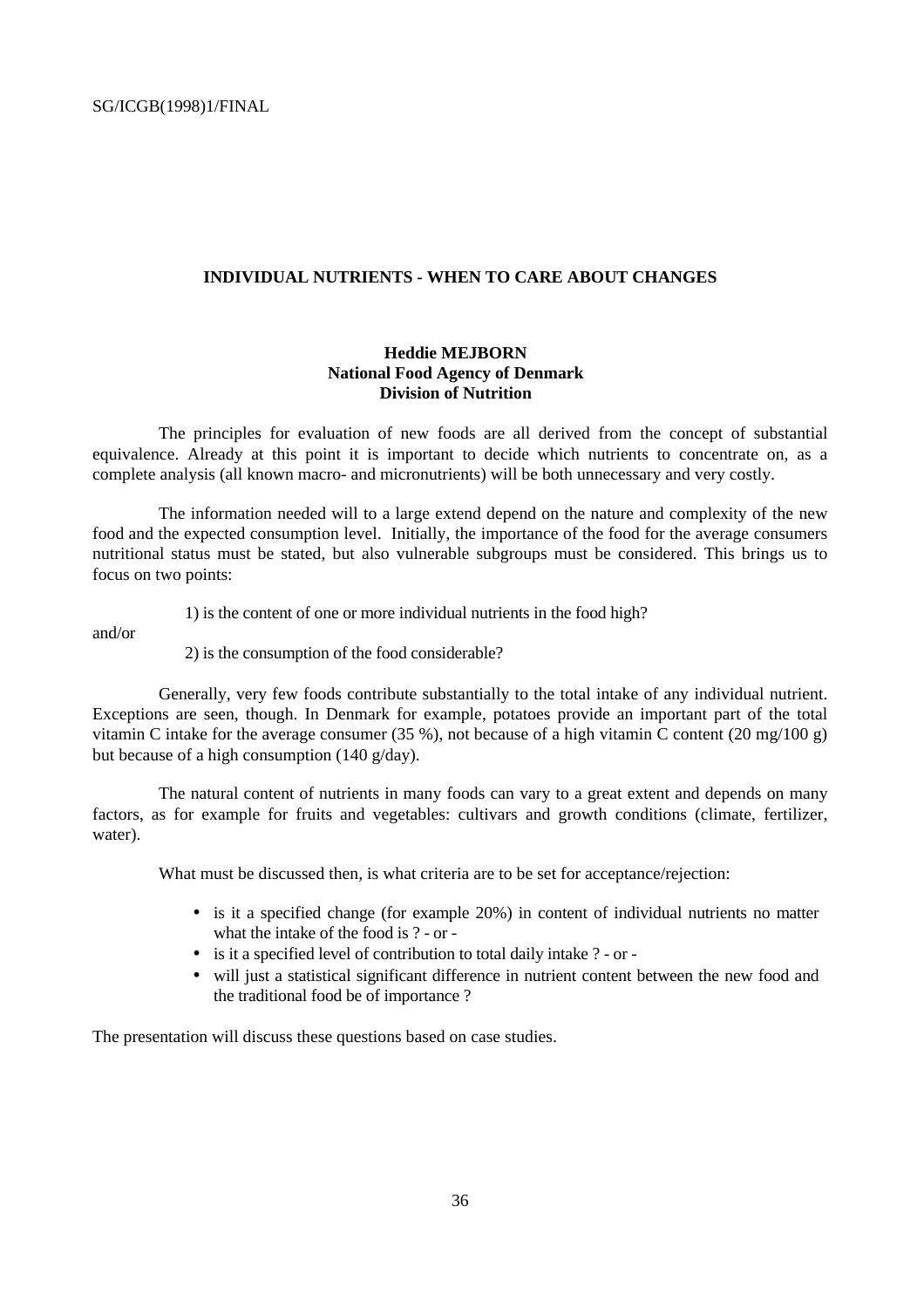#### **PRESENTATION OF CASE STUDIES IN FRANCE**

#### **Antoine MESSÉAN CETIOM France**

Since 1986, the French biosafety committee (Commission du Génie Biomoléculaire) gave consent, for more than 400 research applications representing more than 3000 release sites. Furthermore, 13 applications for marketing have been reviewed. From this experience of novel foods mainly based on genetically modified plants, some lessons can be drawn and the lecture focuses on those facts we consider as relevant regarding the evaluation process for safety and nutritional issues.

The general principles applied by the French authorities for evaluating the GMO's can be summarized as follows :

- · products derived from modern biotechnology must not only improve productivity and quality but also the security for consumers,
- · risk assessment is performed on a case by case basis and addresses various concerns through an analytical approach,
- socio-economical context is an important issue to be taken into account,
- introduction of genetic material should be as limited as possible (restricted when possible to those traits which are desirable). Thus, unexpected effects of genetic transformation should be reduced and one could save some safety studies.

Although we reviewed a large number of applications, only a few number of crops and traits have been considered for marketing release: mainly corn and rapeseed as crops, herbicide resistance and insect tolerance as traits. Many other crops and traits are currently under development and new concerns will certainly be raised in the very near future, e.g., role of feeding experiments for assessing food safety of non transformed products.

With respect to the substantial equivalence assessment, the dossiers submitted for marketing reflect a great heterogeneity when taking into account the variability due to genetic and environmental factors; either global comparison is made with published ranges of variation or a specific comparison between a transgenic line and its isogenic counterpart is provided on a site by site basis. When available, this direct comparison is useful in order to assess expected pleiotropic effects of genetic transformation.

Allergenicity issues are usually addressed through a general comparison of properties of the protein encoded by the transgene with properties of known allergens. Standardized databases and assessment methods are thus required.

In order to assess toxicology, protein expression is generally measured in different plant organs and at different stages. However, data provided appear to be quite heterogeneous. Furthermore, most of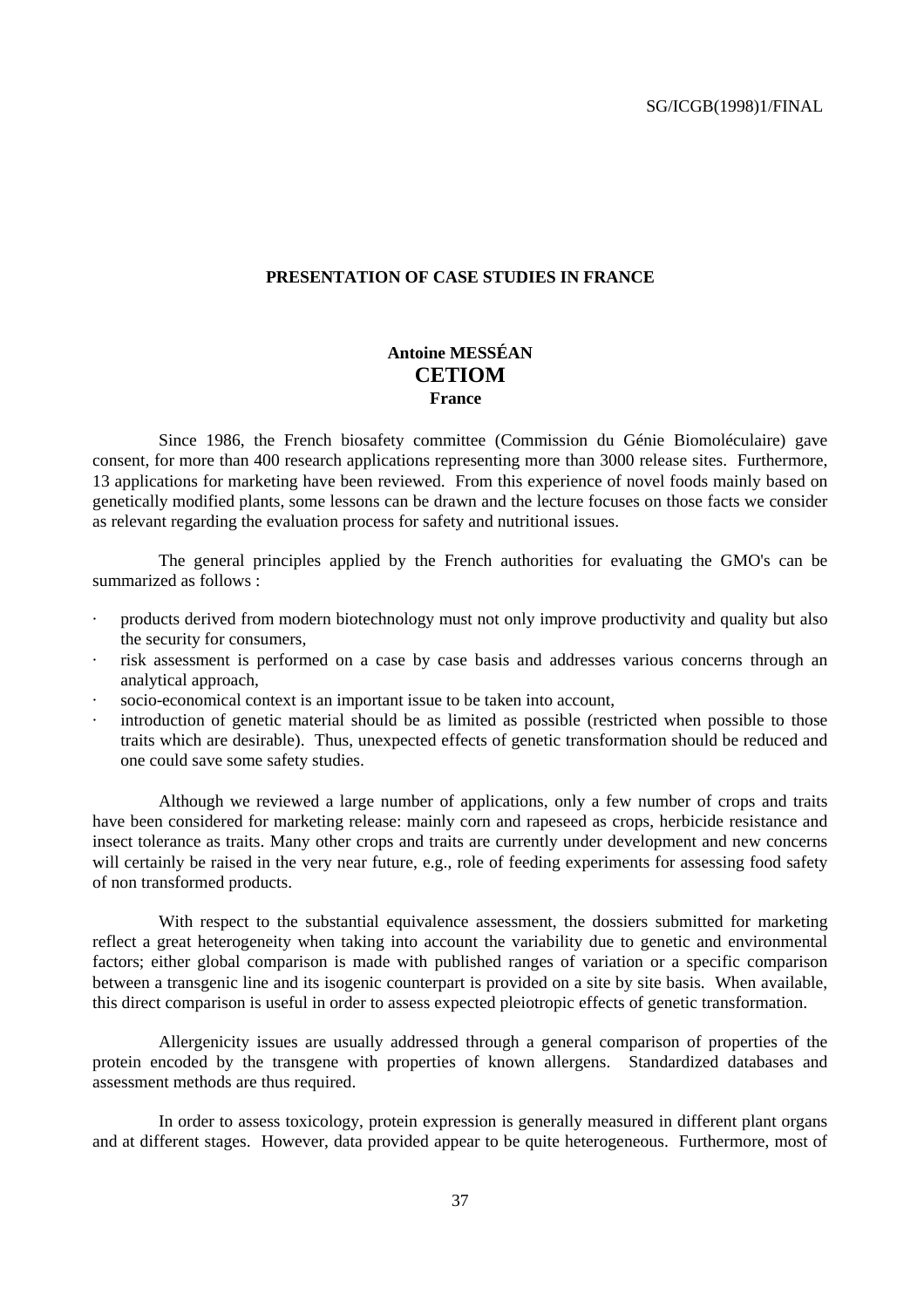the dossiers contain an acute toxicological study but feeding experiments are not always carried out. Moreover, the protocols used differ slightly between the applications. Those experiments, when available are good indicators of the actual impact of analytical differences or of unexpected effects on food safety.

To sum up, as we have still little experience and rather heterogeneous methods for assessing novel food safety, we claim for more standardized approaches and for sharing data and experience within OECD.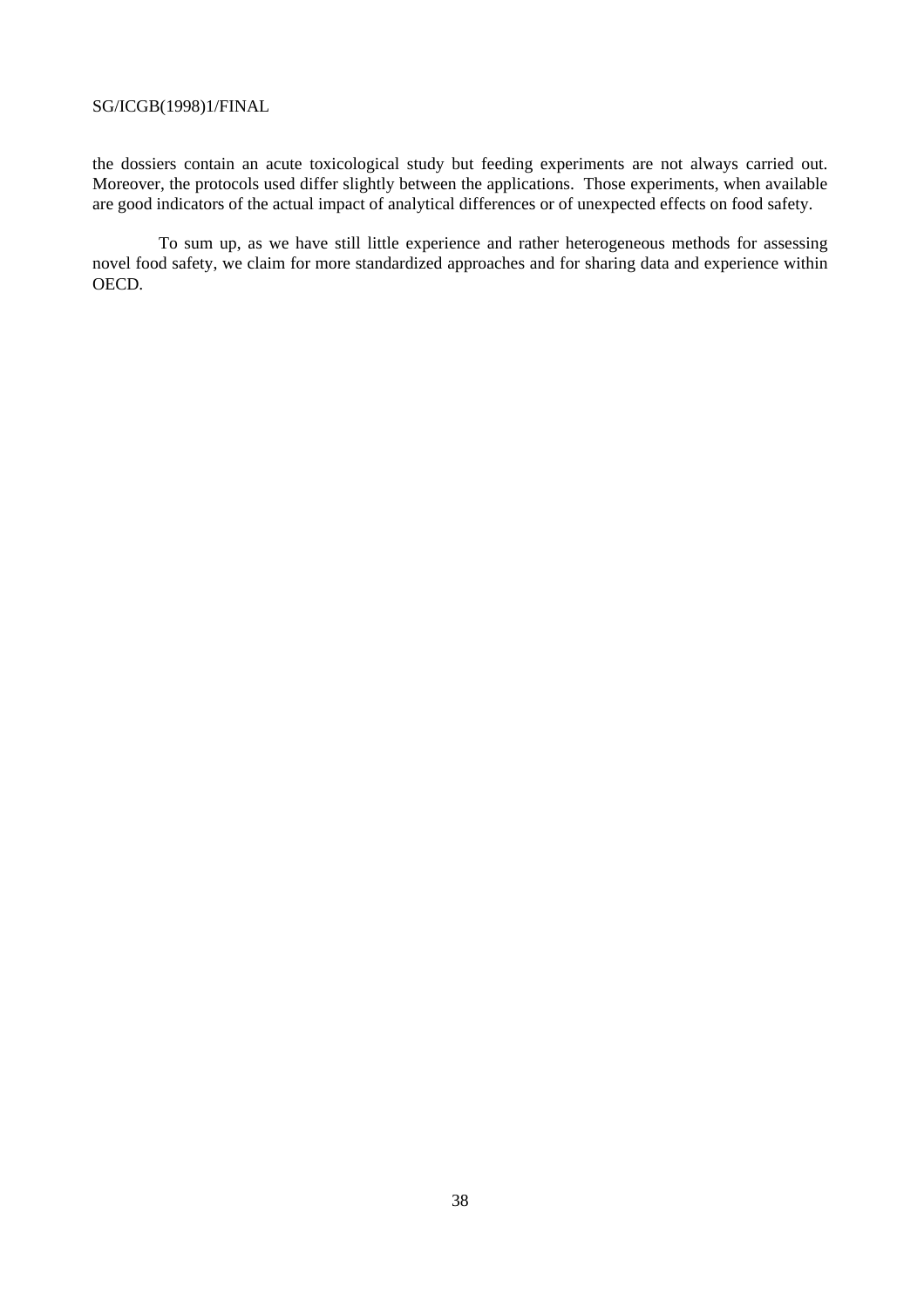#### **CHEMICAL FINGERPRINTING AND** *IN VITRO* **TOXICOLOGICAL PROFILING FOR THE SAFETY EVALUATION OF TRANSGENIC FOOD CROPS**

#### **H.P.J.M. NOTEBORN Rikilt-Dlo**

The introduction of genetically modified food crops has set forth three central questions with respect to food safety, which are the toxicity and allergenicity of the newly introduced proteins, and the potential of secondary metabolic changes in the crop due to the insertional event that may compromise food safety. Application of the concept of substantial equivalence is a basic tool in the assessment used to establish the safety of novel foodstuffs derived from transgenic crops. It is a dynamic, analytical exercise in the assessment of the transgenic food plant relative to existing comparators. This presentation is focused on method development for the comparative screening of transgenic BT-tomatoes for their chemical and toxicological profile taking into account the reference characteristics of appropriate counterpart(s) and environmental factors. Investigations which should lead to a redesign, refinement or even replacement of (sub)chronic rodent feeding trials. Thereto, a tiered approach is proposed focusing on: (i) analytical fingerprinting analysis in order to identify unintentional and/or undesired changes in the overall chemical composition of the plant product; (ii) *in vitro* toxicological profiling using early biomarkers in order to identify interspecies differences and the toxicological relevance of differences found in their chemical composition, and (iii) if the preceding testing indicate a potential safety concern, rodent studies with human-type diets may be appropriate.

For the purposes of this exploratory study transgenic tomatoes (varieties: San Marzano and Moneymaker) expressing a *Bacillus thuringiensis cry1Ab5* gene were used, and simple homogenization and extraction steps were considered a reasonable starting point. With respect to chemical fingerprint analysis the applicability of Liquid Chromatography (LC) combined with high-resolution one-dimensional proton-Nuclear Magnetic Resonance (NMR) was explored. This approach is not a safety assessment per se but an empirical comparative analysis of differences in the overall composition of constituents with MW < 10 kDa relative to those of existing components in that crop. Three different comparisons of populations will be discussed, namely, isogenic lines grown under identical environmental conditions, isogenic lines grown at multiple locations, and the transformant and the range of that crop. Reproducibility was under control and the spread due to sample preparation, fractionation, software processing and NMR acquisition was less than 5% of independent measurements in six-fold (detection  $limit: < 1 ppm$ ).

Furthermore this study addressed the use of *in vitro* toxicological profiling like general cyto- and genotoxicity testing (e.g. IEC-6, IEC-18, Caco-2 and INT 407 cells) and the use of eukaryotic and bacterial stress gene assays (i.e. CAT-TOX(L) and PRO-TOX) using transformed human HepG2 and *E. coli* bacteria. Related to this it is recognized that the mucosa of the gastro-intestinal tract is clearly a primary, potential site of action. Toxicity to intestinal cells was not detected in red-ripe non- or transgenic tomatoes using a-GST, LDH leakage, MTT conversion, NR uptake and total cellular protein as *in vitro* endpoints. Green species displayed pronounced toxic and cell-damaging effects, however, no significant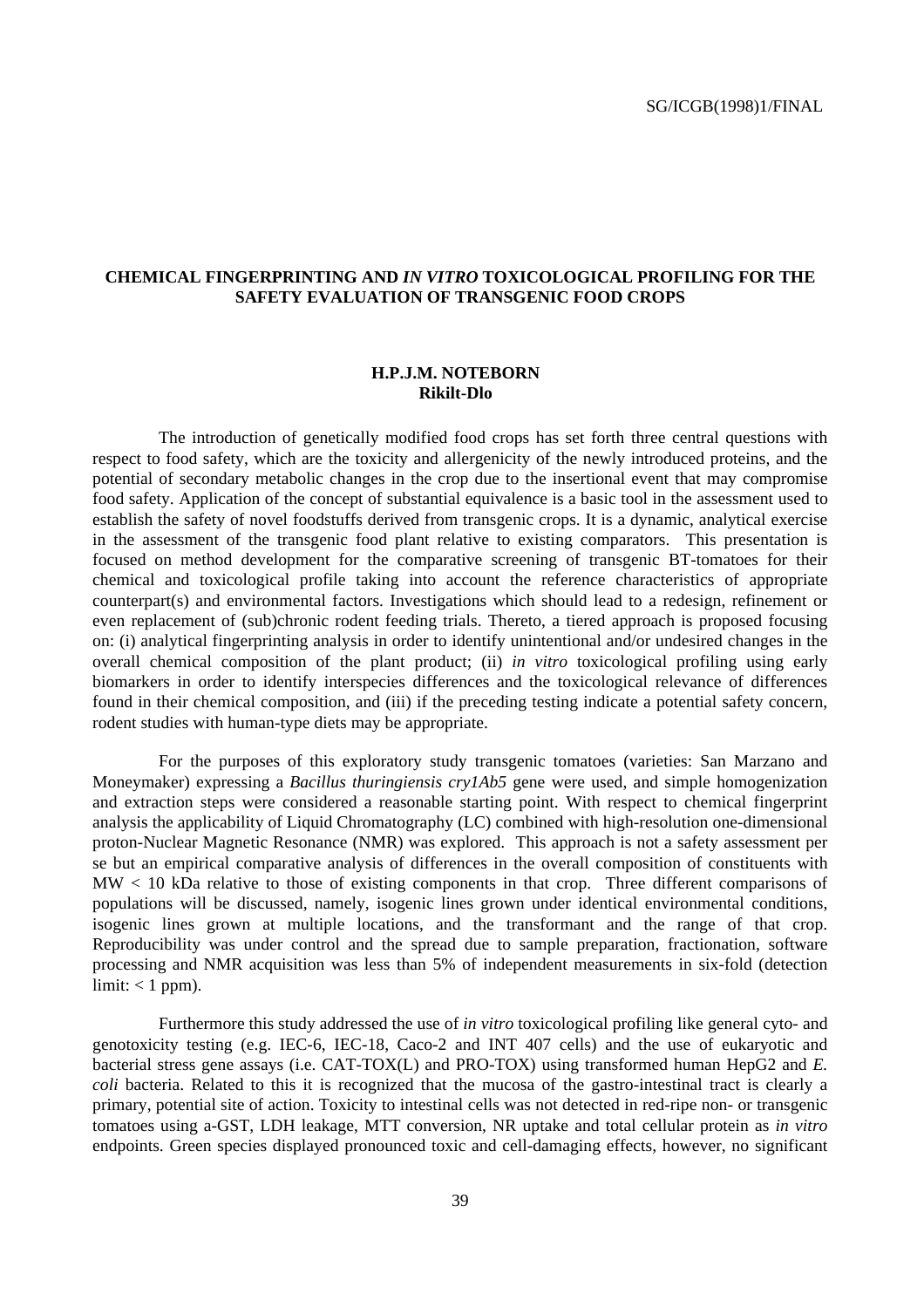differences were observed between non- and transgenic cultivars. Supplementary investigations with naturally occurring plant compounds (e.g. quercetin, ß-carotene, lycopene, genistein) showed that only the steroidal glycoalkaloid a-tomatine exhibited a rapid toxic effect.

Based on the experience gained it was concluded that application of chemical fingerprint analysis provided information required for the dynamic, analytical establishment of substantial equivalence. When established that the transgenic phenotype is sufficiently different to its appropriate counterpart(s) subsequent analyses might be carried out in order to identify the structure of constituents involved. In case of identical agricultural conditions there were minimal statistically significant differences between isogenic populations. However, variations in the stage of cultivation, location or climate had a significant impact on the overall composition of cultivars. Thus, there is a need for data from multiple locations in order to enable the discrimination between unintended effects of insertional events and those of environmental factors. Moreover, chemical fingerprint studies of digested products are underway to complete the comparative analysis taking into account possible matrix effects.

Genetic modification of the tomatoes did not result in increased cyto- or genotoxicity (i.e. COMET assay). Toxicity of a-tomatine could be easily related to the effects of extracts of green tomatoes containing a known amount of the same compound (30-40 ppm). The in vitro data presented here do not imply that any of the products and tissue extracts tested would have toxic effects in humans or animals but simply constitute baseline data for further studies. The use of molecular endpoints other than cytotoxicity is currently being investigated.

Finally, the development is still at an early stage, but these methods may be an important part in evolving strategies for a tiered approach focusing on comparative analytical and toxicological fingerprint analysis of novel foodstuffs. Approaches that may yield better, more efficient, less costly tests or tests which utilize fewer laboratory animals. Validation of the methodology from the context of its application in prediction of critical changes is necessary.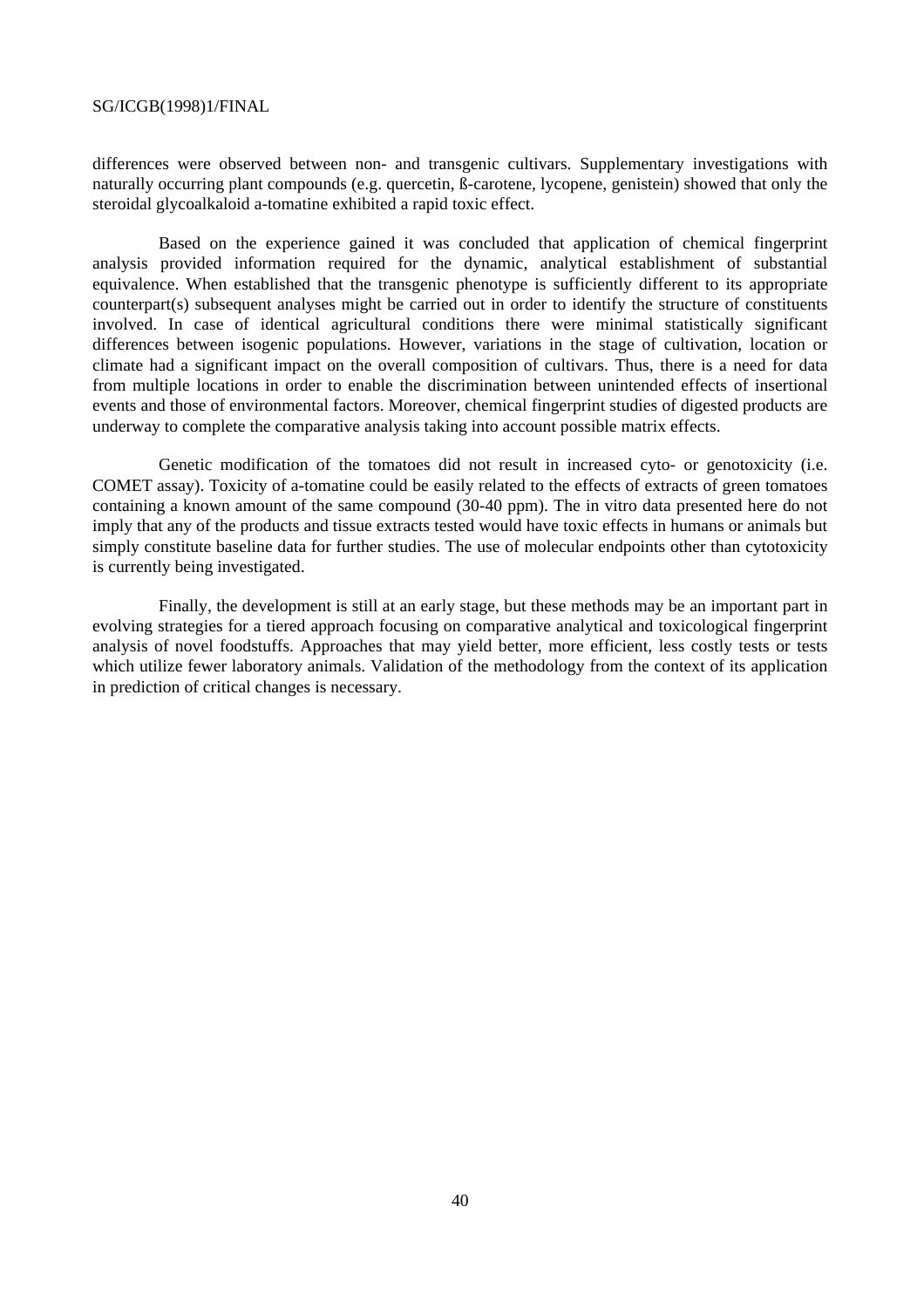#### **GENERAL SAFETY ISSUES**

#### **Gérard PASCAL Centre National d'Études et de Recommandations sur la Nutrition et l'Alimentation (CNERNA-CNRS) - France**

The evaluation of risks to consumer health related to the consumption of transgenic plants or products derived from them must take into account both toxicological and nutritional aspects. This is what is meant by the term "assessment of wholesomeness".

This evaluation, which is based on the concept of substantial equivalence, must take into account knowledge of:

- − the characteristics of the host organism;
- − the characteristics of the donor organism;
- − the genetic modification carried out (techniques used) and the DNA inserted (full description of sequences);
- − the characteristics of the genetically modified organism: stability, regulation, sites and levels of expression of the genes introduced.

Special attention must be given to the following points during the toxicological evaluation:

- − the potential toxicity of newly expressed proteins;
- − the potential toxicity of products resulting from the enzymatic activity of these new proteins (metabolites of pesticides, interference with the hormonal metabolism of the plant, etc.). The objective is to evaluate the potential side effects of the transformation;
- − the allergenic potential of the new proteins;
- − increased production of natural toxicants;
- potential risks of unexpected, unintended effects (pleiotropic effects);
- − risks that a gene introduced may be transferred from the plant to a micro-organism in the intestinal tract (for example, an antibiotic resistance marker gene under the control of a bacterial promoter).

Lastly, the nutritional evaluation must take into account:

- possible variations in the key nutrient content (macro and micro nutrients such as vitamins, trace elements or even certain compounds considered as protectors);
- − anti-nutritional compound content (lectins, protease inhibitors, etc.);
- − variations in the bioavailability of key nutrients;
- − the impact of the appearance of new foods on dietary behaviour and nutritional balance, taking into account specific national and regional dietary patterns.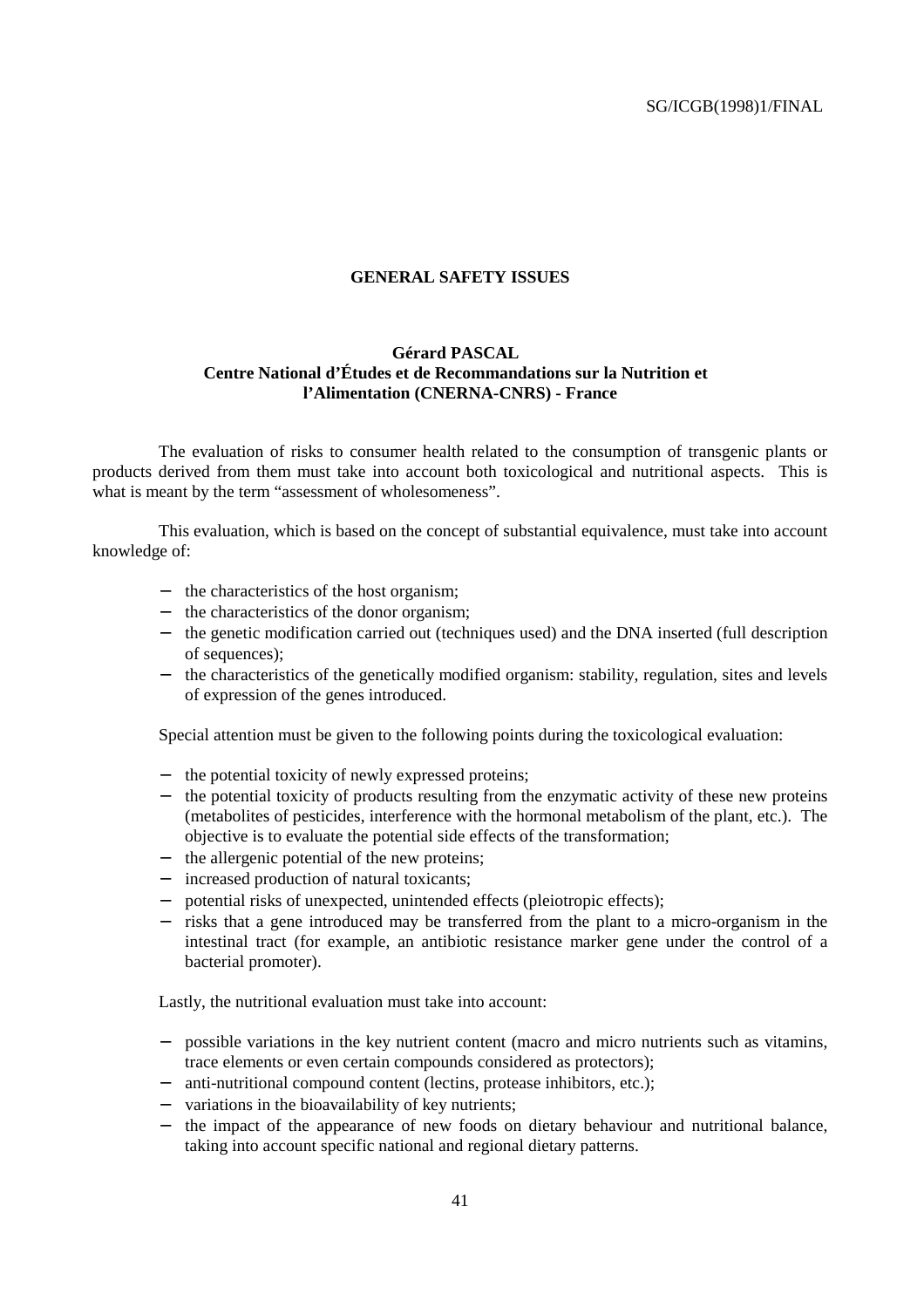#### **TOXICOLOGICAL ASPECTS CONCERNING NEW PROTEINS INTRODUCED INTO PLANTS**

#### **Dr. Annette PÖTING Federal Institute for Health Protection of Consumers and Veterinary Medicine (BgVV) Germany**

At present, the placing on the market of genetically modified plants and derived products designated for consumption in the European Community requires an authorization according to the regulation of Council Directive 90/220/EEC on the Deliberate Release into the Environment of Genetically Modified Organisms. The Federal Institute for Health Protection of Consumers and Veterinary Medicine (BgVV) is one of the regulatory agencies engaged in the safety evaluation process in Germany.

Focusing on the safety of the newly introduced proteins information is given from the toxicological point of view about the experience with the applications which the BgVV has received up to now for health evaluation. The studies which were usually provided by the applicants (characterization of the expressed proteins, search for homology to known protein toxins and allergens, studies on enzymatic activity and on proteolytic degradation in vitro and toxicity studies in vivo) are described and discussed, referring to problems in the interpretation of results and questions remaining unanswered. Finally, recommendations which are based on the experience with the applications and on the opinion of a Working Group of the Senate Commission on the Evaluation of Food Safety of the Deutsche Forschungsgemeinschaft are presented as a proposal for an adequate testing strategy. In summary, the safety of the introduced proteins should be demonstrated on the basis of a combination of a sufficient number of studies in different fields, which should generally include a short-term feeding study (28 days) in rodents according to the OECD guidelines.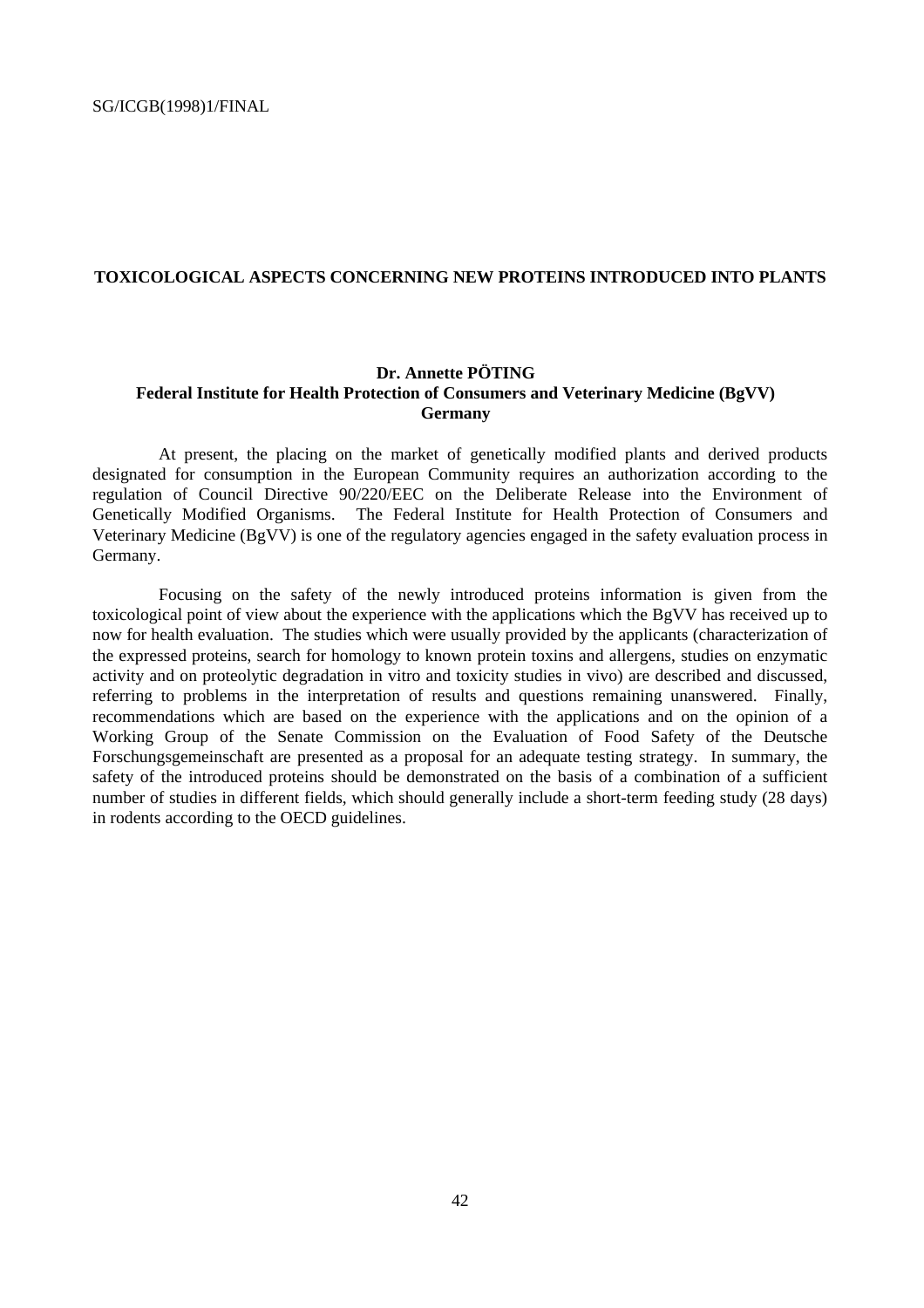#### **ASSESSMENT OF SUBSTANTIAL EQUIVALENCE BETWEEN GLUFOSINATE TOLERANT MAIZE AND THEIR NON-TRANSGENIC COUNTERPARTS BY PROXIMATE ANALYSES.**

#### **Jean SARRAZIN AGREVO France**

Two maize lines have been transformed with the PAT gene by AgrEvo in order to confer tolerance to glufosinate-ammonium. Several commercial inbred lines were reconverted from those primary transformation events.

Three hybrids with the same glufosinate tolerant parent, derived from T.E. T25 were tested in France in 1995, in four locations. In each location each transgenic (GT) hybrid were compared to its nontransgenic counterpart (GS).

In order to assess the substantial equivalence the grain was analyzed with respect to the macronutrient content (starch, cellulose, fat, nitrogen) and micronutrient content (amino acids and fatty acids).

When a high level of isogeny is achieved with both parents, no difference was detected between the transgenic and the non-transgenic version (statistically-significant) but differences could be found between hybrids or between locations. Fatty acids - in particular stearic, oleic, linoleic and linolenic were revealed as good markers for genetic variations.

Finally it was concluded that it is very important to measure all the interaction: effect of transformation/genetic background/environment.

To achieve this goal it is necessary to compare side-by-side the transgenic and non-transgenic isogenic counterpart, preferably with different pedigrees from the same transformation event, and in several locations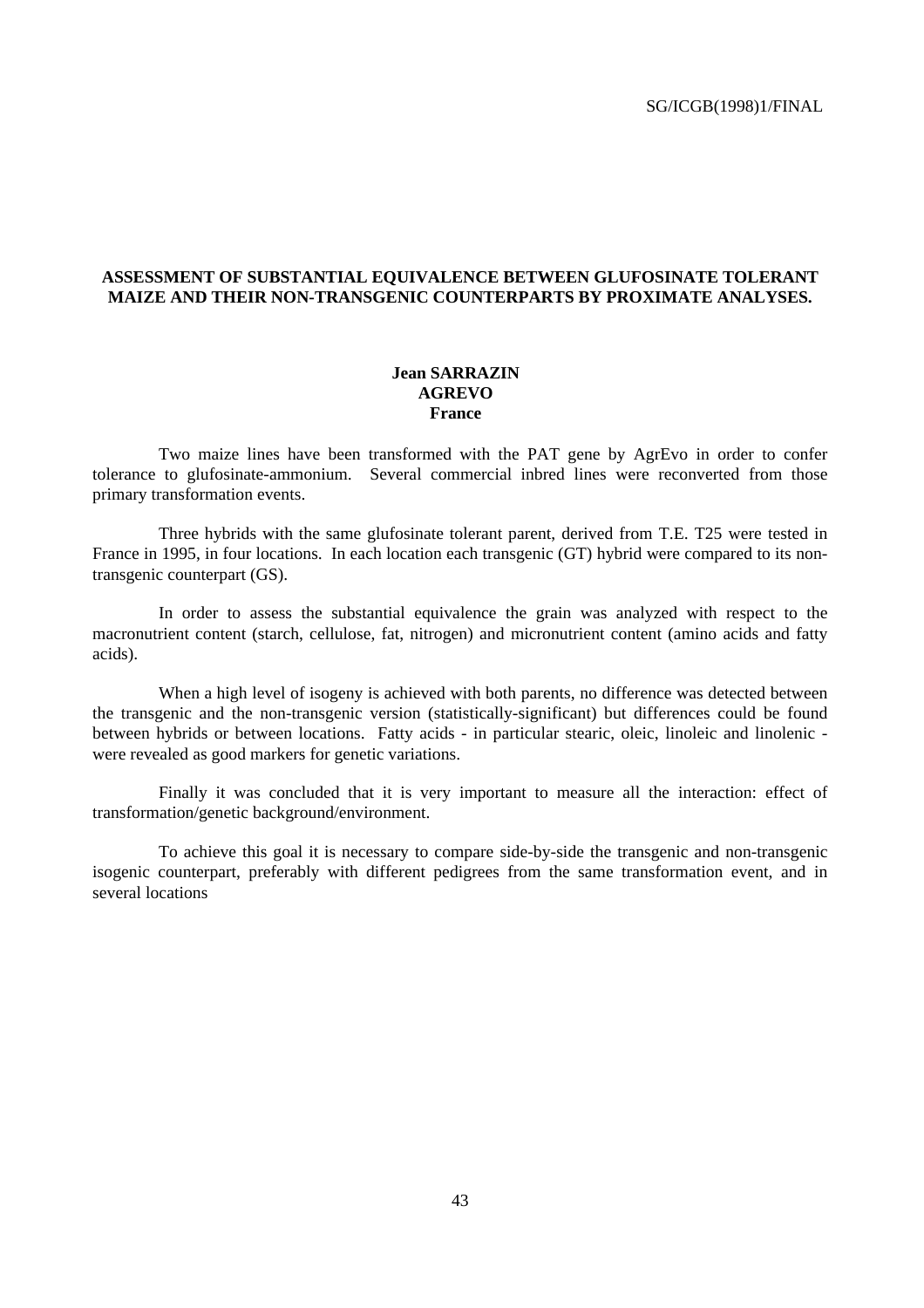#### **A MODEL SYSTEM TO ASSESS LINKS BETWEEN FOODS AND DEVELOPMENT OF AN AUTOIMMUNE DISEASE, JUVENILE DIABETES.**

#### **Dr. Fraser SCOTT and S. RASTEGAR, Nutrition Research Division, Health Canada.**

Nutrients and other food components can have major effects on the immune system. Although the introduction of new or enhanced levels of allergens to the food supply is a major health concern to a small but highly vulnerable group of consumers, other food-immune system interactions may be important in the development of serious chronic diseases. Approximately 7% of the population of developed nations suffer from some form of autoimmune disease, in which the patient's own immune system reacts against various organs in the body, often causing serious disability or premature death. Juvenile diabetes, one such autoimmune condition, is the most common chronic disease of childhood and incidence is increasing in many parts of the world. There are suggestions that this disease is food-related and this led us to develop a system for evaluating potential diabetes-associated proteins from previously identified plant foods. The system is based on screening protein extracts of suspect foods using Western blotting with sera from control and diabetes-prone rodents or humans. Image analysis of the frequency and intensity of all immunoreactive bands form foods of varying diabetogenicity permitted identification of potential diabetes-related proteins. Future determinations of the benefits and risks of new, modified or functional foods may also consider the use of immunoblotting analyses as they relate to chronic health outcomes in the general population and in vulnerable sub-populations. As new links between foods and immune-based disorders are established, rapid screening techniques for identifying relevant antigens in new foods may assist in risk/benefit analyses.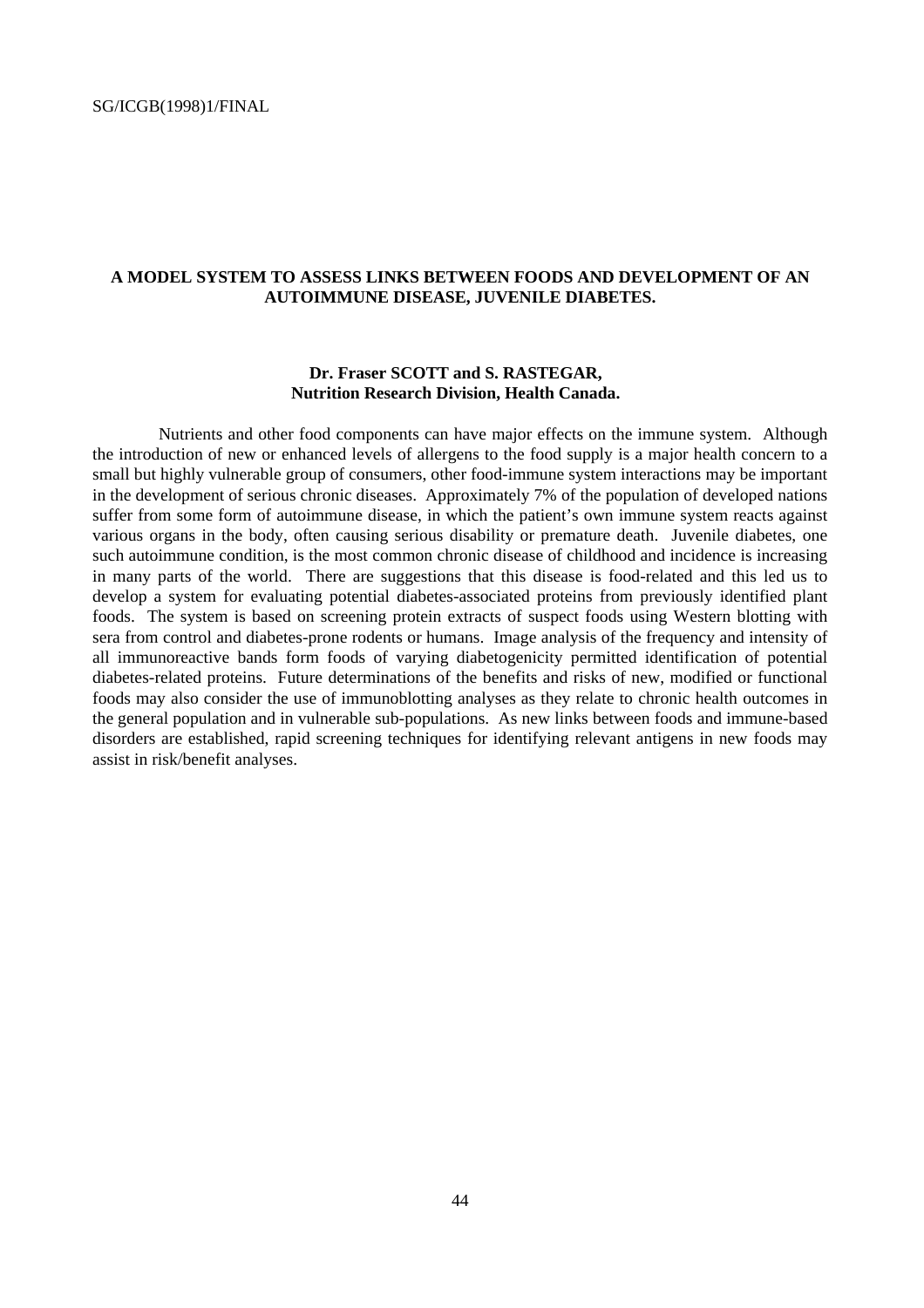#### **EDIBLE LUPINS - A CASE STUDY**

#### **Nick TOMLINSON MAFF, United Kingdom**

The approach followed by the UK Advisory Committee on Novel Foods and Processes (ACNFP) in assessing the food safety of *L. angustifolius* seeds for use in a range of lupin based products was described.

Using the ACNFP's decision tree based approach the information requirements for *L. angustifolius* were identified as:

Intake and extent of use Nutritional assessment History of the organism Toxicological assessment Human data Safety information.

Most lupin seeds have a bitter taste due to high levels of alkaloids. However, *L. angustifolius* has a low alkaloid content. The seeds will be consumed as whole seeds, flour, protein concentrates, dietary fibre or fermented products.

Lupin seeds had no adverse effect on growth in rat feeding studies. In addition the ACNFP considered detailed information on mineral content, fatty acid profiles and amino acid profiles.

The bitter varieties of lupins have been consumed for over 3000 years in some countries. *L angustifolius* was first bred commercially in Australia in the 1930s and has an alkaloid of 200-500 mg/kg compared with levels of 5000 - 20 000 mg/kg in bitter varieties.

The toxicological assessment focused on the alkaloid content. Studies assessed included a 90 day feeding study using lupin flour with added quantities of alkaloids and a rat multigeneration study. Mutagenicity studies on the alkaloid extracts were also provided. The ACNFP concluded that the seeds were safe for food use provided the alkaloid content did not exceed 200 mg/kg. The ACNFP noted that lupins can be contaminated by phomopsin mycotoxins, and endorsed the limit of 5 mg/kg set in Australia for phomopsins.

The ACNFP also reviewed information on the allergenic potential of lupins. It was concluded that although lupin flour may induce allergic reactions in susceptible individuals the proportion of the population reacting would be less than that reacting to other legumes such as soya.

In view of the possible allergic reaction the ACNFP ensured that information on the introduction of lupin based foods should be made available to health professionals and allergy support groups.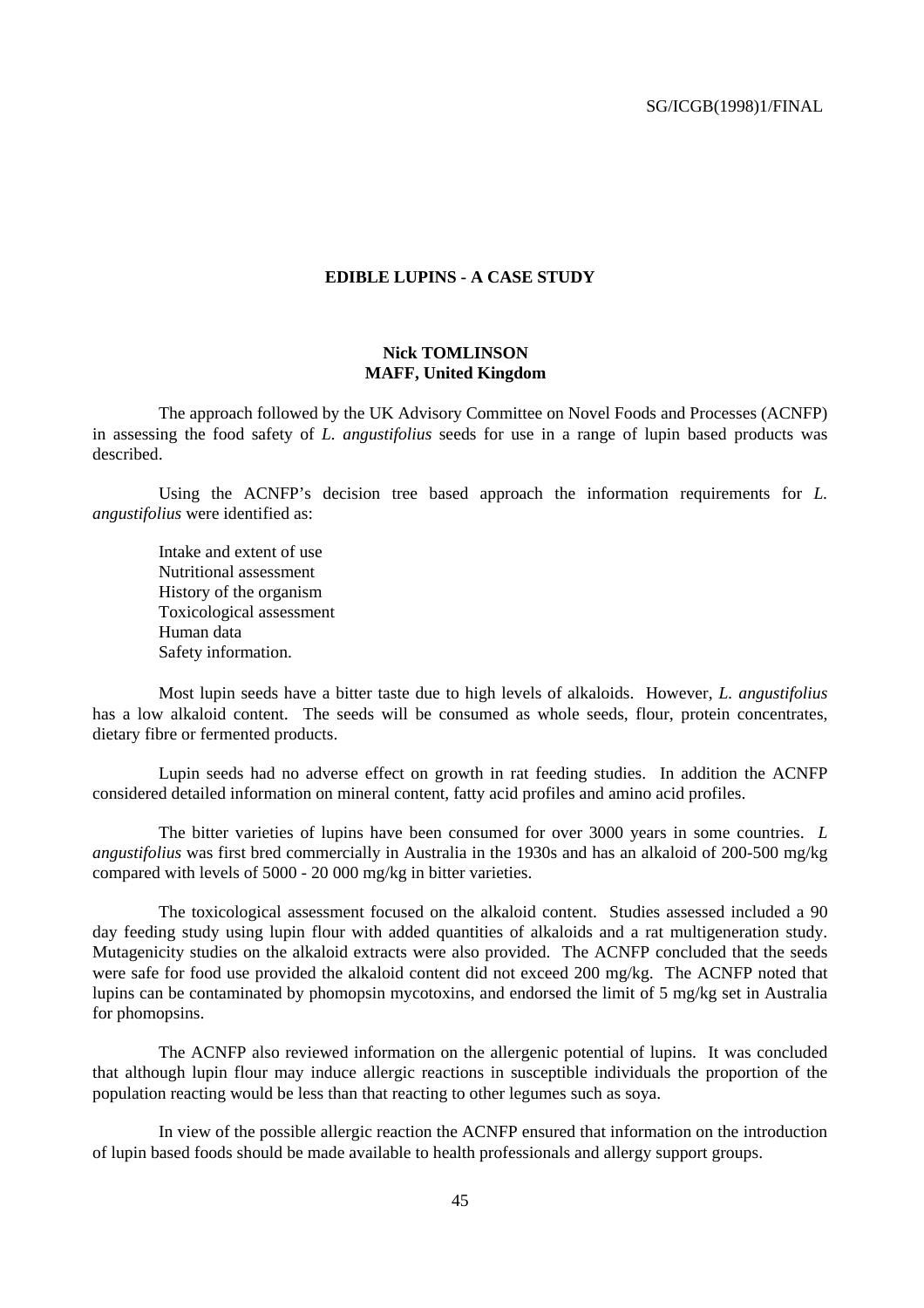#### **INFORMATION GENERATED THROUGH THE MARKETING OF FOOD PLANTS**

#### **Rod TOWNSEND Pioneer Hi-Bred International United States**

Most countries require new plant varieties to undergo registration trials to check agronomic qualities, especially yield. The composition of raw food products derived from new varieties is not normally considered for registration purposes, except where specific qualities are important for end users (e.g., bread making quality of wheat flour). This reflects the long history of safe use of our major crop species. Within the last few years there have been trends toward more diversification of the market for commodity food crops. End-users have identified unique nutritional qualities that justify the cost of segregation (e.g., high oil maize). The need to confirm the quality and value of such identity preserved products is causing grain handlers to develop methodologies that rapidly and economically analyze the gross composition of grains and oilseeds. There is also increased interest in selecting and developing products for specific end users (e.g., high methionine grain for poultry feeding) which has caused suppliers of raw materials to the compounded feed and processed food industries to undertake more comprehensive analysis of their products (e.g., amino acid and fatty acid profiling). As a result, developers are beginning to generate databases that reflect the composition of our major agricultural commodities. In some instances, developers have initiated food safety evaluations to provide potential customers with assurances as to the safety of products derived from new plant varieties with altered characteristics. In such cases, the approach has generally been to use compositional analysis of key nutrients and anti-nutrients to show that these products are substantially equivalent to raw food materials currently in commerce.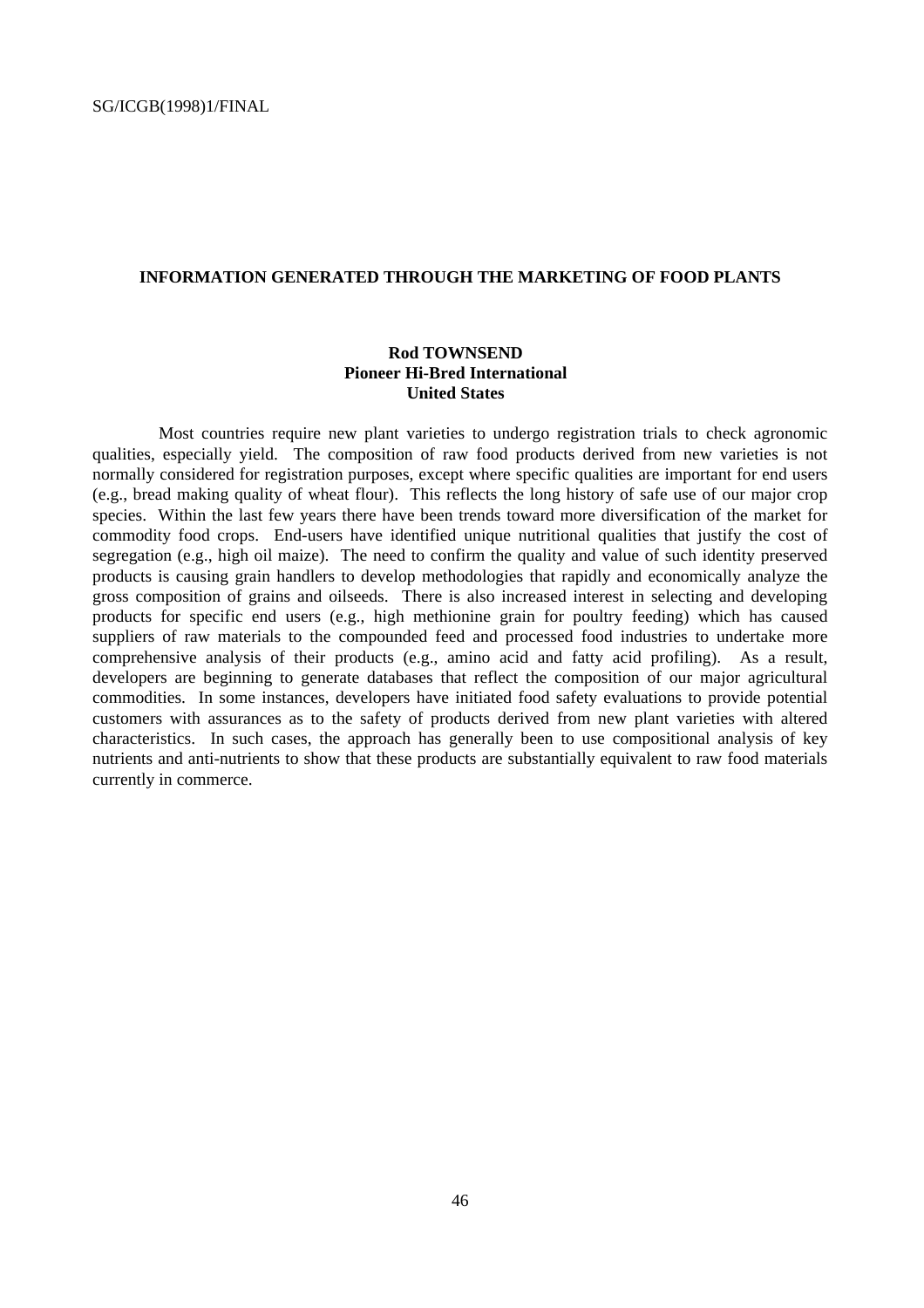#### **DEVELOPMENT AND USE OF IN VITRO INTESTINAL TRACT MODEL FOR SAFETY EVALUATION OF NOVEL FOODS.**

#### **J. van der VOSSEN TNO Nutrition and Food Research Institute, Zeist The Netherlands**

In order to evaluate the biological safety of genetic modified foods it is essential to have adequate models available. These could be used as early warning systems which may reduce the use of test animals for nutritional studies and gene transfer studies. TNO has developed a gastro-intestinal model (TIM), simulating to a high degree the physiology of the stomach and the intestine of monogastric animals and man. This was achieved by simulating the successive kinetic physiological events such as temperature, pH, saliva, gastric and intestinal secretions (electrolytes, enzymes, co-factors, bile, pancreatic juice), gastric and intestinal mixing and transporting by peristaltic movements plus absorption of water and small molecules (released and digested food compounds). TIM is currently being validated by a team of researchers from different disciplines for new research possibilities, including digestion of proteins, carbohydrates and fats, absorption and bio-availability of digested products, the survival and interactions of ingested bacteria. In addition TIM contains a large intestine including a dense and complex anaerobic human microflora. Short term fermentation experiments have been performed successfully in this system. The gas and acid production can be continuously monitored, whilst the composition of the microflora, the produced fatty acids and gas mixtures can be analyzed.

TIM is an alternative for human and animal experiments, having a high extrapolative value.

This because TIM was successfully validated in comparison to in vivo experiments with human volunteers and fistulated pigs and calves.

The application potential of TIM has been demonstrated. In particular an insight was provided in the validation of the model for conjugal transfer of DNA. In addition, the effect on the integrity of free DNA in the different compartments of TIM was presented. The integrity of the DNA is particularly affected in the stomach and small intestine. The half-time of intact DNA was less than 10 seconds. In the large intestine the situation was different. The half-time of intact DNA was approximately 4 to 6 minutes. However, no transformants using a broad host-range plasmid could not be detected in the large intestine so far. The sensitivity of detection using a PCR system was limited to 1 plasmid containing cel per 10E9 colony forming units of the colon-flora after introducing plasmid containing E. coli cells.

In conclusion, TIM is well equipped for the nutritional evaluation of novel foods. With respect to the horizontal transfer of genes, which is also essential for the assessment of food safety, additional efforts are required.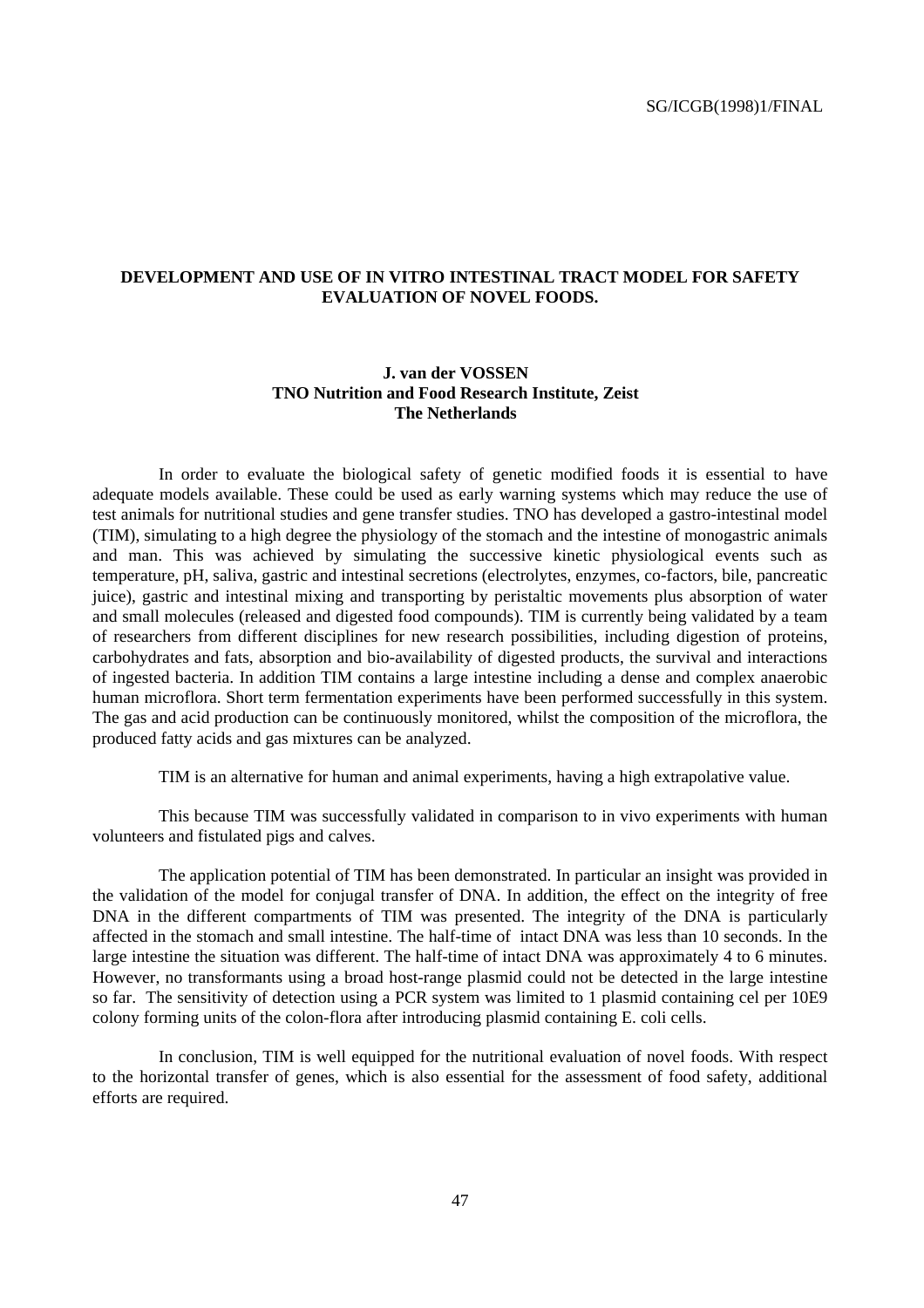#### **LESSONS LEARNED IN THE EVALUATION OF NOVEL FOOD: THE EXPERIENCE OF THE UK ADVISORY COMMITTEE ON NOVEL FOODS AND PROCESSES**

#### **Ron WALKER University of Surrey School of Biological Sciences, UK**

Over a period of about nine years the ACNFP has considered the safety evaluation of a great variety of novel foods and processes. The novel foods have included GM organisms (microorganisms and higher plants) and enzymes and products derived from these, as well as novel food sources, fat-replacers and novel fats and products of novel processing technology.

In dealing with this variety of novel foods, the level of testing required has been dependent on the nature of the 'novelty,' the extent and circumstances of human exposure and the availability of human data. On the basis of the accumulated experience, a decision three approach was formulated and refined, and a brief description of this was presented.

A number of generic issues also have emerged in the course of evaluations and particular attention was paid to the use of antibiotic resistance markers, particularly in microorganisms which are to be consumed as such. Guidelines on taste testing and nutritional assessment of novel foods also have been formulated.

The importance of having appropriate human data, particularly to address the issues of tolerance or idiosyncratic intolerance has been emphasized.

Although the ACNFP decision has now been superseded by EU guidelines, the general principles emerging remain valid and similar approaches to evaluation of novel foods will be adopted.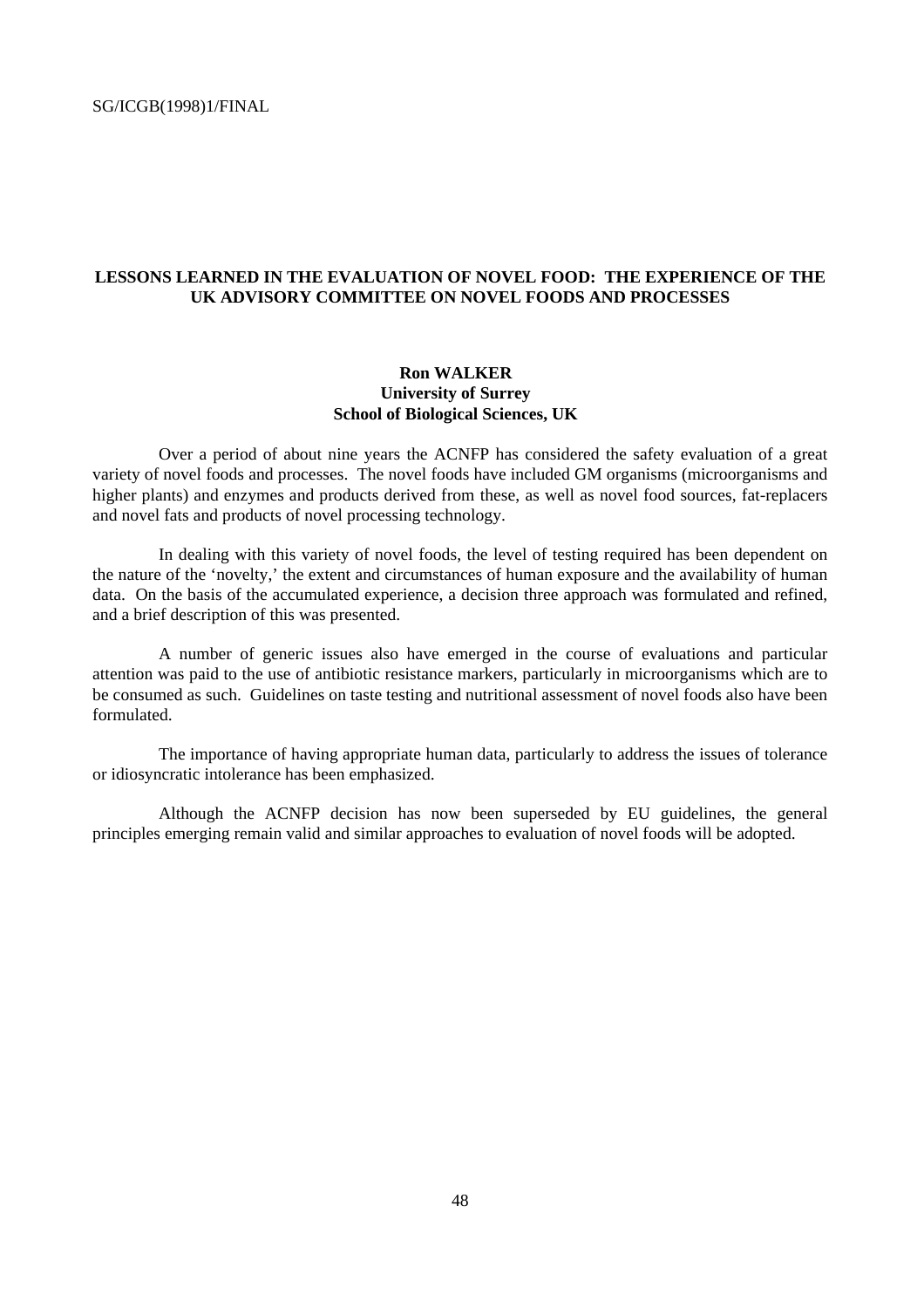#### **APPENDIX 2:LIST OF WORKSHOP PARTICIPANTS**

| <b>AUSTRIA / AUTRICHE</b>                               |                                          |
|---------------------------------------------------------|------------------------------------------|
| Peter CZEDIK-EYSENBERG                                  | Tel: 43 1 889 5252                       |
| <b>Austrian Chamber of Commerce</b>                     | Fax: 43 1 889 5252                       |
| Wirtschaftskammer Osterreich                            | email:                                   |
| <b>Chemicals Section</b>                                |                                          |
| Ketzergasse 394                                         |                                          |
| A-1230 Wien                                             |                                          |
| <b>Alexander HASLBERGER</b>                             | Tel: 0222 711 72 ext. 4810               |
| Leiter Referat Bio-Gentechnology                        | Fax: 0222 713 79 52                      |
| BundeskanzleramtVI/9/b                                  | email: ALEXANDER.HASLBERGER@BMGSK.ADA.AT |
| Radetzkystraße 2                                        |                                          |
| A-1030 Wien                                             |                                          |
| <b>Christine HASSAN-HAUSER</b>                          | Tel: 43 1 40491 1323                     |
| Bundesanstalt für Lebenmitteluntersuchung und forschung | Fax: 43 1 40491 540                      |
| Kinderspitalgasse 15                                    | email:                                   |
| A-1090 Wien                                             |                                          |
| <b>CANADA</b>                                           |                                          |
| Paul R. MAYERS                                          | Tel: 1 613 952 5137                      |
| Head, Office of Food Biotechnology                      | Fax: 1 613 952 6400                      |
| Food Directorate, Health Protection Branch              | PAUL_MAYERS@INET.HWC.CA<br>email:        |
| <b>Health Canada</b>                                    |                                          |
| Postal Locator 2204A1, Tunney's Pasture                 |                                          |
| Ottawa, Ontario K1A OL2                                 |                                          |
| <b>Fraser SCOTT</b>                                     | Tel: 1 613 957 0931                      |
| Research Scientist, Nutrition Research Division         | Fax: 1 613 941 6182                      |
| Food Directorate, Health Protection Branch              | email:                                   |
| Health Canada                                           |                                          |
| Postal Locator 2203C, Tunney's Pasture                  |                                          |
| Ottawa, Ontario K1A OL2                                 |                                          |
| <b>CZECH REPUBLIC / REPUBLIQUE TCHEQUE</b>              |                                          |
| Miroslava DUNDELOVA                                     | Tel: 4205 41 32 11 00 ext. 464           |
| Czech Agricultural and Food Inspection                  | Fax: 4205 41 23 50 34                    |
| Sumavska 31                                             | email: BAUDYS@BRN.PVTNET.CZ              |
| 612 54 Brno                                             |                                          |
| Helena STEPANKOVÁ                                       | Tel: 4202 2195 3280                      |
| Institute of Biotechnology                              | Fax: 4202 293643                         |
| Vinicná 5                                               | email: HSTEPANK@MBOX.CESNET.CZ           |
| 12844 Prague 2                                          |                                          |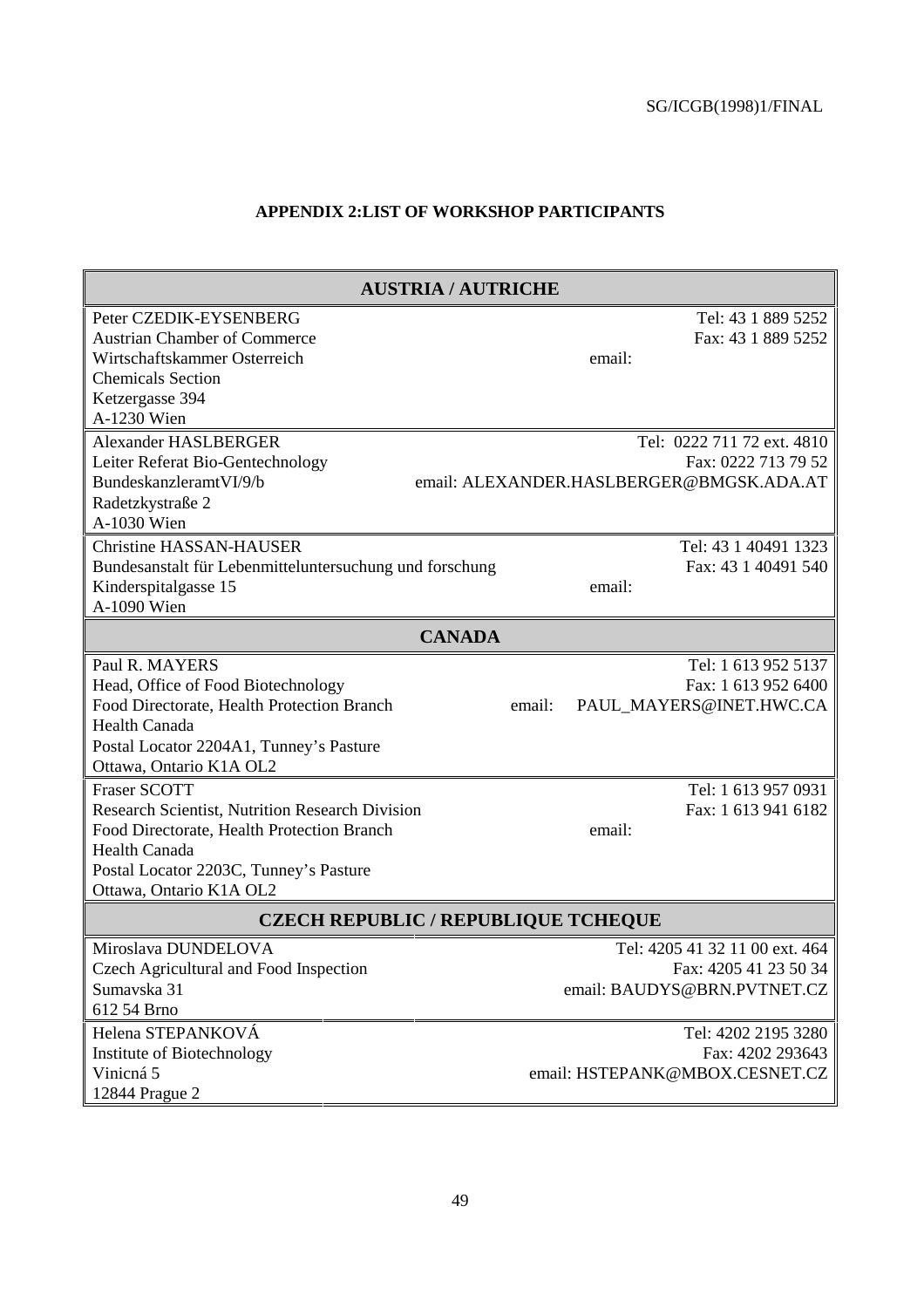| <b>DENMARK / DANEMARK</b>                   |                                       |
|---------------------------------------------|---------------------------------------|
| Jorn GRY                                    | Tel: 45 39 69 66 00                   |
| National Food Agency of Denmark             | Fax: 45 39 66 01 00                   |
| Division of Nutrition                       | email: JG@LST.MIN.DK                  |
| Mørkhøj Bygade 19                           |                                       |
| DK-2860 Søborg                              |                                       |
| <b>Heddie MEJBORN</b>                       | Tel: 45 39 69 66 00                   |
| National Food Agency of Denmark             | Fax: 45 39 66 01 00                   |
| <b>Division of Nutrition</b>                | email: HEM@LST.MIN.DK                 |
| Mørkhøj Bygade 19                           |                                       |
| DK-2860 Søborg                              |                                       |
| <b>Jan PEDERSEN</b>                         | Tel: 45 39 69 66 00                   |
| National Food Agency of Denmark             | Fax: 45 39 66 01 00                   |
| Ministry of Health                          | JP@LST.MIN.DK<br>email:               |
| Mørkhøj Bygade 19                           |                                       |
| DK-2860 Søborg                              |                                       |
| EUROPEAN COMMISSION / COMMISSION EUROPEENNE |                                       |
| Marie-Pierre DARCHY                         | Tel: 32 2 299 24 53                   |
| <b>European Commission</b>                  | Fax: 32 2 296 64 67                   |
| DG III Industrie                            | email: marie-pierre.darchy@dg3.cec.be |
| RP 11 6/31                                  |                                       |
| Rue de la Loi 200                           |                                       |
| B-1049 Brussels                             |                                       |
| Martin MIESCHENDAHL                         | Tel: 32 2 299 54 02                   |
| <b>European Commission</b>                  | Fax: 32 2 296 64 67                   |
| DG III Industrie                            | email: martin.mieschendahl@dg3.cec.de |
| RP 11 6/28                                  |                                       |
| Rue de la Loi 200                           |                                       |
| B-1049 Brussels                             |                                       |
| <b>Oskar ROHTE</b>                          | Tel: 32 2 295 3141                    |
| <b>EEG</b>                                  | Fax: 32 2 295 1735                    |
| Rue de la Loi 200                           | email: OSKAR.ROHTE@DG3.CEC.BE         |
| B-1049 Brussels, Belgium                    |                                       |
| <b>FINLAND / FINLANDE</b>                   |                                       |
| Anja HALLIKAINEN                            | Tel: 358 9 7726 7619                  |
| National Food Administration                | Fax: 358 9 7726 7666                  |
| Kaikukatu 3                                 | email:                                |
| P.O. Box 5                                  |                                       |
| FIN-00531 Helsinki                          |                                       |
| Veli-Mikko NIEMI                            | Tel: 358 9 160 4121                   |
| Ministry of Social Affairs and Health       | Fax: 358 9 160 4120                   |
| P.O. Box 197                                | email: VELI-MIKKO.NIEMI@STM.VN.FI     |
| Helsinki 00531                              |                                       |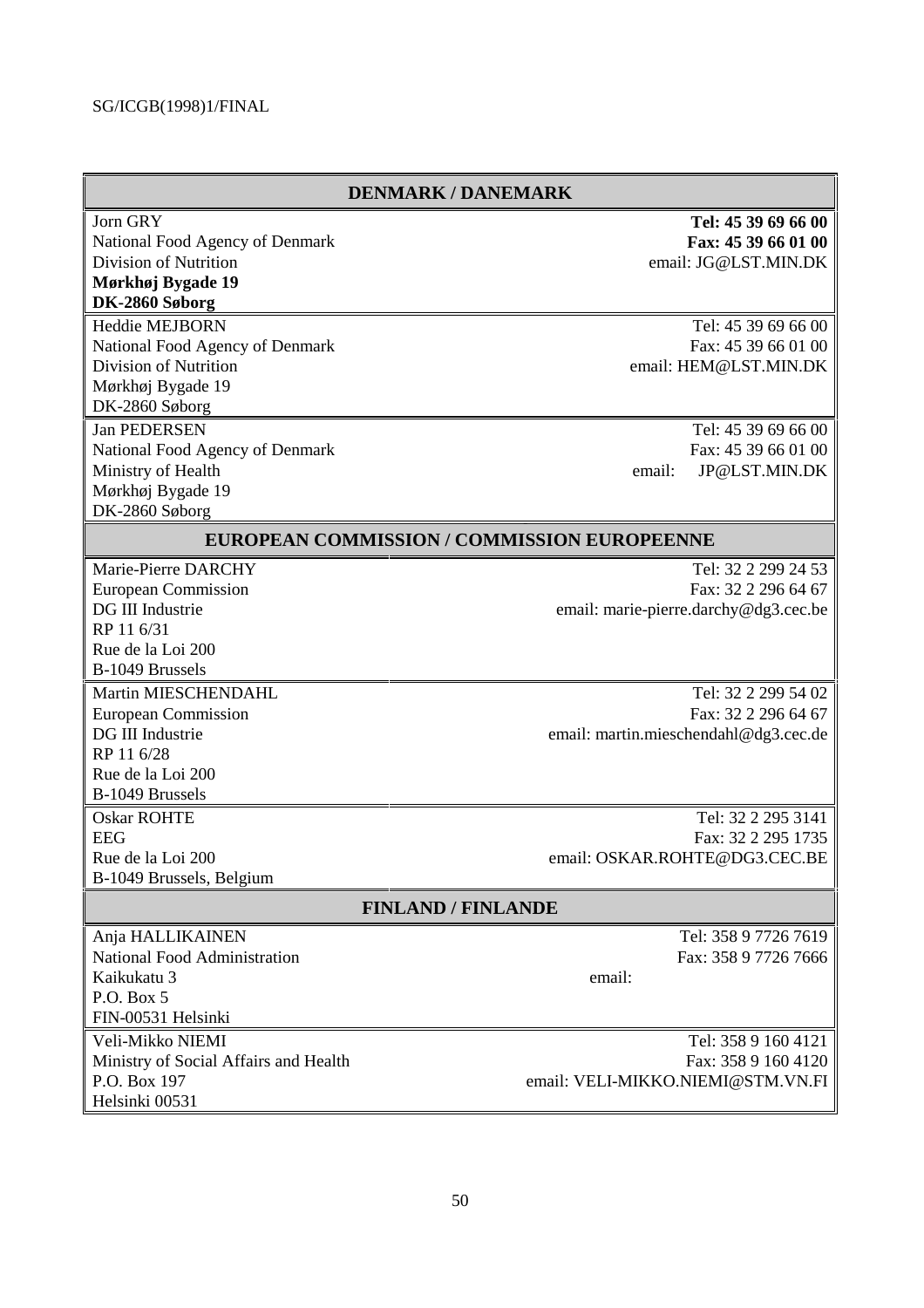| <b>FRANCE</b>                                       |                                    |
|-----------------------------------------------------|------------------------------------|
| Christina COLLET-RIBBING                            | Tel: 33 1 42 75 92 83 (direct)     |
| <b>CNERNA/CNRS</b>                                  | Tel: 33 1 42 75 93 24 (secretary)  |
| 11 rue Jean Nicot                                   | Fax: 33 1 42 75 93 04              |
| F-75007 Paris                                       | email: COLLET@DIAMANT.JOUY.INRA.FR |
| Antoine MESSÉAN                                     | Tel: 33 1 44 34 72 08              |
| Directeur Scientifique                              | Fax: 33 1 47 55 94 09              |
| <b>CETIOM</b>                                       | email: messean@cetiom.fr           |
| 174 Avenue Victor Hugo                              |                                    |
| F-75784 Paris Cedex 16                              |                                    |
| Gérard PASCAL                                       | Tel: 33 1 42 75 93 24              |
| <b>CNERNA/CNRS</b>                                  | Fax: 33 1 42 75 93 04              |
| 11 rue Jean Nicot                                   | email: PASCAL@JOUY.INRA.FR         |
| F-75007 Paris                                       |                                    |
| Jean-François SARRAZIN                              | Tel: 33 1 69 85 63 39              |
| <b>AGREVO FRANCE</b>                                | Fax: 33 1 69 85 63 05              |
| Les Algorithmes - Bat. Thales                       | email: jean.sarrazin@agrevo.com    |
| BP 62 Saint Aubin                                   |                                    |
| F-91197 Gif sur Yvette Cedex                        |                                    |
| Eric SCHOONEJANS                                    | Tel: 33 1 49 55 58 86              |
| Ministère de l'Agriculture, de la Pêche             | Fax: 33 1 49 55 59 48              |
| et de l'Alimentation                                | email:                             |
| <b>DGAL-SDRIR</b>                                   |                                    |
| 175, rue du Chevaleret                              |                                    |
| F-75646 Paris Cedex 13                              |                                    |
| <b>GERMANY / ALLEMAGNE</b>                          |                                    |
| Jan N. BREMMER                                      | Tel: 49 6190 807 351               |
| Hoechst-Schering AgrEvo GmbH,                       | Fax: 49 6190 807 355               |
| Toxikologie                                         | email: bremmer@msmtox.hoechst.com  |
| Mainzer Landstraße 500                              |                                    |
| D-65795 Hattersheim                                 |                                    |
| Hans-Jörg BUHK                                      | Tel: 30 45 47 30 00                |
| Robert Koch Institute                               | Fax: 30 45 47 30 60                |
| Department of Genetics and Genetic Engineering      | email: BUHKH.RKI.DE                |
| Wollankstrasse 15-17                                |                                    |
| D-13187 Berlin                                      |                                    |
| <b>Gerhard EISENBRAND</b>                           | Tel: 631 205 2973/2974             |
| Universität Kaiserslautern                          | Fax: 631 205 3085/2187             |
| Fachbercich Lebensmittelchemie u. Umwelttoxikologie | email: eisenbrand@rh.lk.uni-kl.d   |
| Postfach 3049                                       |                                    |
| D-67653 Kaiserslautern                              |                                    |
| Karl-Heinz ENGEL                                    | Tel: 49 8161 714 250               |
| Technische Universität München                      | Fax: 49 8161 714 259               |
| Lehrstuhl für Allgemeine Lebensmitteltechnologie    | email:                             |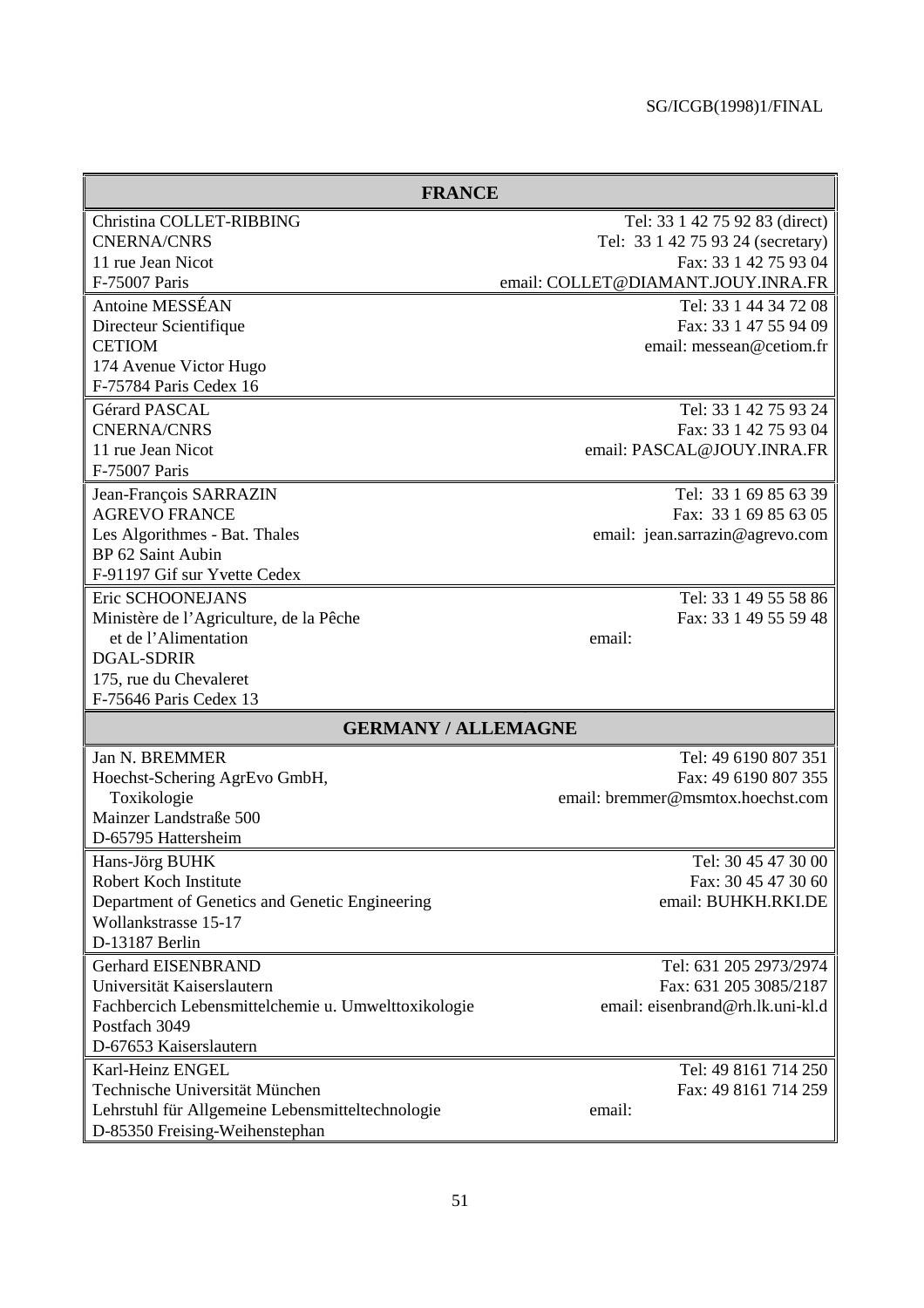| <b>GERMANY / ALLEMAGNE</b>                       |                                         |
|--------------------------------------------------|-----------------------------------------|
| Walter P. HAMMES                                 | Tel: 49 711 459 2305                    |
| Hohenheim University                             | Fax: 49 711 459 4199                    |
| Institute of Food Technology                     | email: HAMMESWP@UNI-HOHENHEIM.DE        |
| Garbenstr. 28                                    |                                         |
| D-70599 Stuttgart                                |                                         |
| Annette PÖTING                                   | Tel: 30 8412 3433                       |
| BgVV Bundesinstitut für gesundheitlichen         | Fax: 30 8412 3763                       |
| Verbraucherschutz und Veterinärmedezin, FG 121.2 | email:                                  |
| Thielallee 88-92                                 |                                         |
| D-14195 Berlin                                   |                                         |
| Marianna SCHAUZU                                 | Tel: 49 30 8412 3758                    |
| BgVV Bundesinstitut für gesundheitlichen         | Fax: 49 30 8412 3685                    |
| Verbraucherschutz und Veterinärmedizin           | email:                                  |
| Thielallee 88-92                                 |                                         |
| D-14195 Berlin                                   |                                         |
| Brigitte WÖRNER                                  | Tel: 30 8412 3209                       |
| BgVV Bundesinstitut für gesundheitlichen         | Fax: 30 8412 3715                       |
| Verbraucherschutz und Veterinärmechzin           | email:                                  |
| Thielallee 88-92                                 |                                         |
| D-14195 Berlin                                   |                                         |
| <b>GREECE / GRECE</b>                            |                                         |
| Spyridon B. LITSAS                               | Tel: 301 771 0001 or 301 775 2222       |
| Ministry for Development                         | Fax: 301 771 5074                       |
| General Secretariat for Research and Technology  | email:                                  |
| Director, Research Centre Supervision            |                                         |
| 14-18 Messogion Ave                              |                                         |
| 11510 Athens                                     |                                         |
| <b>HUNGARY / HONGRIE</b>                         |                                         |
| János DOMOKI                                     | Tel: 36 1 215 4130                      |
| National Institute of Food Hygiene and Nutrition | Fax: 36 1 215 1545                      |
| H-1476 Budapest                                  | email:                                  |
| Pf. 52, Gyáli u.3.a                              |                                         |
| <b>ITALY/ITALIE</b>                              |                                         |
| Marina MIRAGLIA                                  | Tel: 39 6 499 023 67                    |
| Istituto Superiore di Sanita                     | Fax: 39 6 499 023 77/493 871 01         |
| Viale Regina Elena N.299                         | email: MIRAGLIA@ISTSAN.INTERBUSINESS.IT |
| 00161 Rome                                       |                                         |
|                                                  |                                         |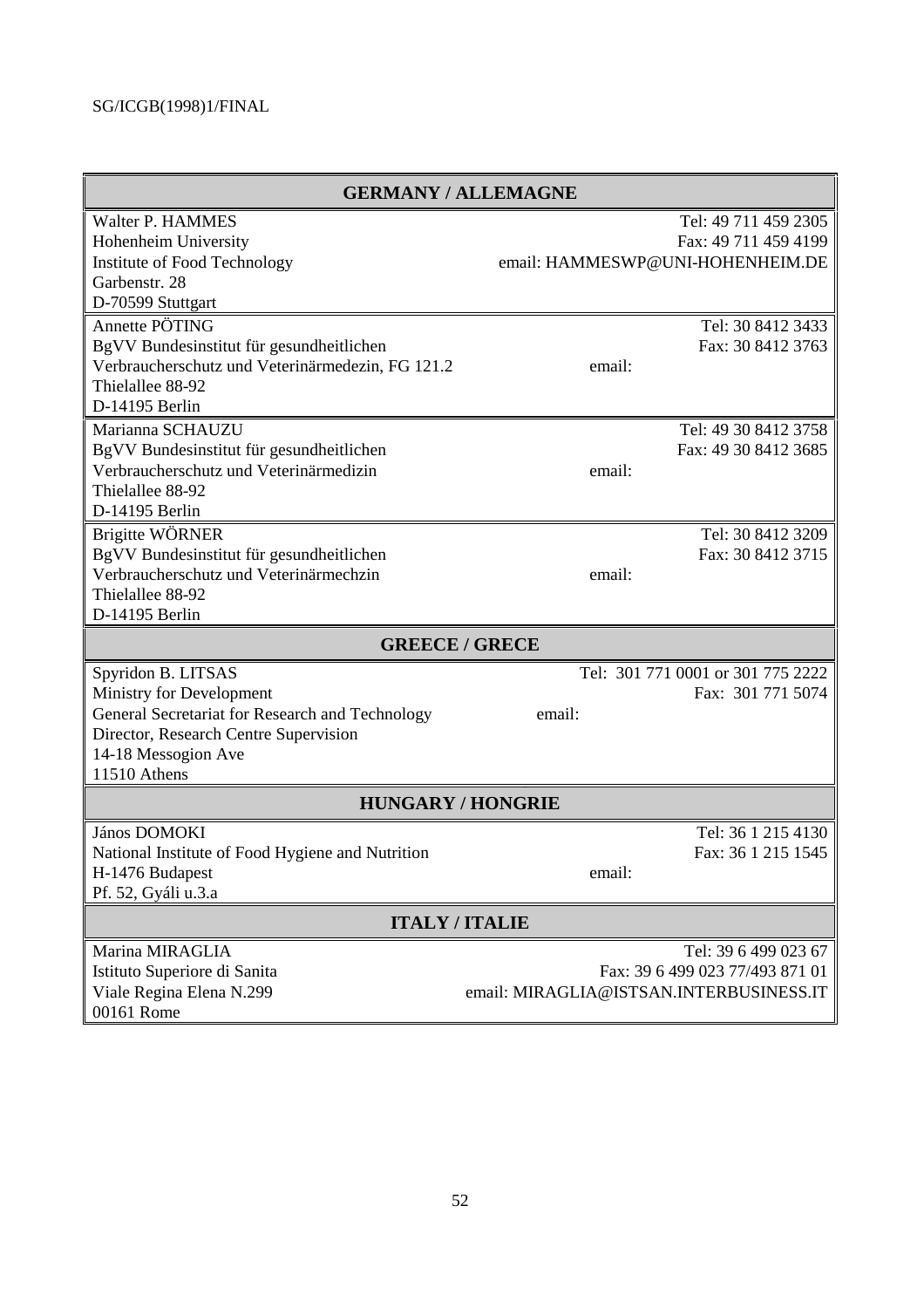| <b>JAPAN/JAPON</b>                                                                         |                                                                                       |
|--------------------------------------------------------------------------------------------|---------------------------------------------------------------------------------------|
| Kageaki AIBARA<br>Professor, Department of Food and Nutrition                              | Tel: 81 3 5275 6074 (ext.2284)<br>Tel: 81 3 5275 6389 (direct)<br>Fax: 81 3 5275 3210 |
| Otsuma Women's University, Graduate School<br>12 Sanban-cho, Chiyado-ku<br>Tokyo 102       | email:                                                                                |
| <b>Akihiro HINO</b>                                                                        | Tel: 81 3 3502 3919                                                                   |
| Deputy Director<br>Ministry of Agriculture, Forestries and Fisheries                       | Fax: 81 3 3502 4028<br>email: AKHINO@S.AFFRC.GO.JP                                    |
| <b>Innovative Technology Division</b>                                                      |                                                                                       |
| 1-2-1 Kasumigaseki<br>Chiyado-ku                                                           |                                                                                       |
| Tokyo 100                                                                                  |                                                                                       |
| Chieko IKEDA                                                                               | Tel: 81 3 3595 2326                                                                   |
| Deputy Director, Food Sanitation Division                                                  | Fax: 81 3 3503 7965<br>email: TI-JHS@MHW.GO.JP                                        |
| Ministry of Health and Welfare<br>1-2-2 Kasumigaseki                                       |                                                                                       |
| Chiyoda Ku, Tokyo 100-45                                                                   |                                                                                       |
| Kenji ISSHIKI                                                                              | Tel: 81 298 38 8067                                                                   |
| <b>Postharvest Division</b>                                                                | Fax: 81 298 38 7996                                                                   |
| <b>National Food Research Institute</b><br>Ministry of Agriculture, Forestry and Fisheries | email: ISSHIKI@NFRI.AFFRC.GO.JP                                                       |
| 2-1-2, Kannondai, Tsukuba                                                                  |                                                                                       |
| Ibaraki 305                                                                                |                                                                                       |
| Mieko KASAI                                                                                | Tel: 81 3 5644 1624                                                                   |
| Monsanto Japan Limited (JBA)                                                               | Fax: 81 3 5644 1633                                                                   |
| Nihonbashi Daini Bldg.<br>41-12, Nihonbashi Hakozakicho                                    | email: MMKASA@MONSANTO.COM                                                            |
| Chuo-ku, Tokyo 103                                                                         |                                                                                       |
| Mamoru KIKUCHI                                                                             | Tel: 81 3 5541 2731                                                                   |
| Japan Bioindustry Association                                                              | Fax: 81 3 5541 2737                                                                   |
| Grande Bldg. 8F, 26-9                                                                      | email:                                                                                |
| Hatchobori 2-Chome<br>Chuo-Ku, Tokyo 104                                                   |                                                                                       |
|                                                                                            |                                                                                       |
| <b>NETHERLANDS / PAYS-BAS</b>                                                              |                                                                                       |
| Peter BRUINENBERG                                                                          | Tel: 31 598 662293                                                                    |
| <b>AVEBE, Department of Biotechnology</b><br><b>AVEBE-WEG</b>                              | Fax: 31 598 662913<br>email:                                                          |
| NL-9607-PT, Foxhol                                                                         |                                                                                       |
| C.M. COLYN-HOOYMANS                                                                        | Tel: 31 317 475410                                                                    |
| RIKILT-DLO                                                                                 | Fax: 31 317 417717                                                                    |
| P.O. Box 230                                                                               | email: c.m.colyn-hooymans@rikilt.dlo.nl                                               |
| 6700 AE Wageningen                                                                         |                                                                                       |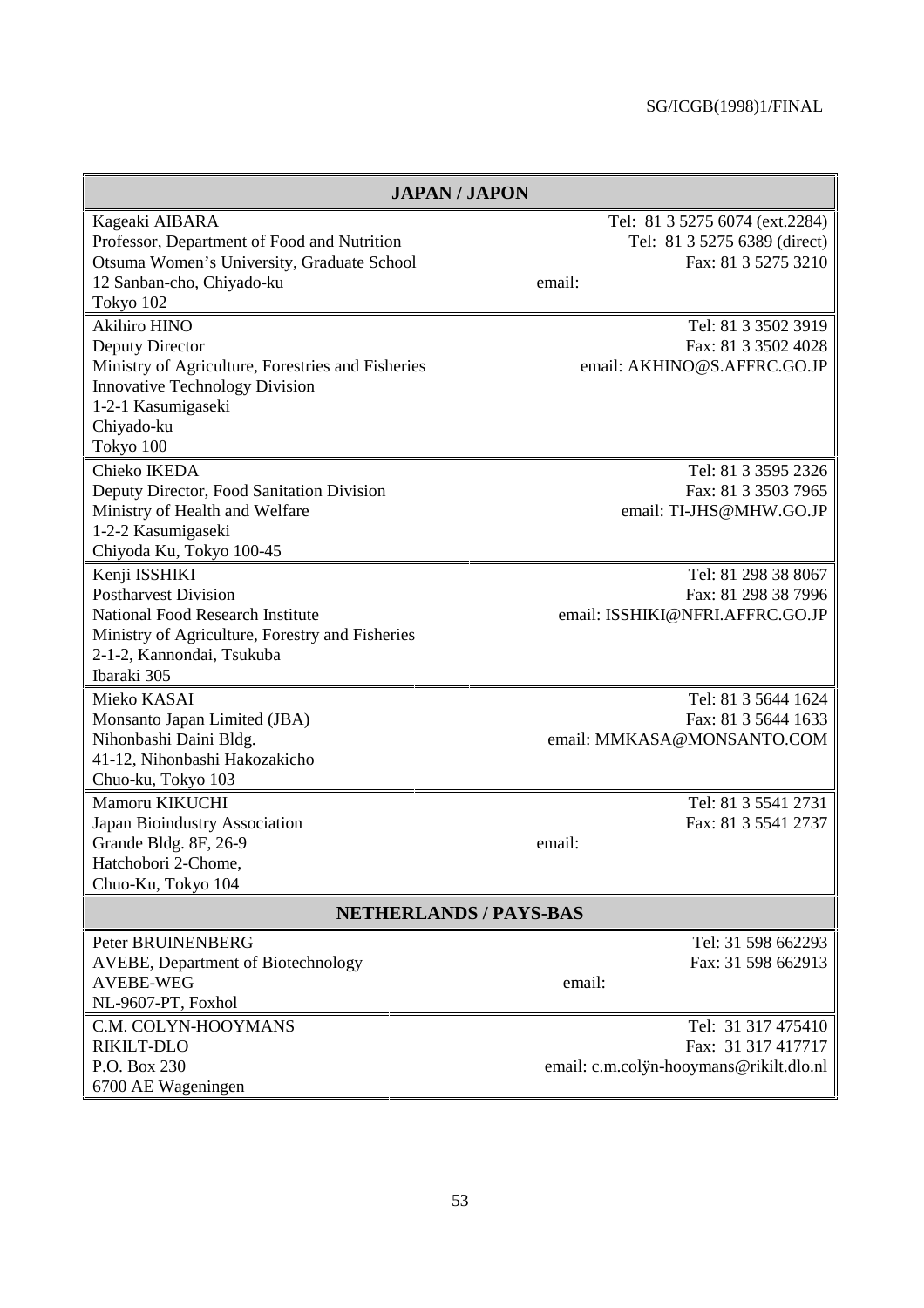|                                                         | <b>NETHERLANDS / PAYS-BAS</b>         |
|---------------------------------------------------------|---------------------------------------|
| Esther J. KOK                                           | Tel: 31 317 475417                    |
| RIKILT-DLO                                              | Fax: 31 317 417717                    |
| P.O. Box 230                                            | email: e.j.kok@rikilt.dlo.nl          |
| 6700 AE Wageningen                                      |                                       |
| Harry A. KUIPER                                         | Tel: (31-317) 47 54 22                |
| RIKILT-DLO                                              | Fax: (31-317) 41 77 17                |
| P.O. Box 230                                            | email: h.a.kuiper@rikilt.dlo.nl       |
| 6700 AE Wageningen                                      |                                       |
| H.P.J.M. NOTEBORN                                       | Tel: 31 317 475422/475462             |
| RIKILT-DLO                                              | Fax: 31 317 417717                    |
| P.O. Box 230                                            | email: h.p.j.m.noteborn@rikilt.dlo.nl |
| 6700 AE Wageningen                                      |                                       |
| W.A. RUITERKAMP                                         | Tel: 31 70 379 3089                   |
| Ministry of Agriculture, Nature Management              | Fax: 31 70 347 7552                   |
| and Fisheries                                           | email: W.A.RUITERKAMP@MKG.AGRO.NL     |
| Dept. M.K.G.                                            |                                       |
| Postbus 20401                                           |                                       |
| 2500 EK Den Haag                                        |                                       |
| Gerrit J.A. SPEIJERS                                    | Tel: 31 30 274 2120                   |
| National Institute of Public Health and the Environment | Fax: 31 30 274 4401                   |
| Antonie van Leewenhoek laan 9                           | email: GJA.SPEIJERS@RIVM.NL           |
| P.O. Box 1                                              |                                       |
| Centre of Substances and Risk Assessment,               |                                       |
| <b>Section Public Health</b>                            |                                       |
| 3720 BA Bilthoven                                       |                                       |
| Jos M.B.M. VAN DER VOSSEN                               | Tel: 31 30 694 4720                   |
| <b>Product Manager</b>                                  | Fax: 31 30 694 4901                   |
| Biomonitoring and Intestinal Ecology                    | email: VANDERVOSSEN@VOEDING.TNO.NL    |
| <b>Industrial Microbiology Division</b>                 |                                       |
| TNO Nutrition and Food Research Institute               |                                       |
| P.O. Box 360                                            |                                       |
| 3700 AJ Zeist                                           |                                       |
| <b>NORWAY/NORVEGE</b>                                   |                                       |
| Arne MIKALSEN                                           | Tel: 47 22 04 22 00                   |
| National Institute of Public Health                     | Fax: 47 22 04 26 86                   |
| Department of Environmental Medicine                    | email:                                |
| P.O. Box 4404 Torshov                                   |                                       |
| N-0403 Oslo                                             |                                       |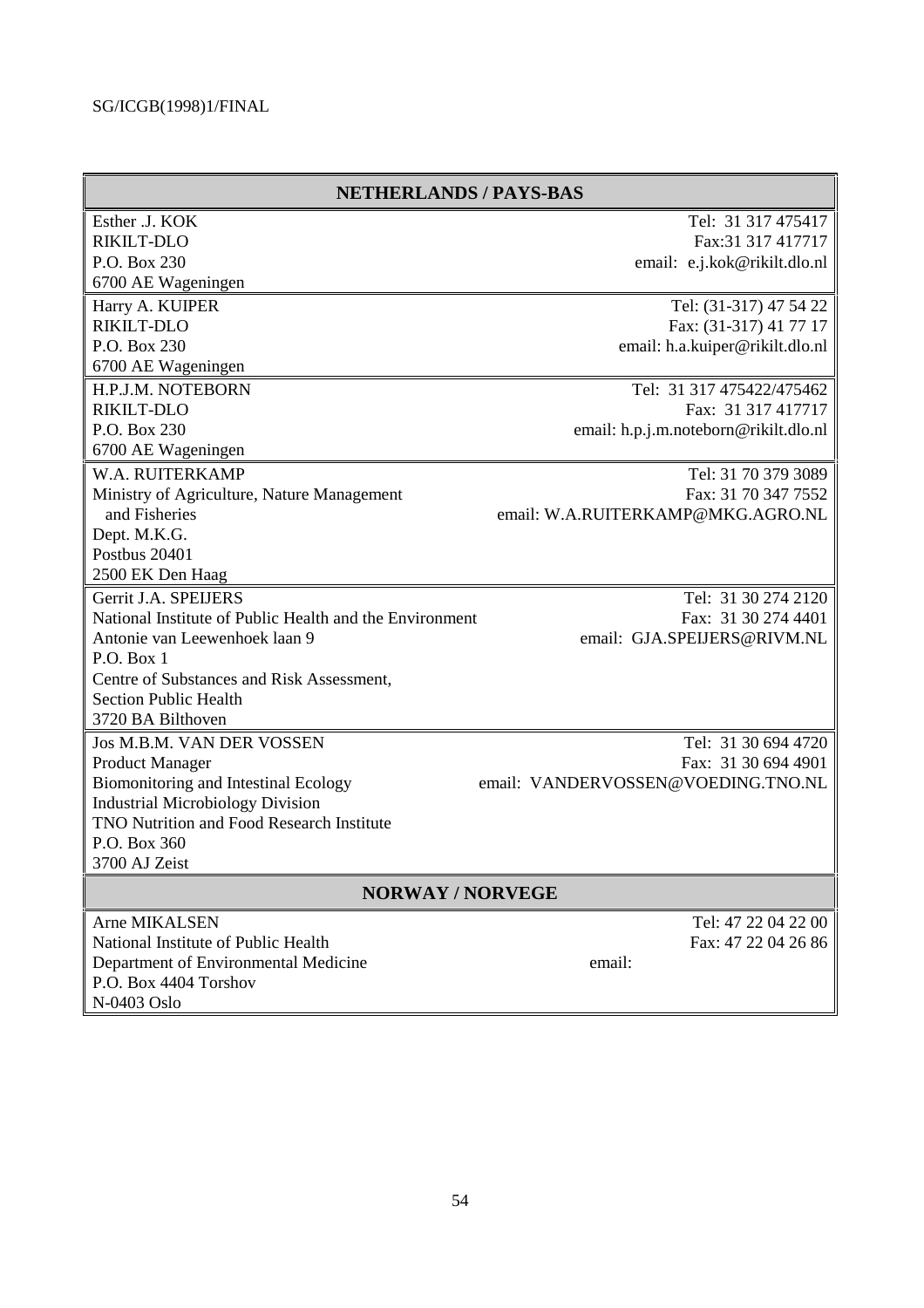| <b>PORTUGAL</b>                            |                                    |
|--------------------------------------------|------------------------------------|
| Prof. Jose A. EMPIS                        | Tel: 351 1 716 5141 ext. 2018/9    |
| Instituto de Biotecnologia, Quimica Fina e | Fax: 351 1 716 5252                |
| <b>Tecnologias Alimentares</b>             | email: JOSE.EMPIS@IBQTA.INETI.PT   |
| <b>INETI</b>                               |                                    |
| Estrada do Paço do Lumiar                  |                                    |
| P-1699 LISBOA Codex                        |                                    |
|                                            | <b>SWEDEN / SUEDE</b>              |
| <b>Christer ANDERSSON</b>                  | Tel: 46 18 175764                  |
| National Food Administration               | Fax: 46 18 105848                  |
| Box 622                                    | email: CHAN@SLV.SE                 |
| SE-75126 Uppsala                           |                                    |
|                                            | <b>SWITZERLAND / SUISSE</b>        |
| Anthony C. HUGGETT                         | Tel: 41 21 785 8822                |
| <b>Quality and Safety Assurance</b>        | Fax: 41 21 785 8553                |
| Nestle Research Centre, Lausanne           | email: A.HUGGETT@CHLSNR.NESTRD.CH  |
| P.O. Box 44                                |                                    |
| CH-1000 Lausanne 26                        |                                    |
| <b>UNITED KINGDOM / ROYAUME UNI</b>        |                                    |
| Keith T. ATHERTON                          | Tel: 44 1625 514 412               |
| Zeneca Central Toxicology Laboratory       | Fax: 44 1625 586 396               |
| Alderley Park, Macclesfield                | email:                             |
| Cheshire SK10 4TJ                          |                                    |
| Paul G. BRANTOM                            | Tel: 44 181 652 1004               |
| <b>BIBRA</b> International                 | Fax: 44 181 661 7029               |
| Woodmansterne Road                         | email: PBRANTOM@BIBRA.CO.UK        |
| Carshalton, Surrey SM5 4DS                 |                                    |
| <b>Christopher LIVESEY</b>                 | Tel: 44 1932 357 530               |
| Central Veterinary Laboratory              | Fax: 44 1932 347 046               |
| (MAFF, United Kingdom)                     | email:                             |
| New Ham, Addlestone                        |                                    |
| Surrey KT15 3NB                            |                                    |
| <b>Nick TOMLINSON</b>                      | Tel: 44 171 238 6377               |
| <b>MAFF</b>                                | Fax: 44 171 238 6382               |
| Ergon House                                | email: N.TOMLINSON@CSF.MAFF.GOV.UK |
| 17 Smith Square                            |                                    |
| London SW1P 3JR                            |                                    |
| Andrew WADGE                               | Tel: 44 171 972 5124               |
| Department of Health                       | Fax: 44 171 972 5134               |
| Room 642B, Skipton House                   | email: AWADGE@HEFM.DEMON.CO.UK     |
| 80 London Road, Elephant and Castle        |                                    |
| London SE1 6LW                             |                                    |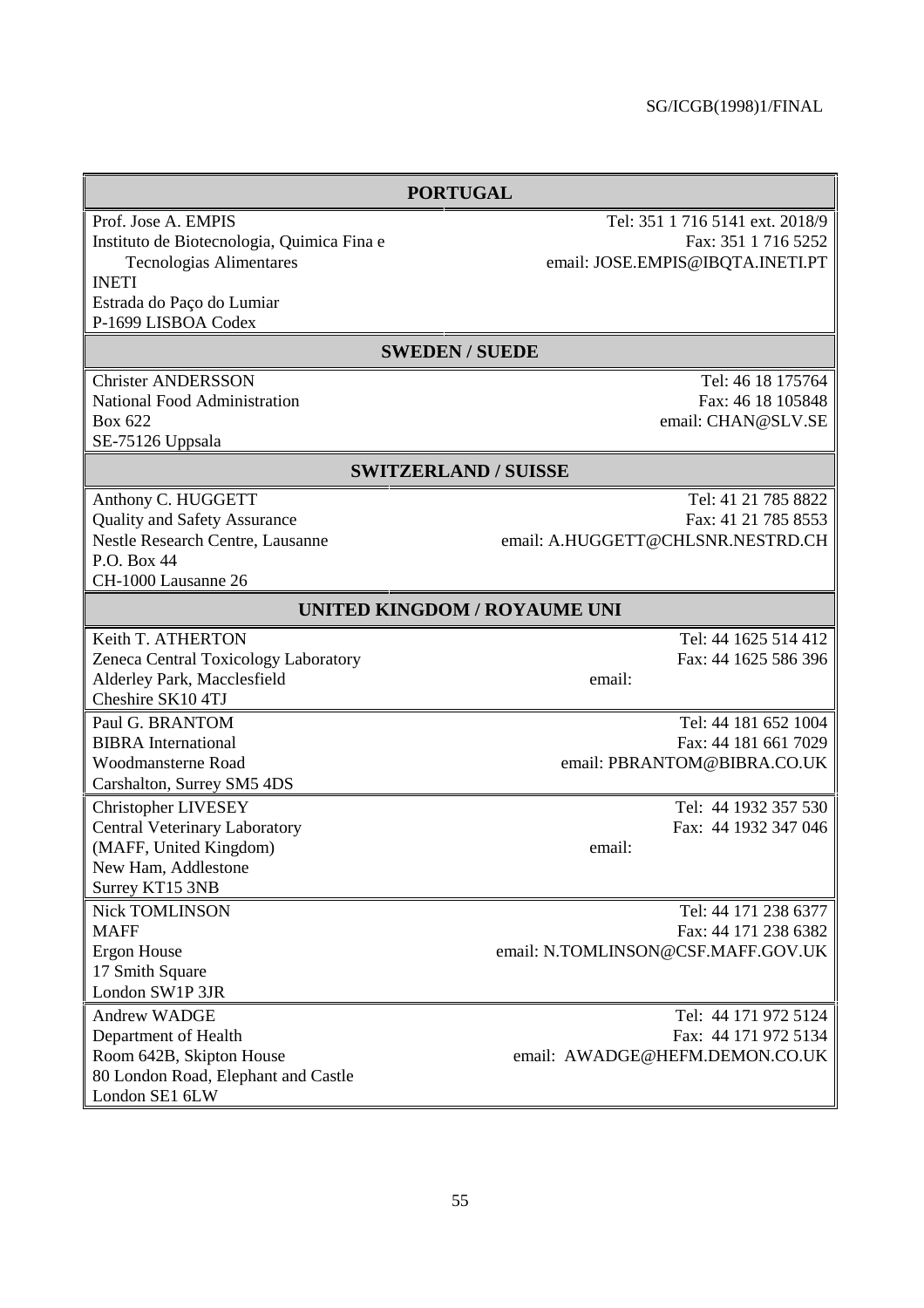#### **UNITED KINGDOM / ROYAUME UNI**

| <b>Ron WALKER</b>                        | Tel: 1483 259 737                      |
|------------------------------------------|----------------------------------------|
| University of Surrey                     | Fax: 1483 576 978                      |
| School of Biological Sciences            | email: R.WALKER@SURREY.AC.UK           |
| Guildford GU2 5XH                        |                                        |
|                                          | <b>UNITED STATES / ETATS UNIS</b>      |
| Peter R. DAY                             | Tel: 1 908 932 8165 (ext.206)          |
| <b>AgBiotech Center</b>                  | Fax: 1 908 932 6535                    |
| Cook College/Rutgers University          | email: DAY@AESOP.RUTGERS.EDU           |
| Foran Hall, Room 204, Dudley Road        |                                        |
| New Brunswick, NJ 08903-0231             |                                        |
| Eric L. FLAMM                            | Tel: 1 301 827 0591                    |
| Senior Policy Advisor - Office of Policy | Fax: 1 301 443 6906                    |
| Office of the Commissioner               | email: EFLAMM@BANGATE.FDA.GOV          |
| Food and Drug Administration, HF-23      |                                        |
| 5600 Fishers Lane                        |                                        |
| Rockville, MD 20857                      |                                        |
| <b>Roy FUCHS</b>                         | Tel: 1 314 537 6438                    |
| CENEGEN/MONSANTO                         | Fax: 1 314 537 6567                    |
| 700 Chesterfield Parkway North           | email: RLFUCH@CCMAIL.MONSANTO.COM      |
| St Louis, MO 63198                       |                                        |
| <b>Bruce HAMMOND</b>                     | Tel: 1 314 494 2179                    |
| CENEGEN/MONSANTO                         | Fax: 1 314 694 4028                    |
| 600 Lindberg Blvd                        | email:                                 |
| St Louis MO 63198                        |                                        |
| John L. KOUGH                            | Tel: 1 703 308 8267                    |
| U.S. Environmental Protection Agency     | Fax: 1 703 308 7026                    |
| Office of Pesticide Programs             | email: KOUGH.JOHN@EPAMAIL.EPA.GOV      |
| 401 M Street, S.W. (7501W)               |                                        |
| Washington, D.C. 20460                   |                                        |
| Mary E.H. LOCKE                          | Tel: 1 302 695 1241                    |
| <b>DuPont Agricultural Products</b>      | Fax: 1 302 695 4296                    |
| <b>DuPont Experimental Station</b>       | email: LOCKEME@ESVAX.DNET.DUPONT.COM   |
| P.O. Box 80402                           |                                        |
| Wilmington, DE 19880-0402                |                                        |
| Rod TOWNSEND                             | Tel: 1 515 270 4146                    |
| Pioneer Hi-Bred International, Inc.      | Fax: 1 515 334 6883                    |
| Department of Regulatory Affairs         | email: TOWNSENDR@PHIBRED.COM           |
| 7100 NW 62nd Avenue                      |                                        |
| P.O.Box 1000                             |                                        |
| Johnston, IA 50131-1000                  |                                        |
| Bernice SLUTSKY (7101)                   | Tel: 1 202 260 6900                    |
| U.S. Environmental Protection Agency     | Fax: 1 202 260 0949                    |
| 401 M Street, S.W.                       | email: SLUTSKY.BERNICE@EPAMAIL.EPA.GOV |
| Washington, D.C. 20460                   |                                        |